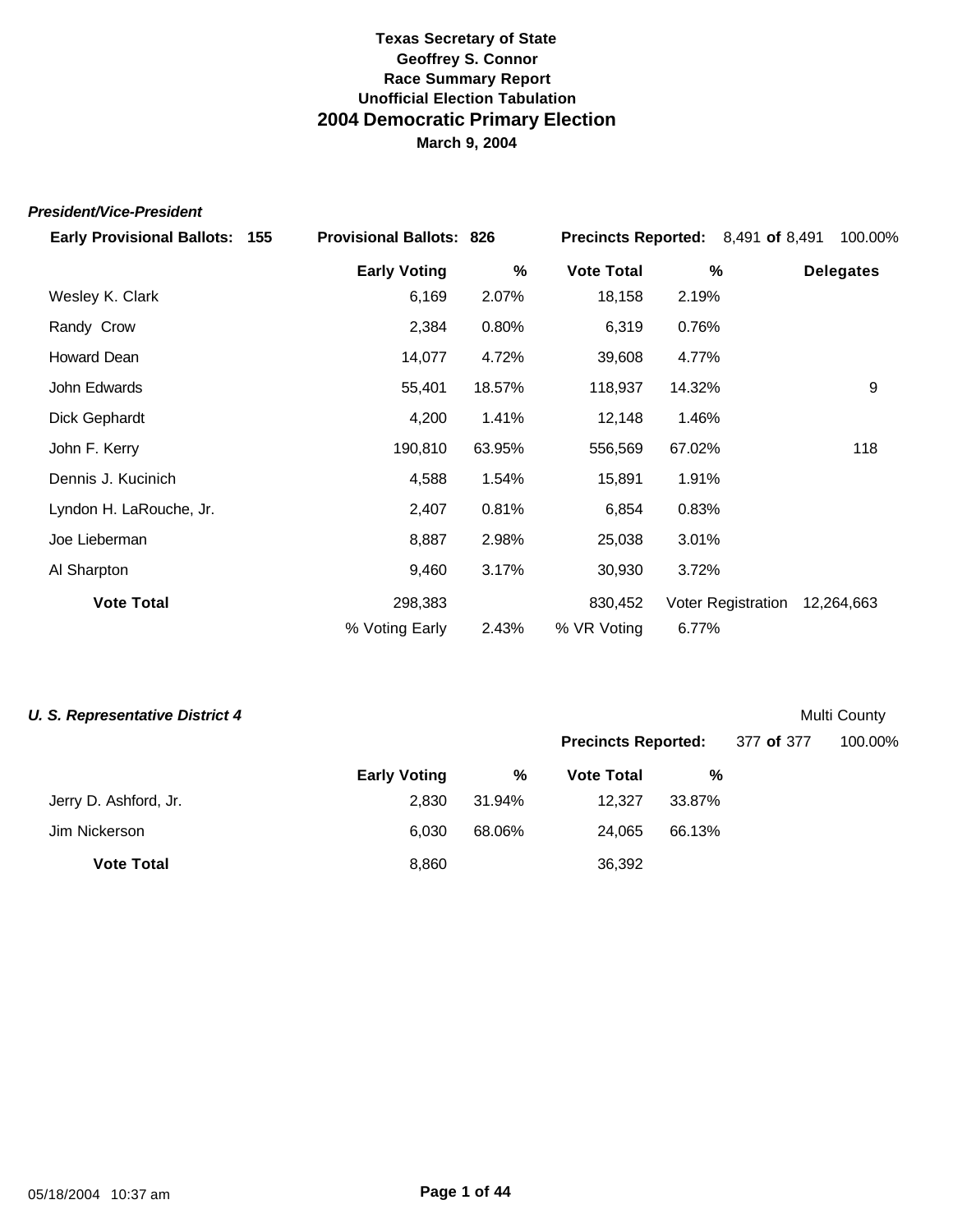|  |  | <b>U. S. Representative District 9</b> |  |
|--|--|----------------------------------------|--|
|--|--|----------------------------------------|--|

# **Multi County**

**Multi County** 

|                        |                     |        | <b>Precincts Reported:</b> |        | 146 of 146 | 100.00% |
|------------------------|---------------------|--------|----------------------------|--------|------------|---------|
|                        | <b>Early Voting</b> | %      | <b>Vote Total</b>          | %      |            |         |
| Chris Bell - Incumbent | 2,782               | 34.75% | 8,482                      | 31.29% |            |         |
| Al Green               | 5.025               | 62.77% | 18.018                     | 66.47% |            |         |
| Beverly A. Spencer     | 199                 | 2.49%  | 606                        | 2.24%  |            |         |
| <b>Vote Total</b>      | 8,006               |        | 27,106                     |        |            |         |

|  |  | <b>U. S. Representative District 22</b> |  |
|--|--|-----------------------------------------|--|
|--|--|-----------------------------------------|--|

|                     |                     |        | <b>Precincts Reported:</b> |        | 216 of 216 | 100.00% |
|---------------------|---------------------|--------|----------------------------|--------|------------|---------|
|                     | <b>Early Voting</b> | %      | <b>Vote Total</b>          | %      |            |         |
| Richard R. Morrison | 2.073               | 73.23% | 7.293                      | 71.42% |            |         |
| Erik Saenz          | 758                 | 26.77% | 2.918                      | 28.58% |            |         |
| <b>Vote Total</b>   | 2,831               |        | 10,211                     |        |            |         |

| U. S. Representative District 23 |                     |        |                            |        |            | Multi County |
|----------------------------------|---------------------|--------|----------------------------|--------|------------|--------------|
|                                  |                     |        | <b>Precincts Reported:</b> |        | 356 of 356 | 100.00%      |
|                                  | <b>Early Voting</b> | %      | <b>Vote Total</b>          | %      |            |              |
| Joe Sullivan                     | 18,029              | 70.15% | 28,638                     | 63.43% |            |              |
| Virgil W. Yanta                  | 7.672               | 29.85% | 16.510                     | 36.57% |            |              |
| <b>Vote Total</b>                | 25,701              |        | 45,148                     |        |            |              |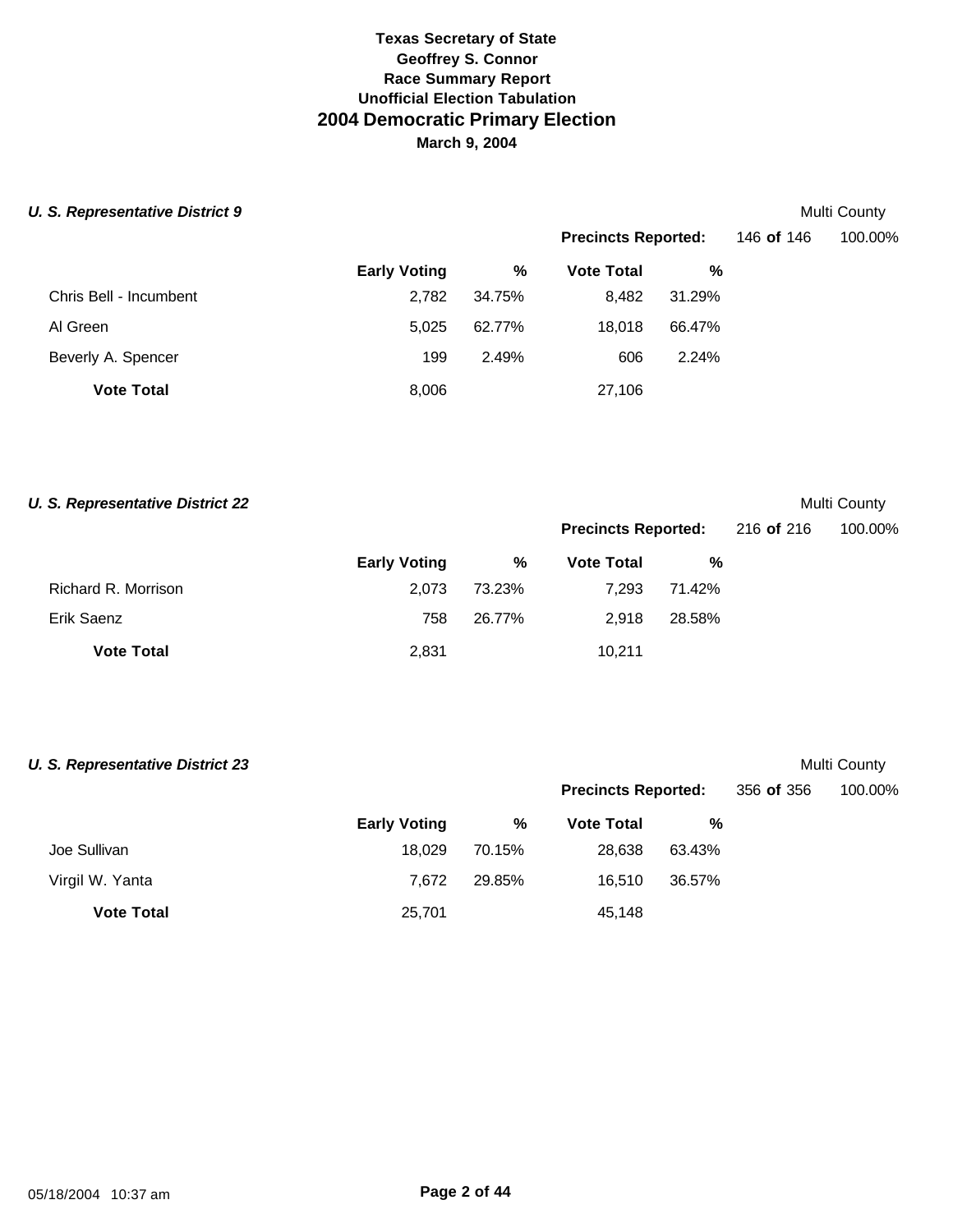#### **U. S. Representative District 25** Multi County

|                           |                     |        | <b>Precincts Reported:</b> |        | 227 of 227 | 100.00% |
|---------------------------|---------------------|--------|----------------------------|--------|------------|---------|
|                           | <b>Early Voting</b> | %      | <b>Vote Total</b>          | %      |            |         |
| Lloyd Doggett - Incumbent | 19.475              | 61.45% | 40.276                     | 64.37% |            |         |
| Leticia Hinojosa          | 12.217              | 38.55% | 22.296                     | 35.63% |            |         |
| <b>Vote Total</b>         | 31,692              |        | 62,572                     |        |            |         |

#### **U. S. Representative District 28** Multi County

**Precincts Reported:** 269 **of** 269 100.00%

|                               | <b>Early Voting</b> | %      | <b>Vote Total</b> | %      |
|-------------------------------|---------------------|--------|-------------------|--------|
| <b>Henry Cuellar</b>          | 13.338              | 50.63% | 24.208            | 49.87% |
| Ciro D. Rodriguez - Incumbent | 13.006              | 49.37% | 24.334            | 50.13% |
| <b>Vote Total</b>             | 26,344              |        | 48,542            |        |

#### *Railroad Commissioner*

| <b>Early Provisional Ballots: 155</b> | <b>Provisional Ballots: 826</b> |         |                   | <b>Precincts Reported:</b> 8,491 of 8,491 | 100.00% |
|---------------------------------------|---------------------------------|---------|-------------------|-------------------------------------------|---------|
|                                       | <b>Early Voting</b>             | %       | <b>Vote Total</b> | %                                         |         |
| Bob Scarborough                       | 206.901                         | 100.00% | 589.397           | 100.00%                                   |         |
| <b>Vote Total</b>                     | 206.901                         |         | 589.397           | Voter Registration 12,264,663             |         |
|                                       | % Voting Early                  | 1.69%   | % VR Voting       | 4.81%                                     |         |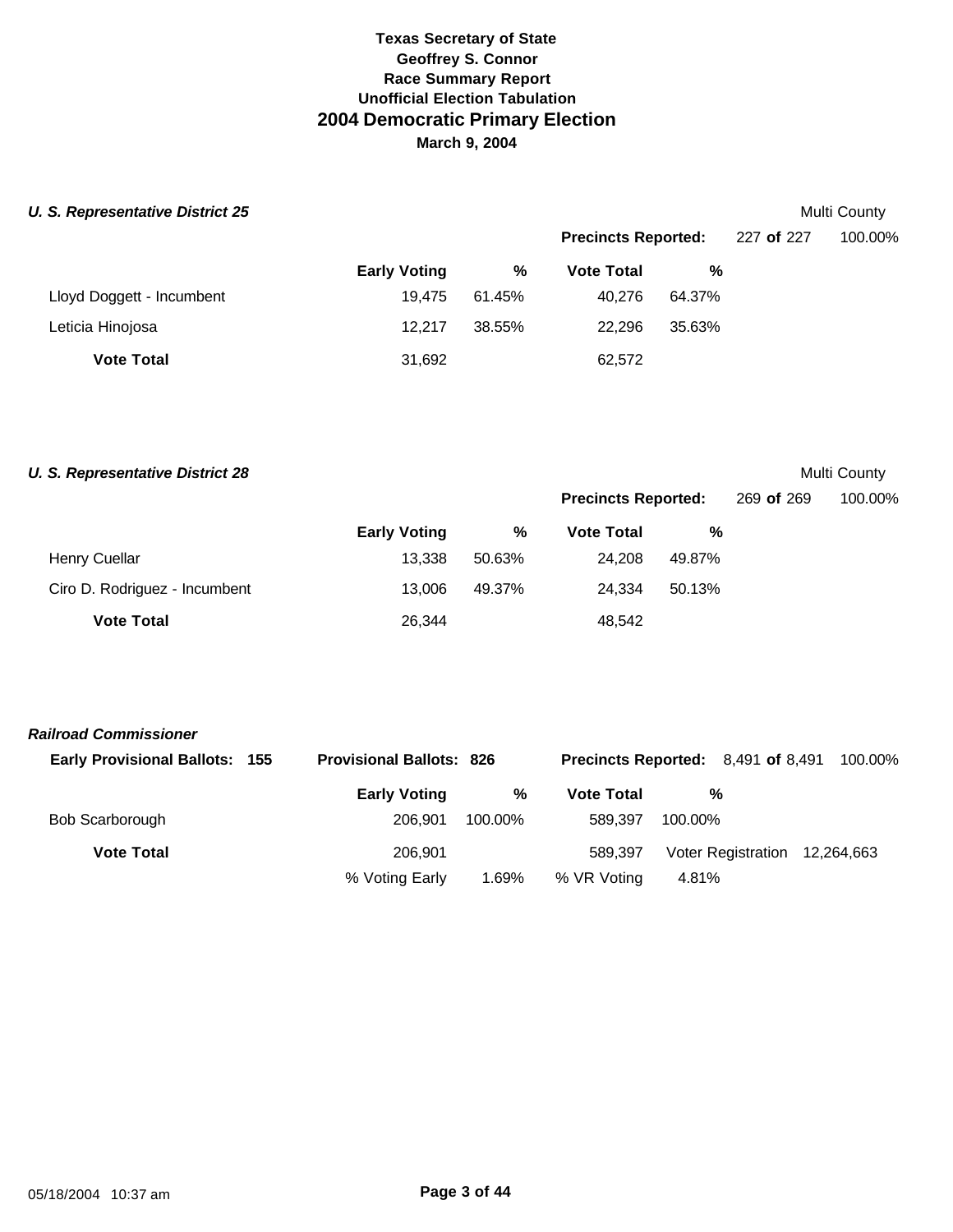| Justice, Supreme Court, Place 9       |                                 |         |                                           |         |                               |  |
|---------------------------------------|---------------------------------|---------|-------------------------------------------|---------|-------------------------------|--|
| <b>Early Provisional Ballots: 155</b> | <b>Provisional Ballots: 826</b> |         | <b>Precincts Reported:</b> 8,491 of 8,491 |         | 100.00%                       |  |
|                                       | <b>Early Voting</b>             | %       | <b>Vote Total</b>                         | %       |                               |  |
| David Van Os                          | 200.051                         | 100.00% | 570.764                                   | 100.00% |                               |  |
| <b>Vote Total</b>                     | 200.051                         |         | 570.764                                   |         | Voter Registration 12,264,663 |  |
|                                       | % Voting Early                  | 1.63%   | % VR Voting                               | 4.65%   |                               |  |

## *Judge, Court of Criminal Appeals Place 6*

| <b>Early Provisional Ballots: 155</b> | <b>Provisional Ballots: 826</b> |         |                   | <b>Precincts Reported:</b> 8,491 of 8,491 | 100.00% |
|---------------------------------------|---------------------------------|---------|-------------------|-------------------------------------------|---------|
|                                       | <b>Early Voting</b>             | %       | <b>Vote Total</b> | %                                         |         |
| J.R. Molina                           | 206.311                         | 100.00% | 589.658           | 100.00%                                   |         |
| <b>Vote Total</b>                     | 206.311                         |         | 589.658           | Voter Registration 12,264,663             |         |
|                                       | % Voting Early                  | 1.68%   | % VR Voting       | 4.81%                                     |         |

| <b>State Senator, District 6</b> |                     |        |                            |        |            | Single County |
|----------------------------------|---------------------|--------|----------------------------|--------|------------|---------------|
|                                  |                     |        | <b>Precincts Reported:</b> |        | 175 of 175 | 100.00%       |
|                                  | <b>Early Voting</b> | %      | <b>Vote Total</b>          | %      |            |               |
| Yolanda Navarro Flores           | 1.540               | 47.84% | 5,530                      | 46.06% |            |               |
| Mario Gallegos, Jr. - Incumbent  | 1.679               | 52.16% | 6.475                      | 53.94% |            |               |
| <b>Vote Total</b>                | 3,219               |        | 12,005                     |        |            |               |
|                                  |                     |        |                            |        |            |               |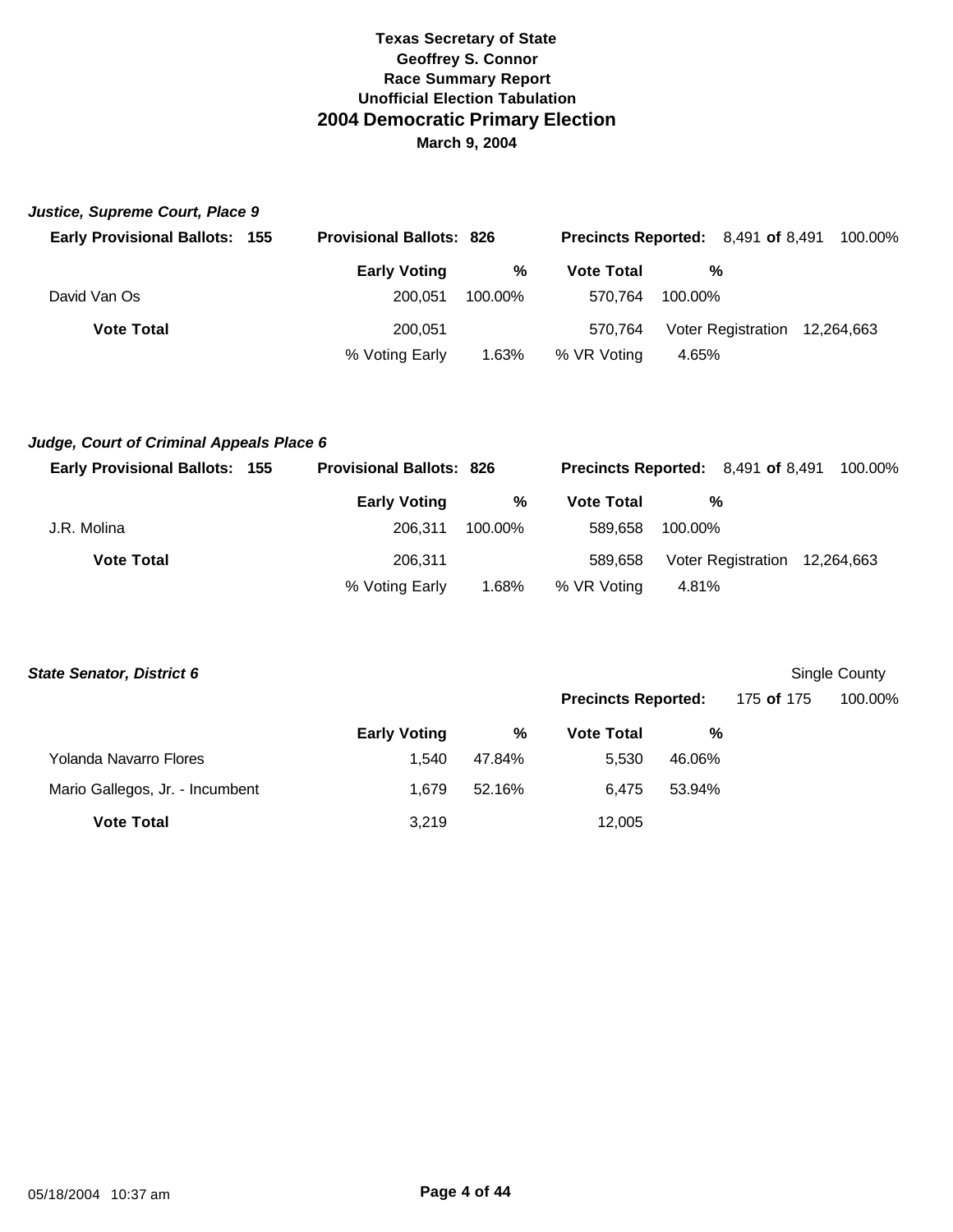| <b>State Senator, District 21</b> |                     |        |                            |        |            | Multi County |
|-----------------------------------|---------------------|--------|----------------------------|--------|------------|--------------|
|                                   |                     |        | <b>Precincts Reported:</b> |        | 345 of 345 | 100.00%      |
|                                   | <b>Early Voting</b> | %      | <b>Vote Total</b>          | %      |            |              |
| Raymond Bruni                     | 9.461               | 22.66% | 17.080                     | 21.35% |            |              |
| Judith Zaffirini - Incumbent      | 32,282              | 77.34% | 62,933                     | 78.65% |            |              |
| <b>Vote Total</b>                 | 41,743              |        | 80,013                     |        |            |              |

**Early Voting % Vote Total %** Johnny Rodriguez 1,112 18.49% 3,670 18.04% Leticia R. Van de Putte - Incumbent 4,902 81.51% 16,676 81.96% **Vote Total** 20,346 **State Senator, District 26** Single County **Precincts Reported:** 294 **of** 294 100.00%

| <b>State Representative District 1</b> |                     |        |                            |        |          | Multi County |
|----------------------------------------|---------------------|--------|----------------------------|--------|----------|--------------|
|                                        |                     |        | <b>Precincts Reported:</b> |        | 84 of 84 | 100.00%      |
|                                        | <b>Early Voting</b> | %      | <b>Vote Total</b>          | %      |          |              |
| Lynn Davis                             | 1.797               | 43.49% | 7.691                      | 41.69% |          |              |
| Stephen J. Frost                       | 2,335               | 56.51% | 10.757                     | 58.31% |          |              |
| <b>Vote Total</b>                      | 4,132               |        | 18,448                     |        |          |              |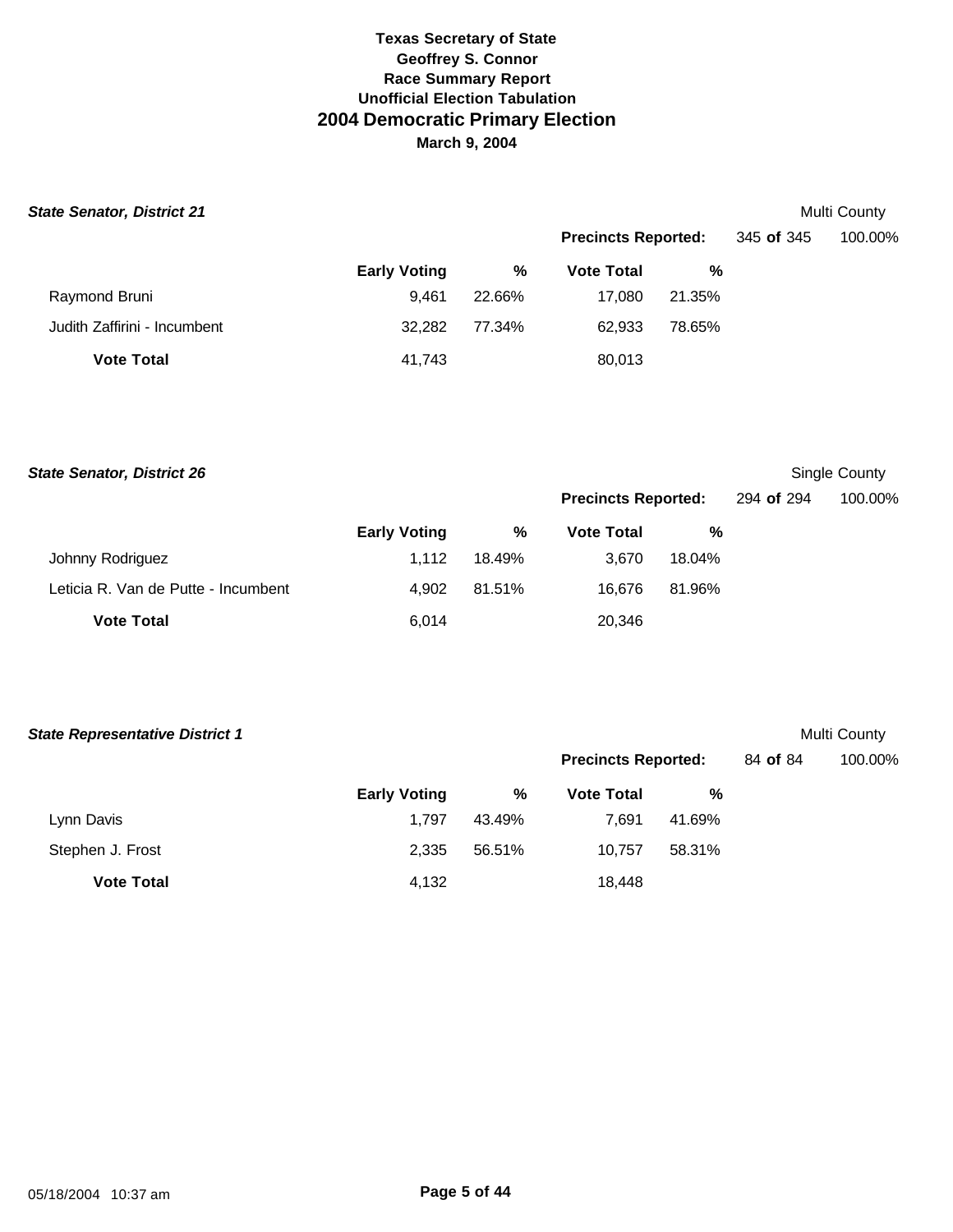| <b>State Representative District 3</b> |                     |        |                            |        |            | Multi County |
|----------------------------------------|---------------------|--------|----------------------------|--------|------------|--------------|
|                                        |                     |        | <b>Precincts Reported:</b> |        | 119 of 119 | 100.00%      |
|                                        | <b>Early Voting</b> | %      | <b>Vote Total</b>          | %      |            |              |
| Mark Homer - Incumbent                 | 3.195               | 80.93% | 12.418                     | 79.62% |            |              |
| <b>Richard Bradley Weemes</b>          | 753                 | 19.07% | 3.178                      | 20.38% |            |              |
| <b>Vote Total</b>                      | 3,948               |        | 15,596                     |        |            |              |

**State Representative District 11** Multi County

|                          |                     |        |                   | <b>Precincts Reported:</b> |  | 111 <b>of</b> 111 | 100.00% |
|--------------------------|---------------------|--------|-------------------|----------------------------|--|-------------------|---------|
|                          | <b>Early Voting</b> | %      | <b>Vote Total</b> | %                          |  |                   |         |
| <b>Frank Ditto</b>       | 480                 | 15.22% | 1.656             | 15.75%                     |  |                   |         |
| Chuck Hopson - Incumbent | 2.674               | 84.78% | 8.861             | 84.25%                     |  |                   |         |
| <b>Vote Total</b>        | 3,154               |        | 10,517            |                            |  |                   |         |

| <b>State Representative District 17</b> |                     |        |                            |        |            | Multi County |
|-----------------------------------------|---------------------|--------|----------------------------|--------|------------|--------------|
|                                         |                     |        | <b>Precincts Reported:</b> |        | 109 of 109 | 100.00%      |
|                                         | <b>Early Voting</b> | %      | <b>Vote Total</b>          | %      |            |              |
| Robby Cook - Incumbent                  | 1.290               | 67.01% | 7,675                      | 65.09% |            |              |
| Erik McCowan                            | 173                 | 8.99%  | 1,035                      | 8.78%  |            |              |
| <b>Richard Moore</b>                    | 462                 | 24.00% | 3,081                      | 26.13% |            |              |
| <b>Vote Total</b>                       | 1,925               |        | 11,791                     |        |            |              |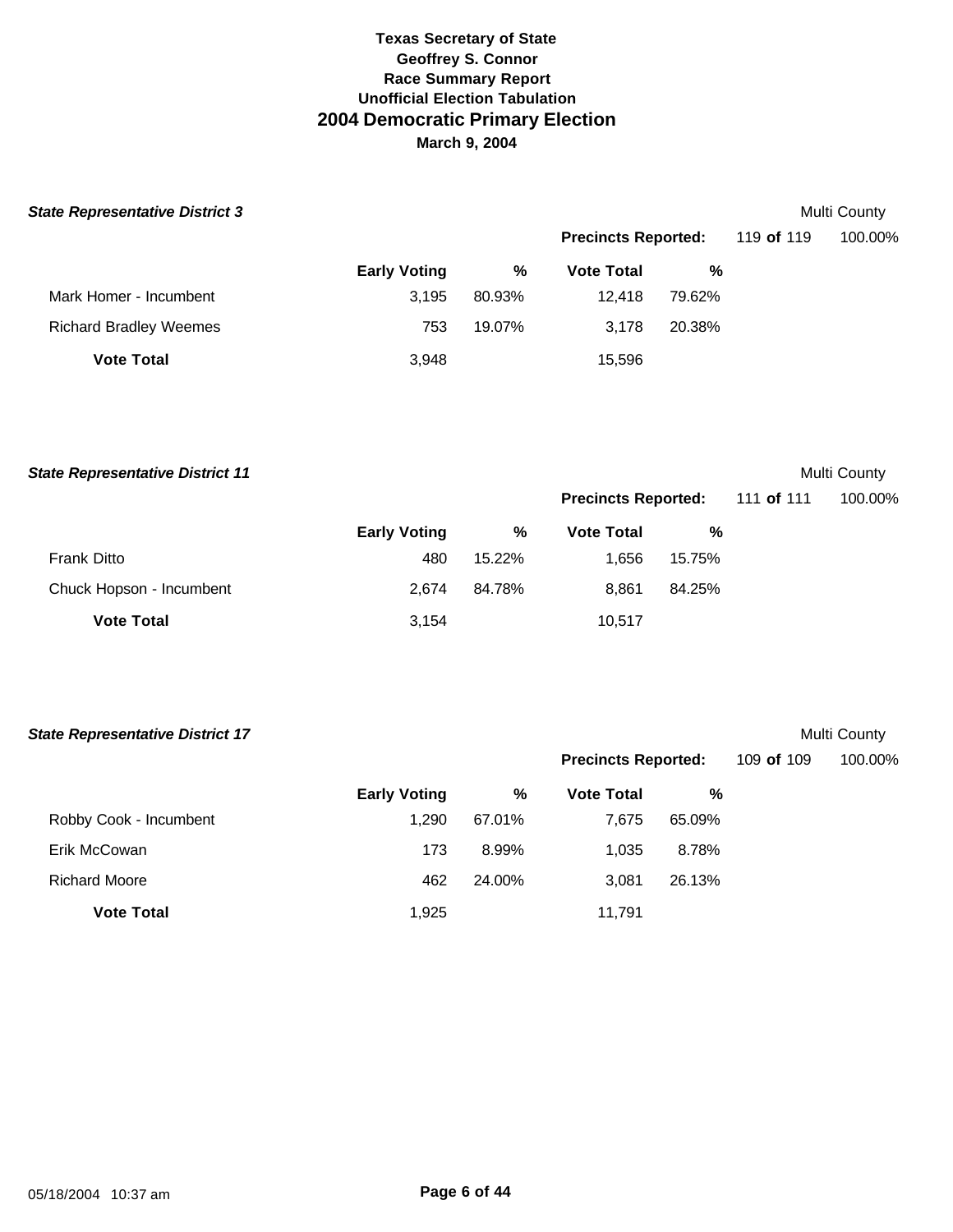| <b>State Representative District 18</b> |                     |        |                            |        |          | Multi County |
|-----------------------------------------|---------------------|--------|----------------------------|--------|----------|--------------|
|                                         |                     |        | <b>Precincts Reported:</b> |        | 64 of 64 | 100.00%      |
|                                         | <b>Early Voting</b> | %      | <b>Vote Total</b>          | %      |          |              |
| Nancy Archer                            | 1,215               | 38.95% | 3,566                      | 40.03% |          |              |
| Dan Ellis - Incumbent                   | 1.904               | 61.05% | 5,343                      | 59.97% |          |              |
| <b>Vote Total</b>                       | 3,119               |        | 8,909                      |        |          |              |

**State Representative District 19** Multi County

|                      |                     |        | <b>Precincts Reported:</b> |        | 71 of 71 | 100.00% |
|----------------------|---------------------|--------|----------------------------|--------|----------|---------|
|                      | <b>Early Voting</b> | %      | <b>Vote Total</b>          | %      |          |         |
| Dallas J. Barrington | 1.451               | 28.04% | 4.689                      | 29.90% |          |         |
| Rex Peveto           | 3.723               | 71.96% | 10.993                     | 70.10% |          |         |
| <b>Vote Total</b>    | 5,174               |        | 15,682                     |        |          |         |

| <b>State Representative District 21</b> |                     |        |                            |        |          | Single County |
|-----------------------------------------|---------------------|--------|----------------------------|--------|----------|---------------|
|                                         |                     |        | <b>Precincts Reported:</b> |        | 55 of 55 | 100.00%       |
|                                         | <b>Early Voting</b> | %      | <b>Vote Total</b>          | %      |          |               |
| David Bernsen                           | 2.886               | 42.34% | 6.912                      | 43.70% |          |               |
| Allan B. Ritter - Incumbent             | 3.931               | 57.66% | 8.906                      | 56.30% |          |               |
| <b>Vote Total</b>                       | 6,817               |        | 15,818                     |        |          |               |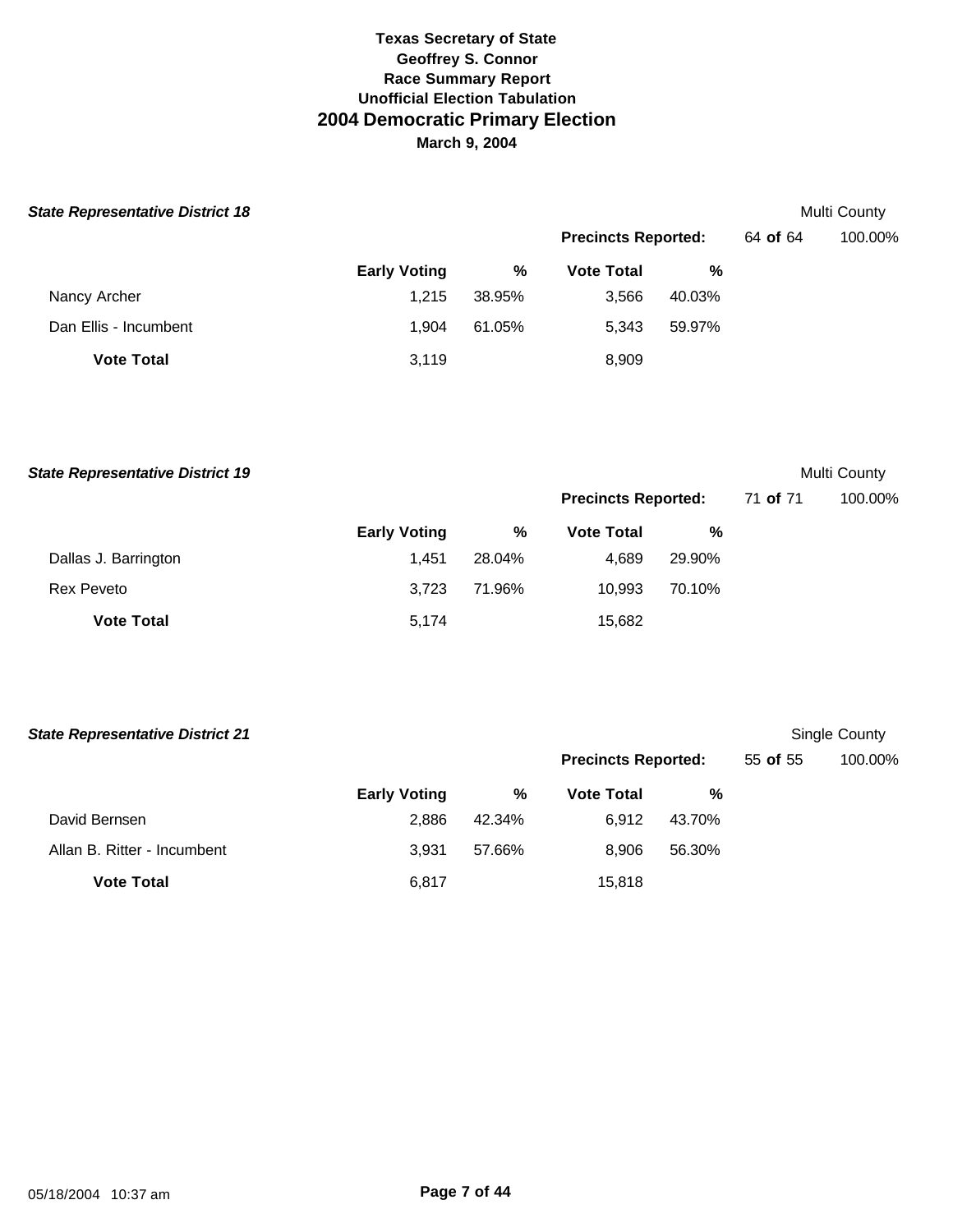| <b>State Representative District 34</b> |
|-----------------------------------------|
|-----------------------------------------|

# **Single County**

|                          |                     |        | <b>Precincts Reported:</b> |        | 71 of 71 | 100.00% |
|--------------------------|---------------------|--------|----------------------------|--------|----------|---------|
|                          | <b>Early Voting</b> | %      | <b>Vote Total</b>          | %      |          |         |
| Jaime Capelo - Incumbent | 1,223               | 23.75% | 3.544                      | 26.26% |          |         |
| Abel Herrero             | 2.146               | 41.67% | 5.082                      | 37.66% |          |         |
| Nelda Martinez           | 1,781               | 34.58% | 4.870                      | 36.08% |          |         |
| <b>Vote Total</b>        | 5,150               |        | 13,496                     |        |          |         |

| <b>State Representative District 35</b> | Multi County |
|-----------------------------------------|--------------|
|-----------------------------------------|--------------|

|  | Multi County |
|--|--------------|
|--|--------------|

|                            |                     |        | <b>Precincts Reported:</b> |        | 113 of 113 | 100.00% |
|----------------------------|---------------------|--------|----------------------------|--------|------------|---------|
|                            | <b>Early Voting</b> | %      | <b>Vote Total</b>          | %      |            |         |
| Gabi Canales - Incumbent   | 2,913               | 33.99% | 6.722                      | 31.59% |            |         |
| David Flores               | 2.026               | 23.64% | 5.348                      | 25.13% |            |         |
| Yvonne Gonzalez Toureilles | 3,630               | 42.36% | 9.208                      | 43.27% |            |         |
| <b>Vote Total</b>          | 8,569               |        | 21,278                     |        |            |         |

| <b>State Representative District 39</b> |                     |        |                            |        |          | Single County |
|-----------------------------------------|---------------------|--------|----------------------------|--------|----------|---------------|
|                                         |                     |        | <b>Precincts Reported:</b> |        | 33 of 33 | 100.00%       |
|                                         | <b>Early Voting</b> | %      | <b>Vote Total</b>          | %      |          |               |
| Armando "Mando" Martinez                | 4.190               | 59.15% | 6,339                      | 53.16% |          |               |
| Miguel Wise - Incumbent                 | 2.894               | 40.85% | 5.586                      | 46.84% |          |               |
| <b>Vote Total</b>                       | 7,084               |        | 11.925                     |        |          |               |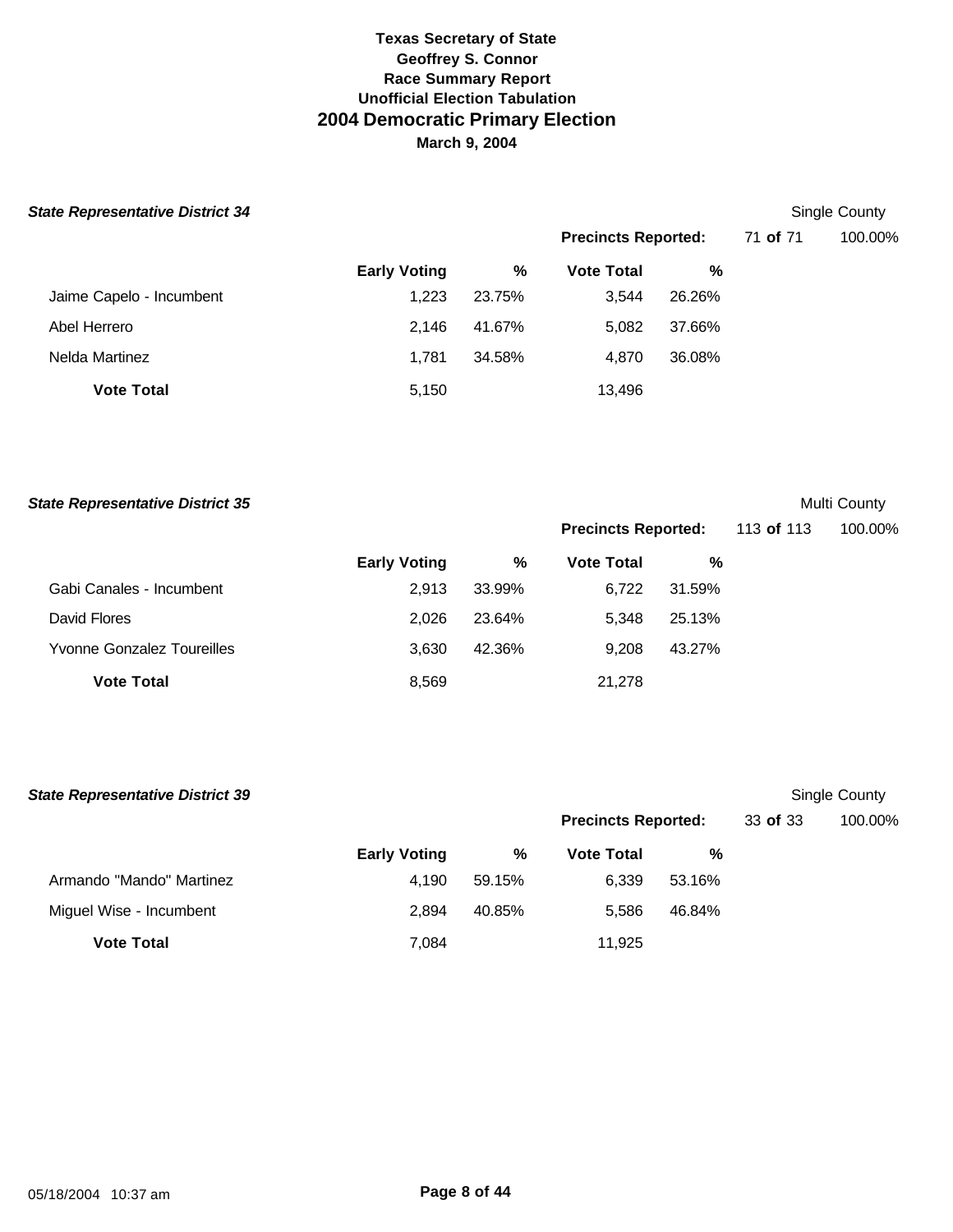| <b>State Representative District 40</b> |                     |        |                            |        |          | Single County |
|-----------------------------------------|---------------------|--------|----------------------------|--------|----------|---------------|
|                                         |                     |        | <b>Precincts Reported:</b> |        | 35 of 35 | 100.00%       |
|                                         | <b>Early Voting</b> | %      | <b>Vote Total</b>          | %      |          |               |
| Aaron Peña - Incumbent                  | 4.523               | 62.04% | 8,175                      | 63.49% |          |               |
| Eddie Saenz                             | 2.767               | 37.96% | 4,701                      | 36.51% |          |               |
| <b>Vote Total</b>                       | 7,290               |        | 12,876                     |        |          |               |

**State Representative District 41** Single County

|                               |                     |        | <b>Precincts Reported:</b> |        | 35 of 35 | 100.00% |
|-------------------------------|---------------------|--------|----------------------------|--------|----------|---------|
|                               | <b>Early Voting</b> | %      | <b>Vote Total</b>          | %      |          |         |
| Veronica Gonzales             | 3.009               | 50.95% | 5.020                      | 49.46% |          |         |
| Roberto Gutierrez - Incumbent | 1.985               | 33.61% | 3.445                      | 33.94% |          |         |
| Jim Selman                    | 912                 | 15.44% | 1.684                      | 16.59% |          |         |
| <b>Vote Total</b>             | 5,906               |        | 10,149                     |        |          |         |

| <b>State Representative District 80</b> |                     |        |                            |        |          | Multi County |
|-----------------------------------------|---------------------|--------|----------------------------|--------|----------|--------------|
|                                         |                     |        | <b>Precincts Reported:</b> |        | 76 of 76 | 100.00%      |
|                                         | <b>Early Voting</b> | %      | <b>Vote Total</b>          | %      |          |              |
| Timoteo "Timo" Garza - Incumbent        | 4.947               | 44.07% | 9.084                      | 39.01% |          |              |
| Tracy O. King                           | 6.279               | 55.93% | 14.205                     | 60.99% |          |              |
| <b>Vote Total</b>                       | 11,226              |        | 23,289                     |        |          |              |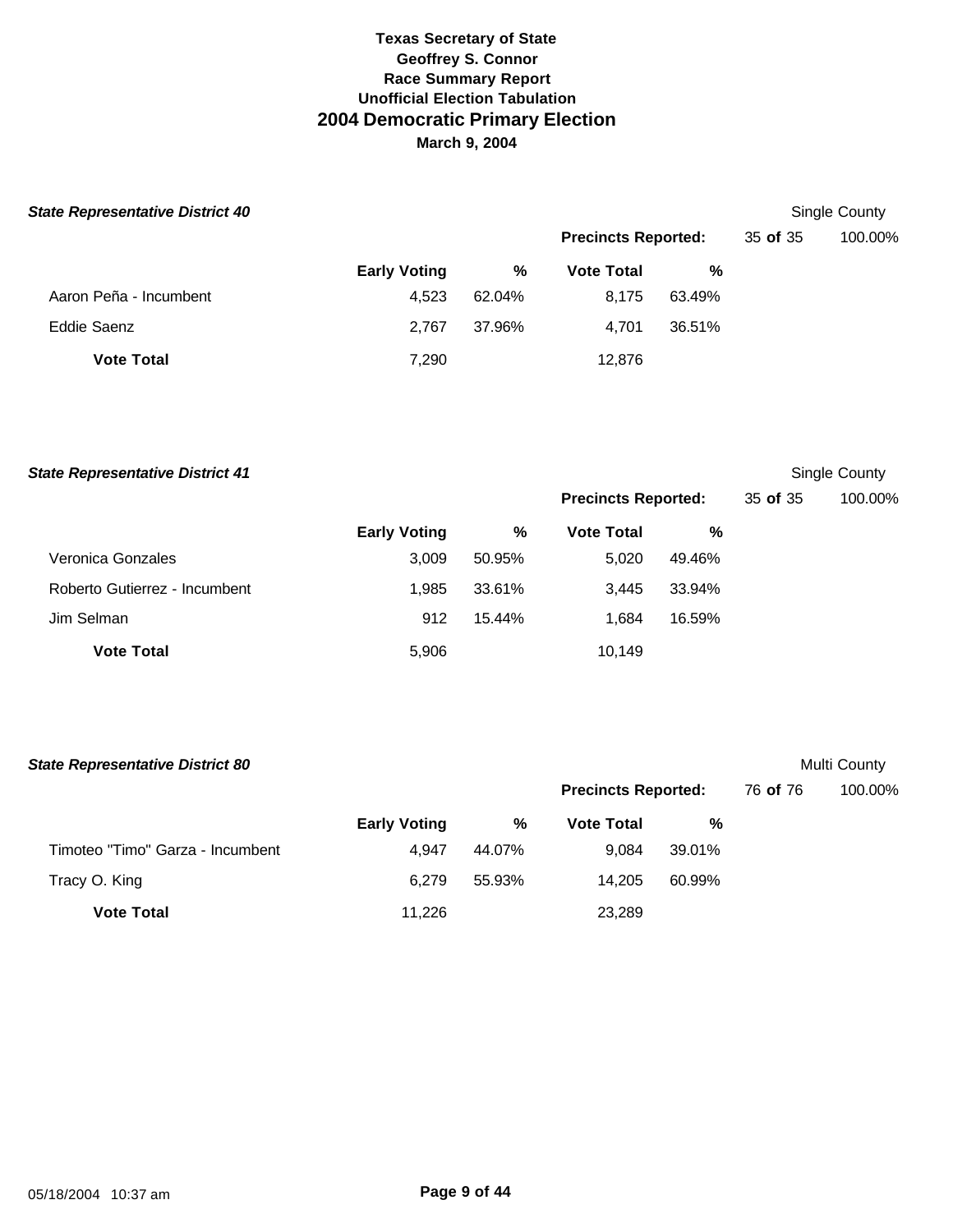| <b>State Representative District 95</b> |                     |        |                            |        |          | Single County |
|-----------------------------------------|---------------------|--------|----------------------------|--------|----------|---------------|
|                                         |                     |        | <b>Precincts Reported:</b> |        | 71 of 71 | 100.00%       |
|                                         | <b>Early Voting</b> | %      | <b>Vote Total</b>          | %      |          |               |
| Glenn Lewis - Incumbent                 | 1.900               | 48.48% | 4,109                      | 45.71% |          |               |
| Marc Veasey                             | 2.019               | 51.52% | 4,880                      | 54.29% |          |               |
| <b>Vote Total</b>                       | 3,919               |        | 8,989                      |        |          |               |

| <b>State Representative District 117</b> |                     |        |                            |        |          | Single County |
|------------------------------------------|---------------------|--------|----------------------------|--------|----------|---------------|
|                                          |                     |        | <b>Precincts Reported:</b> |        | 48 of 48 | 100.00%       |
|                                          | <b>Early Voting</b> | %      | <b>Vote Total</b>          | %      |          |               |
| Tomás Larralde                           | 220                 | 11.01% | 710                        | 15.42% |          |               |
| David McQuade Leibowitz                  | 976                 | 48.85% | 1,913                      | 41.56% |          |               |
| Kenneth "Ken" Mireles                    | 802                 | 40.14% | 1,980                      | 43.02% |          |               |
| <b>Vote Total</b>                        | 1,998               |        | 4,603                      |        |          |               |
|                                          |                     |        |                            |        |          |               |

| <b>State Representative District 120</b> |                     |        |                            |        |          | Single County |
|------------------------------------------|---------------------|--------|----------------------------|--------|----------|---------------|
|                                          |                     |        | <b>Precincts Reported:</b> |        | 76 of 76 | 100.00%       |
|                                          | <b>Early Voting</b> | %      | <b>Vote Total</b>          | %      |          |               |
| Sandra Martinez                          | 298                 | 13.68% | 824                        | 16.24% |          |               |
| Ruth Jones McClendon - Incumbent         | 1.881               | 86.32% | 4.249                      | 83.76% |          |               |
| <b>Vote Total</b>                        | 2,179               |        | 5,073                      |        |          |               |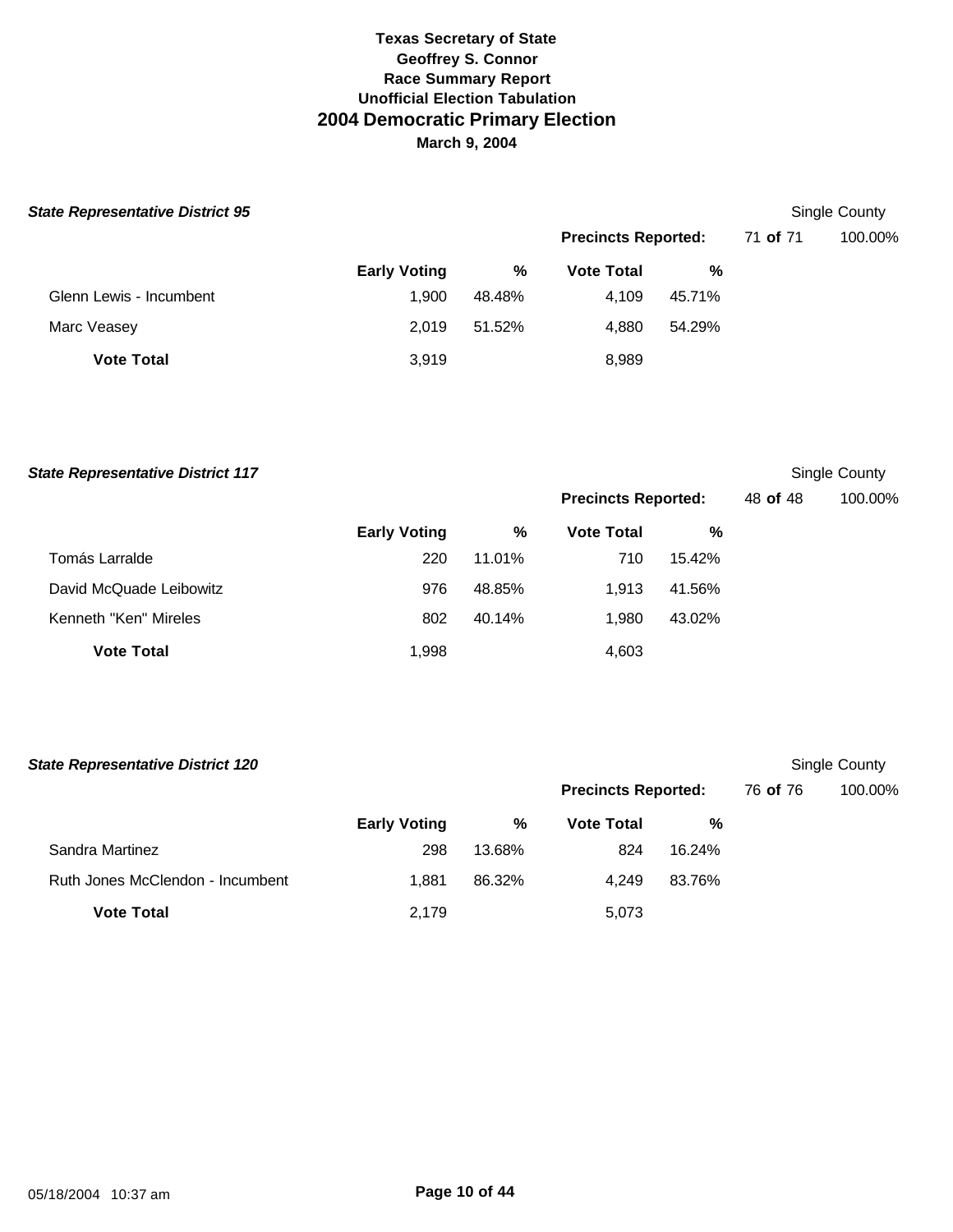| <b>State Representative District 131</b> |                     |        |                            |        |          | Single County |
|------------------------------------------|---------------------|--------|----------------------------|--------|----------|---------------|
|                                          |                     |        | <b>Precincts Reported:</b> |        | 28 of 28 | 100.00%       |
|                                          | <b>Early Voting</b> | %      | <b>Vote Total</b>          | %      |          |               |
| Alma A. Allen                            | 1,263               | 53.11% | 4,723                      | 55.51% |          |               |
| Ron Wilson - Incumbent                   | 1.115               | 46.89% | 3,785                      | 44.49% |          |               |
| <b>Vote Total</b>                        | 2,378               |        | 8,508                      |        |          |               |

**State Representative District 134** Single County

|                      |                     |        | <b>Precincts Reported:</b> |        | 56 of 56 | 100.00% |
|----------------------|---------------------|--------|----------------------------|--------|----------|---------|
|                      | <b>Early Voting</b> | %      | <b>Vote Total</b>          | %      |          |         |
| <b>Byron Barclay</b> | 186                 | 16.30% | 769                        | 15.52% |          |         |
| Jim Dougherty        | 955                 | 83.70% | 4.185                      | 84.48% |          |         |
| <b>Vote Total</b>    | 1,141               |        | 4,954                      |        |          |         |

| <b>State Representative District 137</b> |                     |        |                            |        |              | Single County |
|------------------------------------------|---------------------|--------|----------------------------|--------|--------------|---------------|
|                                          |                     |        | <b>Precincts Reported:</b> |        | $25$ of $25$ | 100.00%       |
|                                          | <b>Early Voting</b> | %      | <b>Vote Total</b>          | %      |              |               |
| Bernardo Amadi                           | 128                 | 26.83% | 376                        | 27.09% |              |               |
| Scott Hochberg - Incumbent               | 349                 | 73.17% | 1.012                      | 72.91% |              |               |
| <b>Vote Total</b>                        | 477                 |        | 1.388                      |        |              |               |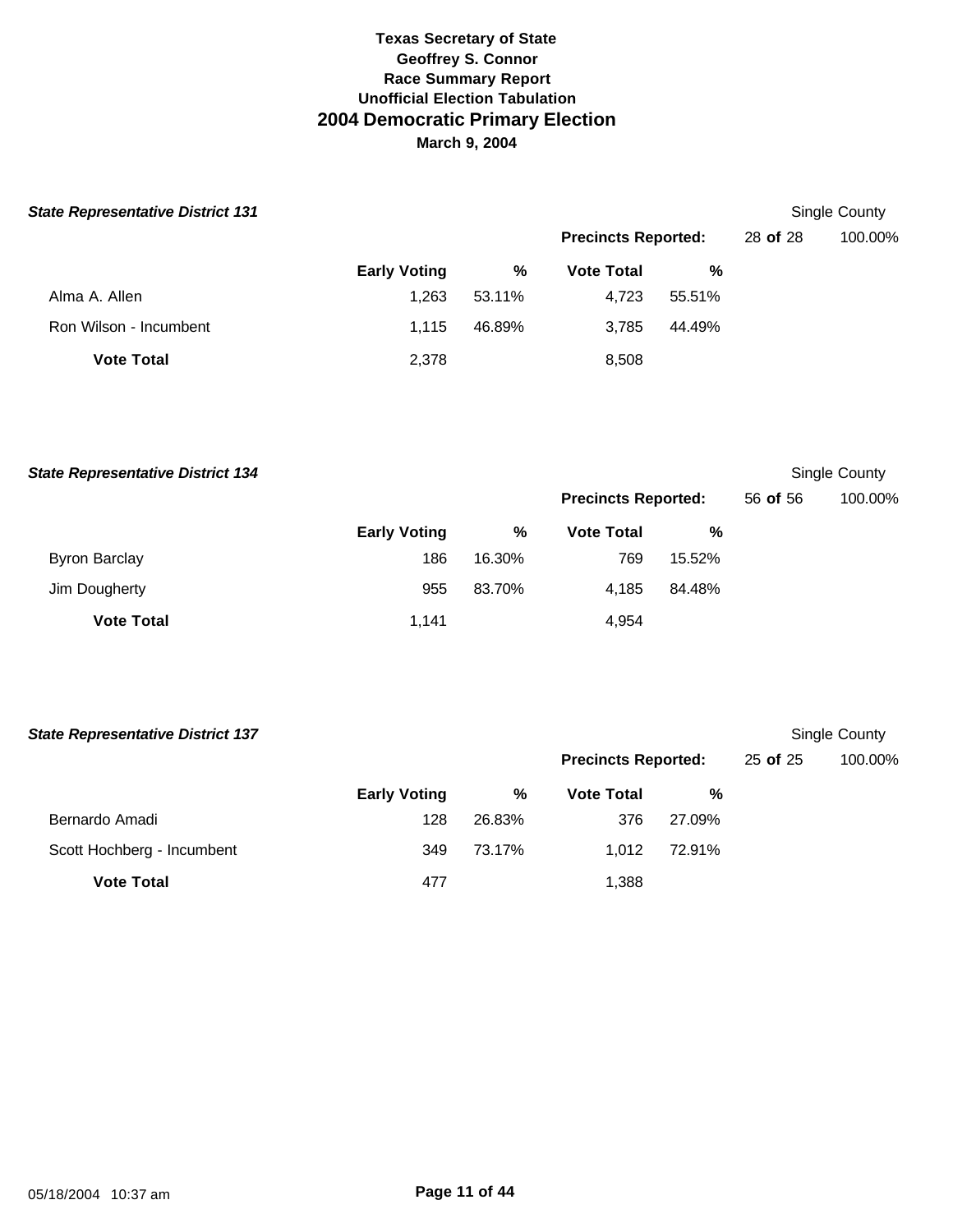| <b>State Representative District 142</b> |                     |        |                            |        |          | Single County |
|------------------------------------------|---------------------|--------|----------------------------|--------|----------|---------------|
|                                          |                     |        | <b>Precincts Reported:</b> |        | 62 of 62 | 100.00%       |
|                                          | <b>Early Voting</b> | %      | <b>Vote Total</b>          | %      |          |               |
| Harold V. Dutton, Jr. - Incumbent        | 944                 | 84.51% | 3,750                      | 80.11% |          |               |
| C. Khan                                  | 173                 | 15.49% | 931                        | 19.89% |          |               |
| <b>Vote Total</b>                        | 1.117               |        | 4,681                      |        |          |               |

**Early Voting % Vote Total %** Joe E. Moreno - Incumbent 617 77.61% 1,756 75.33% Dorothy M. Olmos **178 22.39%** 575 24.67% **Vote Total** 2,331 **State Representative District 143** Single County **Precincts Reported:** 35 **of** 35 100.00%

| <b>State Representative District 148</b> |                     |        |                            |        |          | Single County |
|------------------------------------------|---------------------|--------|----------------------------|--------|----------|---------------|
|                                          |                     |        | <b>Precincts Reported:</b> |        | 39 of 39 | 100.00%       |
|                                          | <b>Early Voting</b> | %      | <b>Vote Total</b>          | %      |          |               |
| Jessica Farrar - Incumbent               | 634                 | 79.85% | 2,852                      | 78.92% |          |               |
| Patricia Rodriguez                       | 160                 | 20.15% | 762                        | 21.08% |          |               |
| <b>Vote Total</b>                        | 794                 |        | 3.614                      |        |          |               |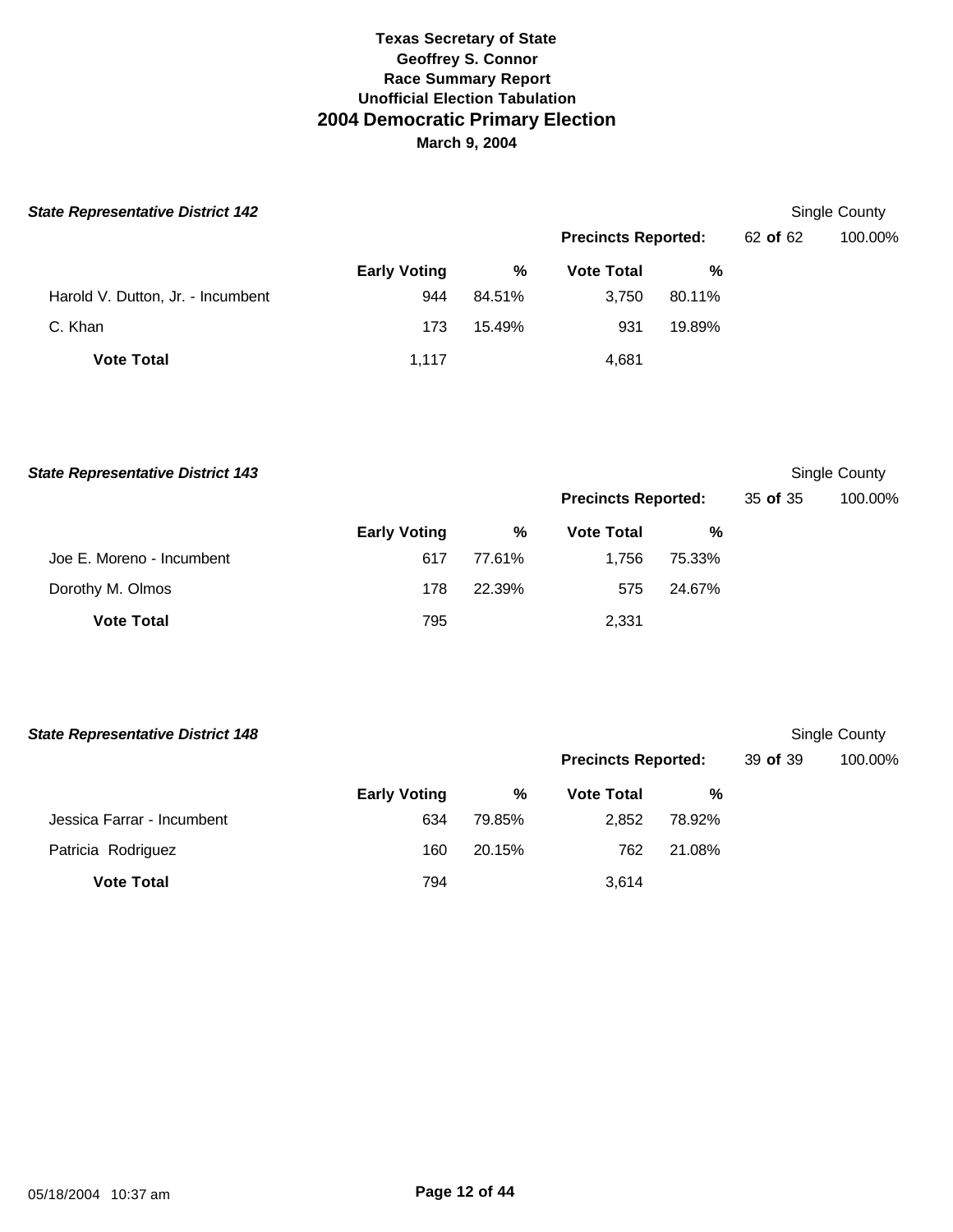#### *Prop 1 Privatize Social Security and Medicare Programs*

| <b>Early Provisional Ballots: 155</b> | <b>Provisional Ballots: 826</b> |        | <b>Precincts Reported:</b> 8,491 of 8,491 |        |                               | 100.00% |
|---------------------------------------|---------------------------------|--------|-------------------------------------------|--------|-------------------------------|---------|
|                                       | <b>Early Voting</b>             | %      | <b>Vote Total</b>                         | %      |                               |         |
| In Favor                              | 49.445                          | 17.66% | 137.774                                   | 16.52% |                               |         |
| Against                               | 230.552                         | 82.34% | 696.375                                   | 83.48% |                               |         |
| <b>Vote Total</b>                     | 279.997                         |        | 834.149                                   |        | Voter Registration 12,264,663 |         |
|                                       | % Voting Early                  | 2.28%  | % VR Voting                               | 6.80%  |                               |         |

#### *Prop 2 Prohibit State Mandates that Require Tax Increases*

| <b>Early Provisional Ballots: 155</b> | <b>Provisional Ballots: 826</b> |        | <b>Precincts Reported:</b> 8,491 of 8,491 |               |                               | 100.00% |
|---------------------------------------|---------------------------------|--------|-------------------------------------------|---------------|-------------------------------|---------|
|                                       | <b>Early Voting</b>             | %      | <b>Vote Total</b>                         | $\frac{0}{0}$ |                               |         |
| In Favor                              | 170.449                         | 58.33% | 484.888                                   | 58.82%        |                               |         |
| Against                               | 121.742                         | 41.67% | 339.453                                   | 41.18%        |                               |         |
| <b>Vote Total</b>                     | 292.191                         |        | 824.341                                   |               | Voter Registration 12,264,663 |         |
|                                       | % Voting Early                  | 2.38%  | % VR Voting                               | 6.72%         |                               |         |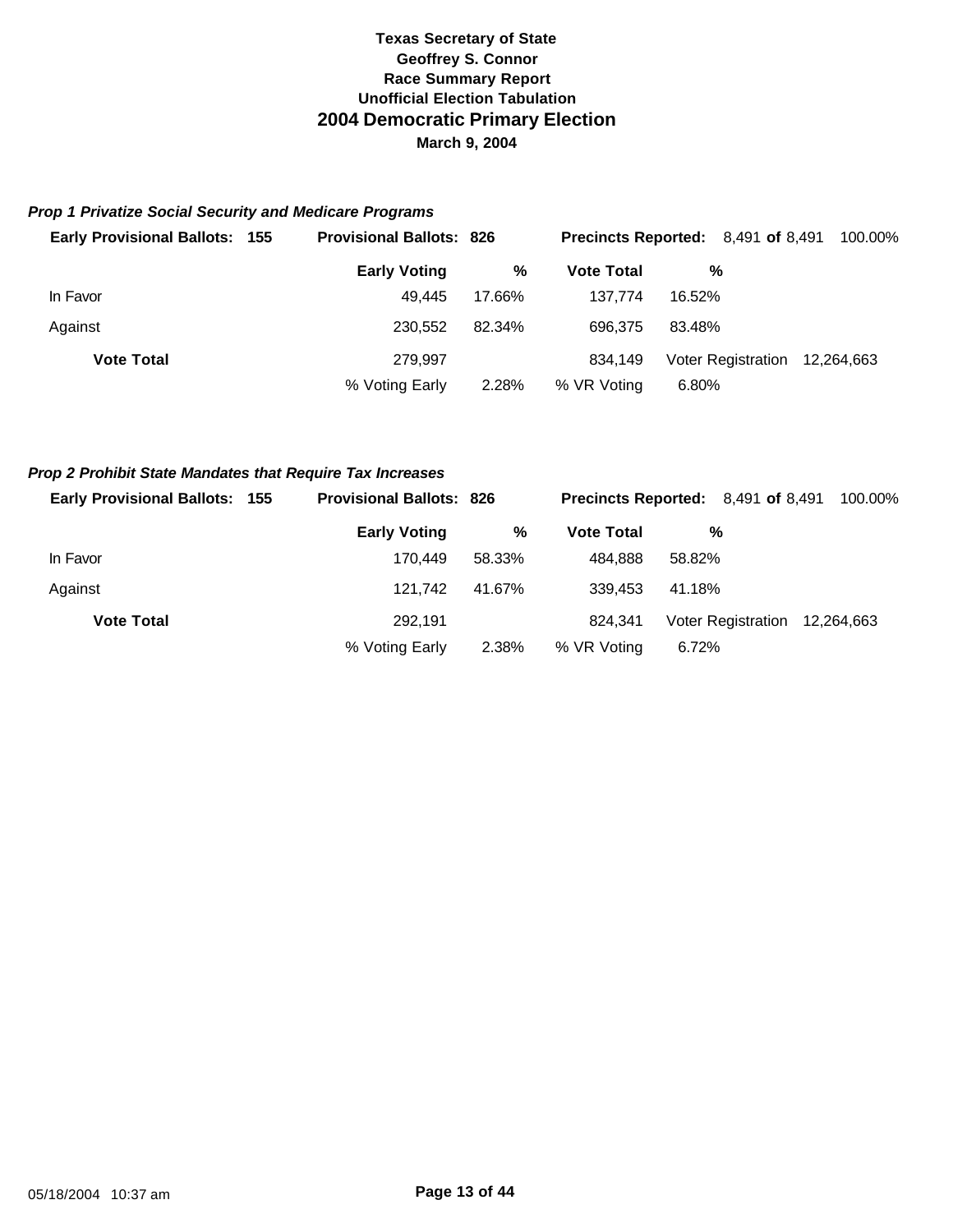| <b>President, Senatorial District 1</b> |                     |        |                            |        |            | Multi County     |
|-----------------------------------------|---------------------|--------|----------------------------|--------|------------|------------------|
|                                         |                     |        | <b>Precincts Reported:</b> |        | 371 of 371 | 100.00%          |
|                                         | <b>Early Voting</b> | %      | <b>Vote Total</b>          | %      |            | <b>Delegates</b> |
| Wesley K. Clark                         | 334                 | 2.61%  | 1,323                      | 2.94%  |            |                  |
| Randy Crow                              | 72                  | 0.56%  | 389                        | 0.86%  |            |                  |
| Howard Dean                             | 534                 | 4.18%  | 2,135                      | 4.74%  |            |                  |
| John Edwards                            | 3,469               | 27.14% | 8,773                      | 19.47% |            | 1                |
| Dick Gephardt                           | 305                 | 2.39%  | 884                        | 1.96%  |            |                  |
| John F. Kerry                           | 7,086               | 55.45% | 27,311                     | 60.61% |            | 3                |
| Dennis J. Kucinich                      | 66                  | 0.52%  | 375                        | 0.83%  |            |                  |
| Lyndon H. LaRouche, Jr.                 | 85                  | 0.67%  | 366                        | 0.81%  |            |                  |
| Joe Lieberman                           | 409                 | 3.20%  | 1,620                      | 3.59%  |            |                  |
| Al Sharpton                             | 420                 | 3.29%  | 1,887                      | 4.19%  |            |                  |
| <b>Vote Total</b>                       | 12,780              |        | 45,063                     |        |            |                  |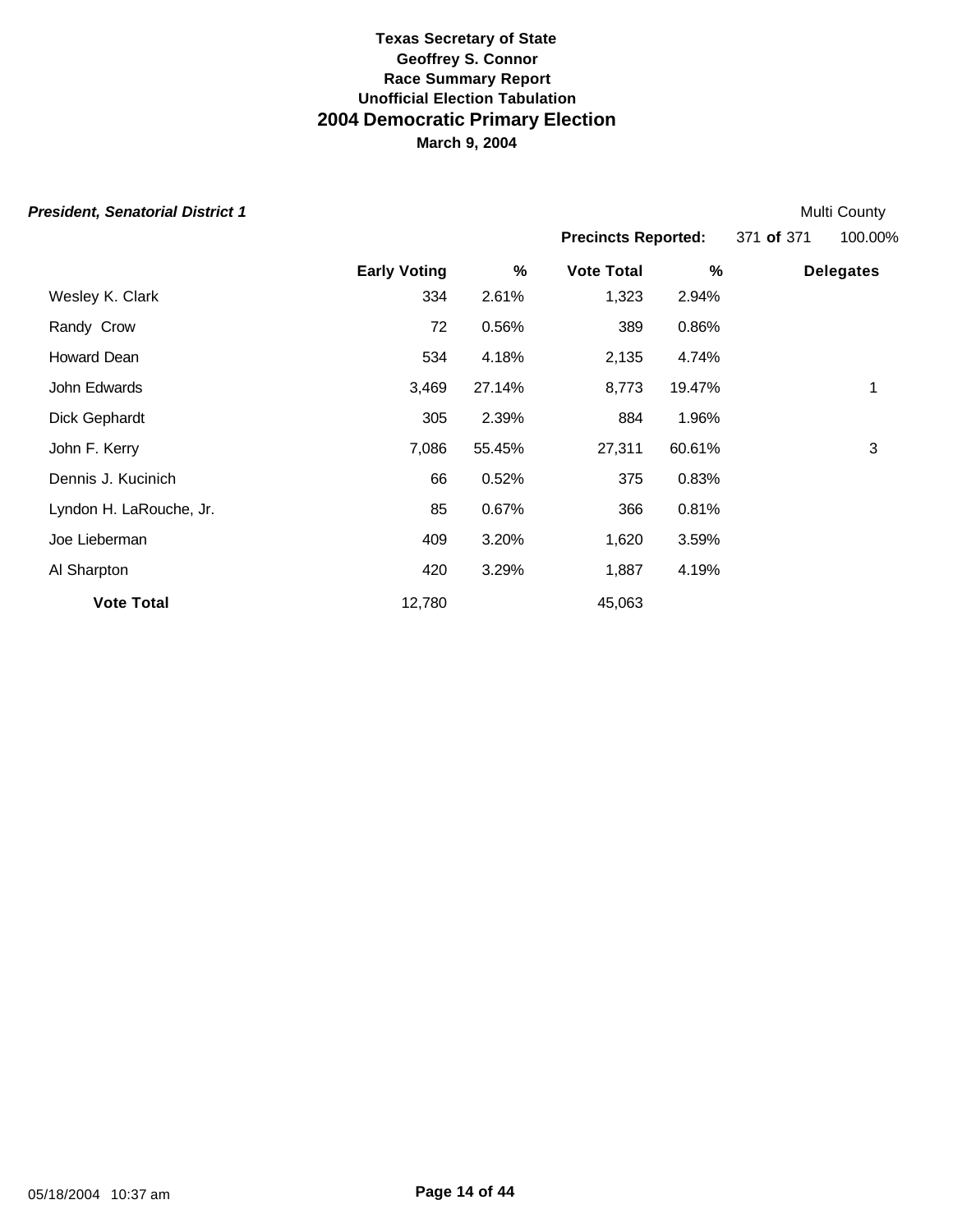|  | President, Senatorial District 2 |  |
|--|----------------------------------|--|
|--|----------------------------------|--|

**Early Voting % Vote Total % Delegates** Wesley K. Clark 2.00% 428 2.36% Randy Crow 26 0.60% 116 0.64% Howard Dean 181 4.20% 755 4.17% John Edwards 861 19.98% 2,695 14.89% Dick Gephardt 55 1.28% 257 1.42% John F. Kerry 2,794 64.84% 12,379 68.39% 4 Dennis J. Kucinich 31 0.72% 171 0.94% Lyndon H. LaRouche, Jr. 17 0.39% 136 0.75% Joe Lieberman 80 1.86% 417 2.30% Al Sharpton 178 4.13% 746 4.12% **President, Senatorial District 2** Multi County of the Senatorial District 2 Multi County of the Senatorial District 2 **Precincts Reported:** 305 **of** 305 100.00%

**Vote Total** 18,100

05/18/2004 10:37 am **Page 15 of 44**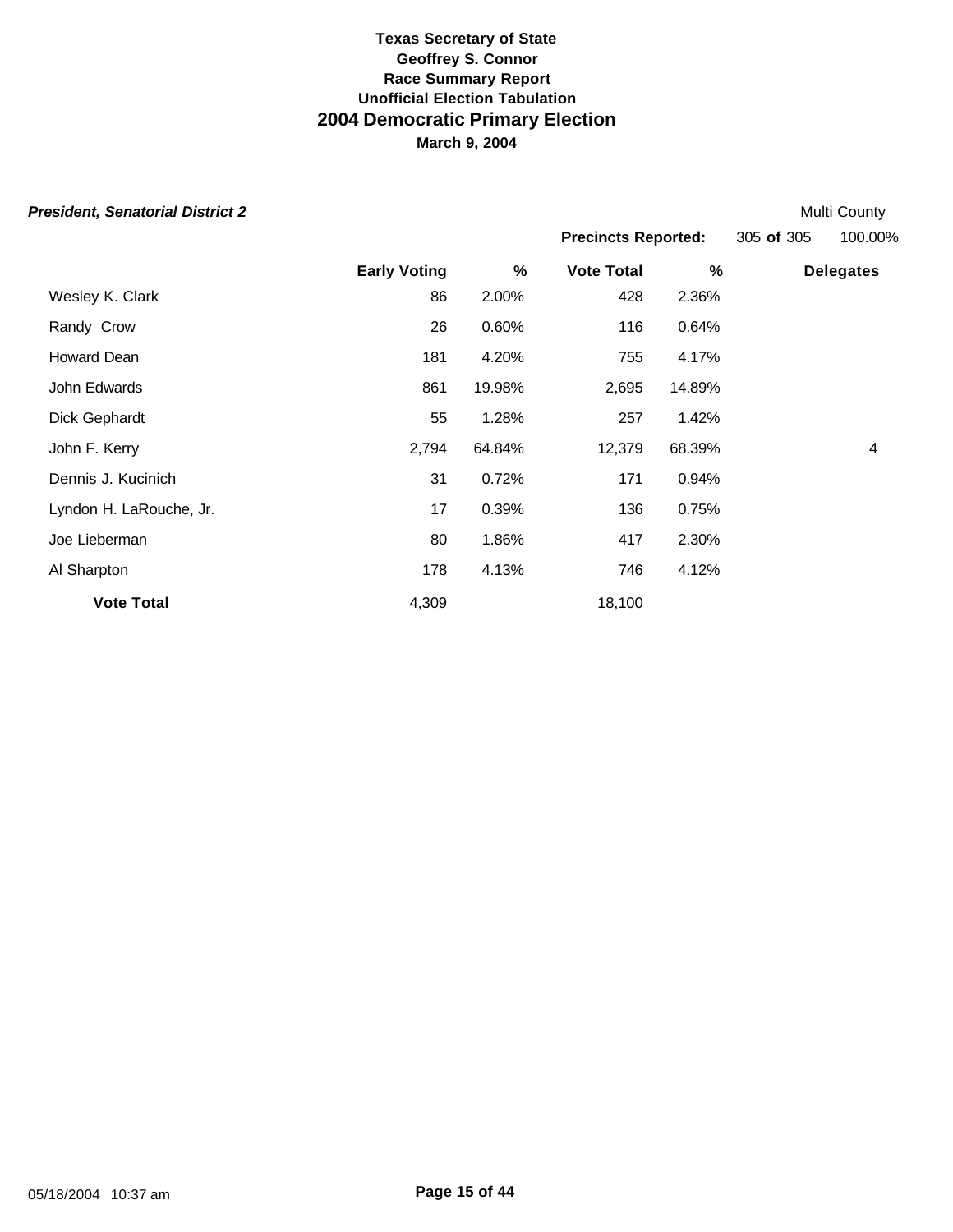| <b>President, Senatorial District 3</b> |                     |        |                            |        |            | Multi County     |
|-----------------------------------------|---------------------|--------|----------------------------|--------|------------|------------------|
|                                         |                     |        | <b>Precincts Reported:</b> |        | 348 of 348 | 100.00%          |
|                                         | <b>Early Voting</b> | %      | <b>Vote Total</b>          | %      |            | <b>Delegates</b> |
| Wesley K. Clark                         | 338                 | 2.38%  | 1,244                      | 2.85%  |            |                  |
| Randy Crow                              | 113                 | 0.80%  | 488                        | 1.12%  |            |                  |
| Howard Dean                             | 580                 | 4.09%  | 1,898                      | 4.34%  |            |                  |
| John Edwards                            | 3,705               | 26.12% | 8,209                      | 18.79% |            | 1                |
| Dick Gephardt                           | 269                 | 1.90%  | 956                        | 2.19%  |            |                  |
| John F. Kerry                           | 7,772               | 54.79% | 26,314                     | 60.22% |            | 3                |
| Dennis J. Kucinich                      | 137                 | 0.97%  | 425                        | 0.97%  |            |                  |
| Lyndon H. LaRouche, Jr.                 | 106                 | 0.75%  | 349                        | 0.80%  |            |                  |
| Joe Lieberman                           | 495                 | 3.49%  | 1,697                      | 3.88%  |            |                  |
| Al Sharpton                             | 671                 | 4.73%  | 2,116                      | 4.84%  |            |                  |
| <b>Vote Total</b>                       | 14,186              |        | 43,696                     |        |            |                  |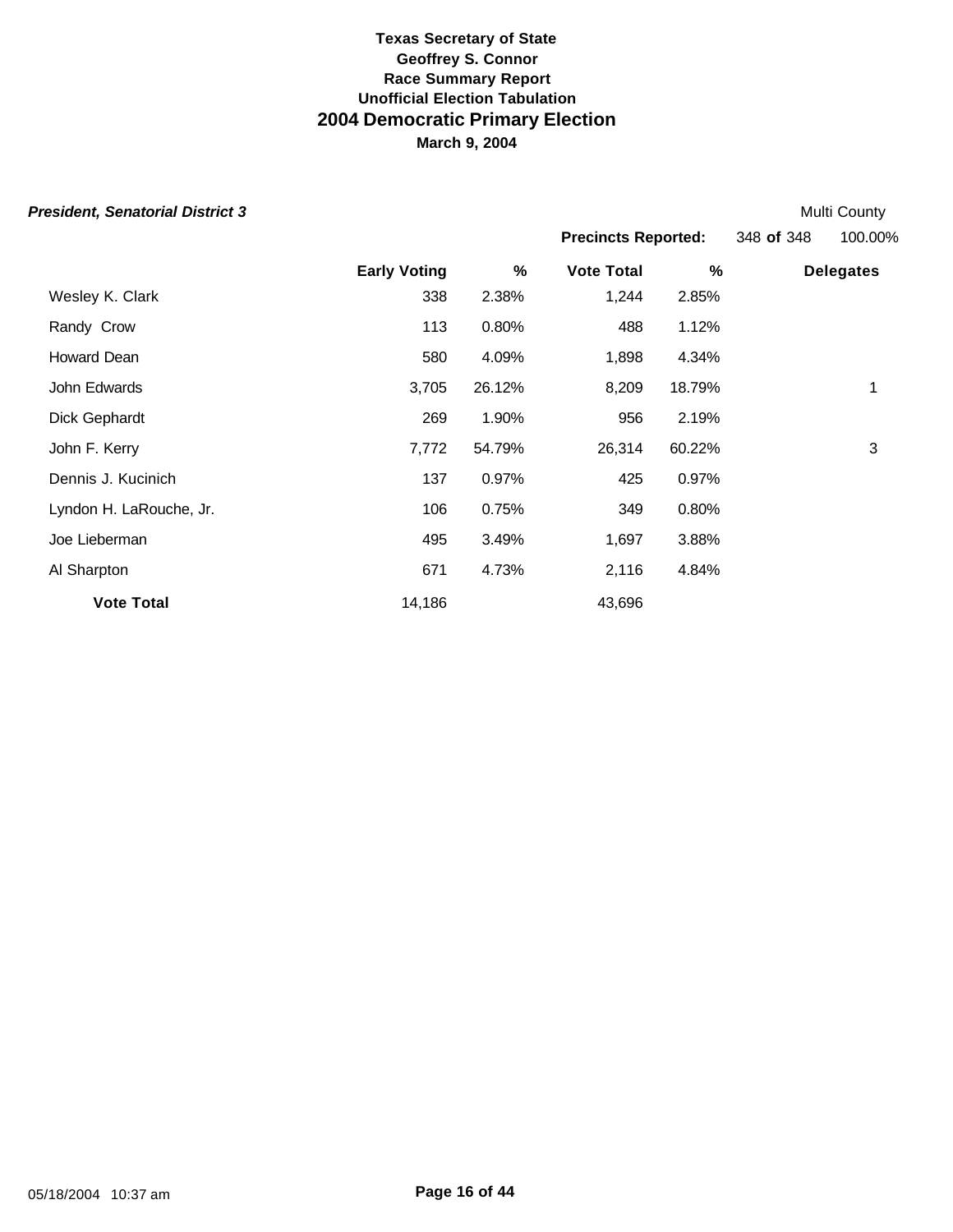| <b>President, Senatorial District 4</b> |                     |        |                            |        |            | Multi County     |
|-----------------------------------------|---------------------|--------|----------------------------|--------|------------|------------------|
|                                         |                     |        | <b>Precincts Reported:</b> |        | 226 of 226 | 100.00%          |
|                                         | <b>Early Voting</b> | %      | <b>Vote Total</b>          | %      |            | <b>Delegates</b> |
| Wesley K. Clark                         | 114                 | 2.07%  | 695                        | 2.10%  |            |                  |
| Randy Crow                              | 43                  | 0.78%  | 309                        | 0.94%  |            |                  |
| Howard Dean                             | 222                 | 4.03%  | 1,225                      | 3.71%  |            |                  |
| John Edwards                            | 1,562               | 28.38% | 6,312                      | 19.10% |            | 1                |
| Dick Gephardt                           | 105                 | 1.91%  | 862                        | 2.61%  |            |                  |
| John F. Kerry                           | 2,980               | 54.15% | 20,288                     | 61.40% |            | 3                |
| Dennis J. Kucinich                      | 42                  | 0.76%  | 327                        | 0.99%  |            |                  |
| Lyndon H. LaRouche, Jr.                 | 44                  | 0.80%  | 283                        | 0.86%  |            |                  |
| Joe Lieberman                           | 178                 | 3.23%  | 1,147                      | 3.47%  |            |                  |
| Al Sharpton                             | 213                 | 3.87%  | 1,596                      | 4.83%  |            |                  |
| <b>Vote Total</b>                       | 5,503               |        | 33,044                     |        |            |                  |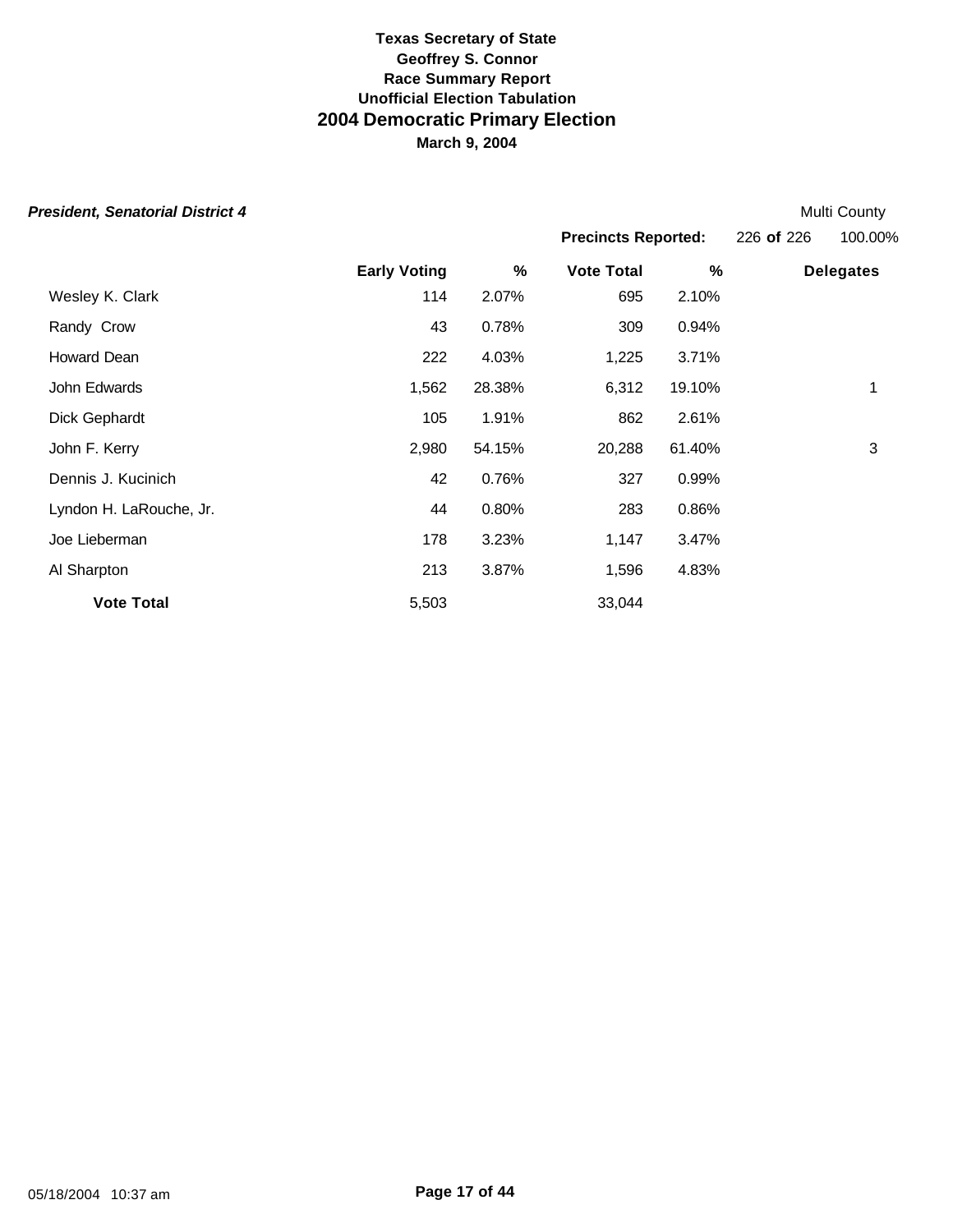| <b>President, Senatorial District 5</b> |                     |        |                            |        |            | Multi County     |
|-----------------------------------------|---------------------|--------|----------------------------|--------|------------|------------------|
|                                         |                     |        | <b>Precincts Reported:</b> |        | 374 of 374 | 100.00%          |
|                                         | <b>Early Voting</b> | %      | <b>Vote Total</b>          | %      |            | <b>Delegates</b> |
| Wesley K. Clark                         | 187                 | 2.03%  | 692                        | 2.17%  |            |                  |
| Randy Crow                              | 58                  | 0.63%  | 271                        | 0.85%  |            |                  |
| Howard Dean                             | 426                 | 4.63%  | 1,633                      | 5.11%  |            |                  |
| John Edwards                            | 2,295               | 24.97% | 5,961                      | 18.67% |            | 1                |
| Dick Gephardt                           | 169                 | 1.84%  | 567                        | 1.78%  |            |                  |
| John F. Kerry                           | 5,262               | 57.25% | 19,961                     | 62.51% |            | 3                |
| Dennis J. Kucinich                      | 138                 | 1.50%  | 554                        | 1.73%  |            |                  |
| Lyndon H. LaRouche, Jr.                 | 65                  | 0.71%  | 225                        | 0.70%  |            |                  |
| Joe Lieberman                           | 262                 | 2.85%  | 970                        | 3.04%  |            |                  |
| Al Sharpton                             | 330                 | 3.59%  | 1,101                      | 3.45%  |            |                  |
| <b>Vote Total</b>                       | 9,192               |        | 31,935                     |        |            |                  |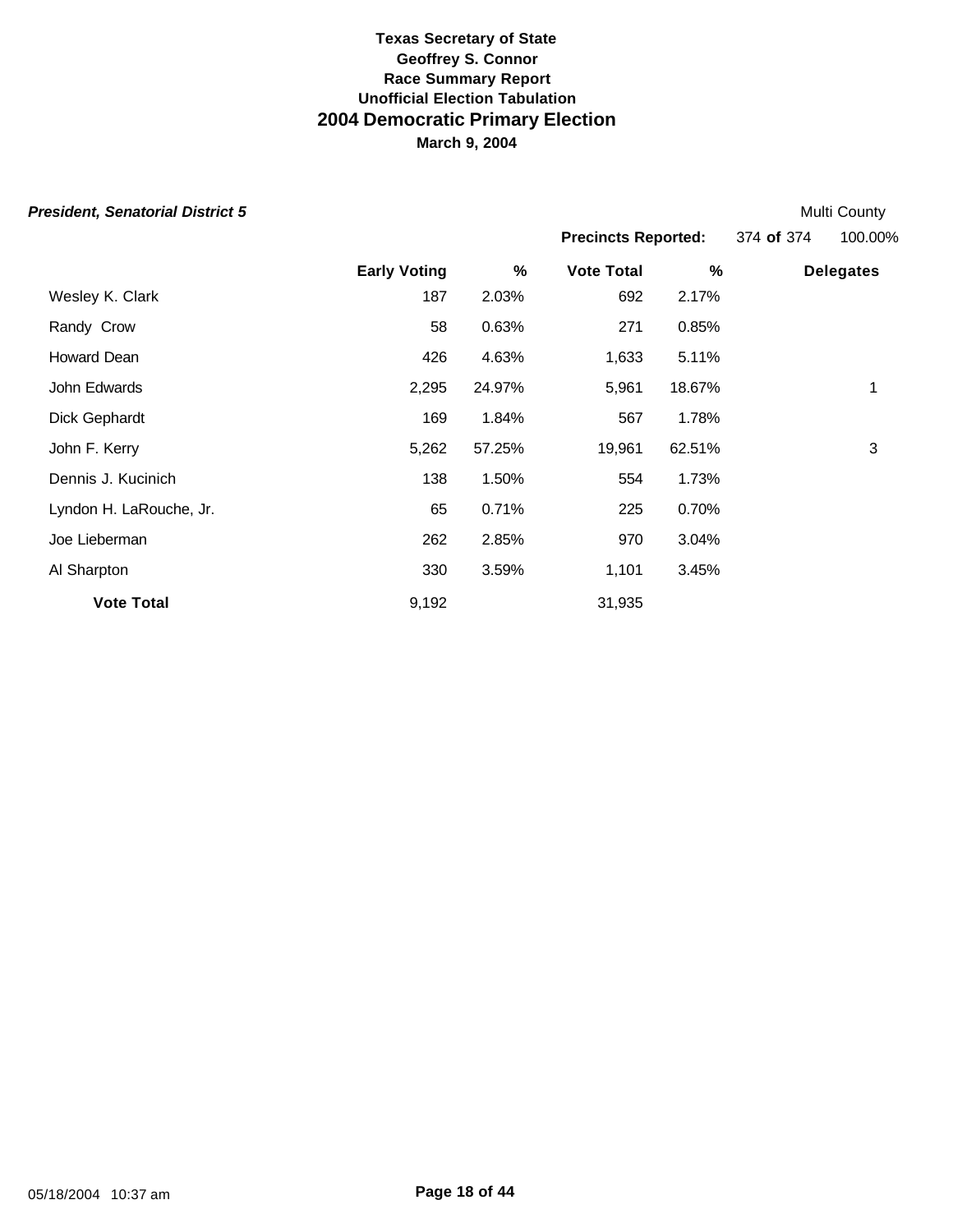|  | President, Senatorial District 6 |  |  |
|--|----------------------------------|--|--|
|--|----------------------------------|--|--|

| <b>President, Senatorial District 6</b> |                     |          |                            |        |            | Single County    |
|-----------------------------------------|---------------------|----------|----------------------------|--------|------------|------------------|
|                                         |                     |          | <b>Precincts Reported:</b> |        | 175 of 175 | 100.00%          |
|                                         | <b>Early Voting</b> | $\%$     | <b>Vote Total</b>          | %      |            | <b>Delegates</b> |
| Wesley K. Clark                         | 0                   | 0.00%    | 160                        | 1.35%  |            |                  |
| Randy Crow                              | $\mathbf 0$         | $0.00\%$ | 39                         | 0.33%  |            |                  |
| Howard Dean                             | 0                   | $0.00\%$ | 368                        | 3.11%  |            |                  |
| John Edwards                            | $\mathbf 0$         | 0.00%    | 1,593                      | 13.45% |            |                  |
| Dick Gephardt                           | $\mathbf 0$         | 0.00%    | 97                         | 0.82%  |            |                  |
| John F. Kerry                           | 0                   | 0.00%    | 8,608                      | 72.66% |            | 3                |
| Dennis J. Kucinich                      | $\mathbf 0$         | 0.00%    | 212                        | 1.79%  |            |                  |
| Lyndon H. LaRouche, Jr.                 | $\mathbf 0$         | 0.00%    | 109                        | 0.92%  |            |                  |
| Joe Lieberman                           | $\mathbf 0$         | 0.00%    | 206                        | 1.74%  |            |                  |
| Al Sharpton                             | $\mathbf 0$         | 0.00%    | 455                        | 3.84%  |            |                  |
| <b>Vote Total</b>                       | $\mathbf 0$         |          | 11,847                     |        |            |                  |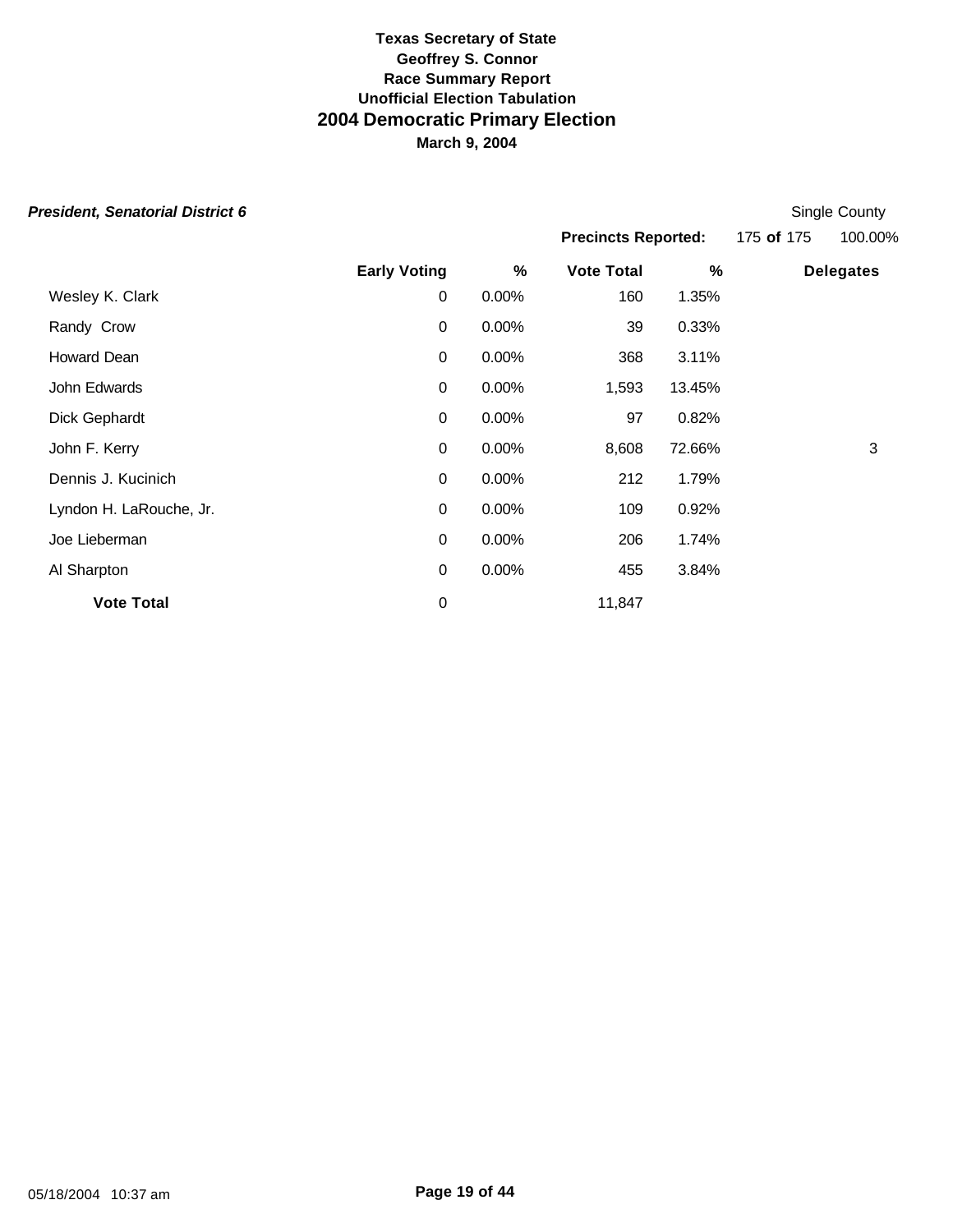| <b>President, Senatorial District 7</b> |                     |          |                            |        |            | Single County    |
|-----------------------------------------|---------------------|----------|----------------------------|--------|------------|------------------|
|                                         |                     |          | <b>Precincts Reported:</b> |        | 167 of 167 | 100.00%          |
|                                         | <b>Early Voting</b> | %        | <b>Vote Total</b>          | $\%$   |            | <b>Delegates</b> |
| Wesley K. Clark                         | 0                   | $0.00\%$ | 102                        | 1.32%  |            |                  |
| Randy Crow                              | $\mathbf 0$         | $0.00\%$ | 5                          | 0.06%  |            |                  |
| Howard Dean                             | $\mathbf 0$         | 0.00%    | 248                        | 3.22%  |            |                  |
| John Edwards                            | $\mathbf 0$         | 0.00%    | 1,018                      | 13.21% |            |                  |
| Dick Gephardt                           | $\mathbf 0$         | 0.00%    | 27                         | 0.35%  |            |                  |
| John F. Kerry                           | $\mathbf 0$         | 0.00%    | 5,674                      | 73.62% |            | 3                |
| Dennis J. Kucinich                      | $\mathbf 0$         | 0.00%    | 262                        | 3.40%  |            |                  |
| Lyndon H. LaRouche, Jr.                 | $\mathbf 0$         | 0.00%    | 26                         | 0.34%  |            |                  |
| Joe Lieberman                           | $\mathbf 0$         | 0.00%    | 58                         | 0.75%  |            |                  |
| Al Sharpton                             | $\mathbf 0$         | 0.00%    | 287                        | 3.72%  |            |                  |
| <b>Vote Total</b>                       | $\boldsymbol{0}$    |          | 7,707                      |        |            |                  |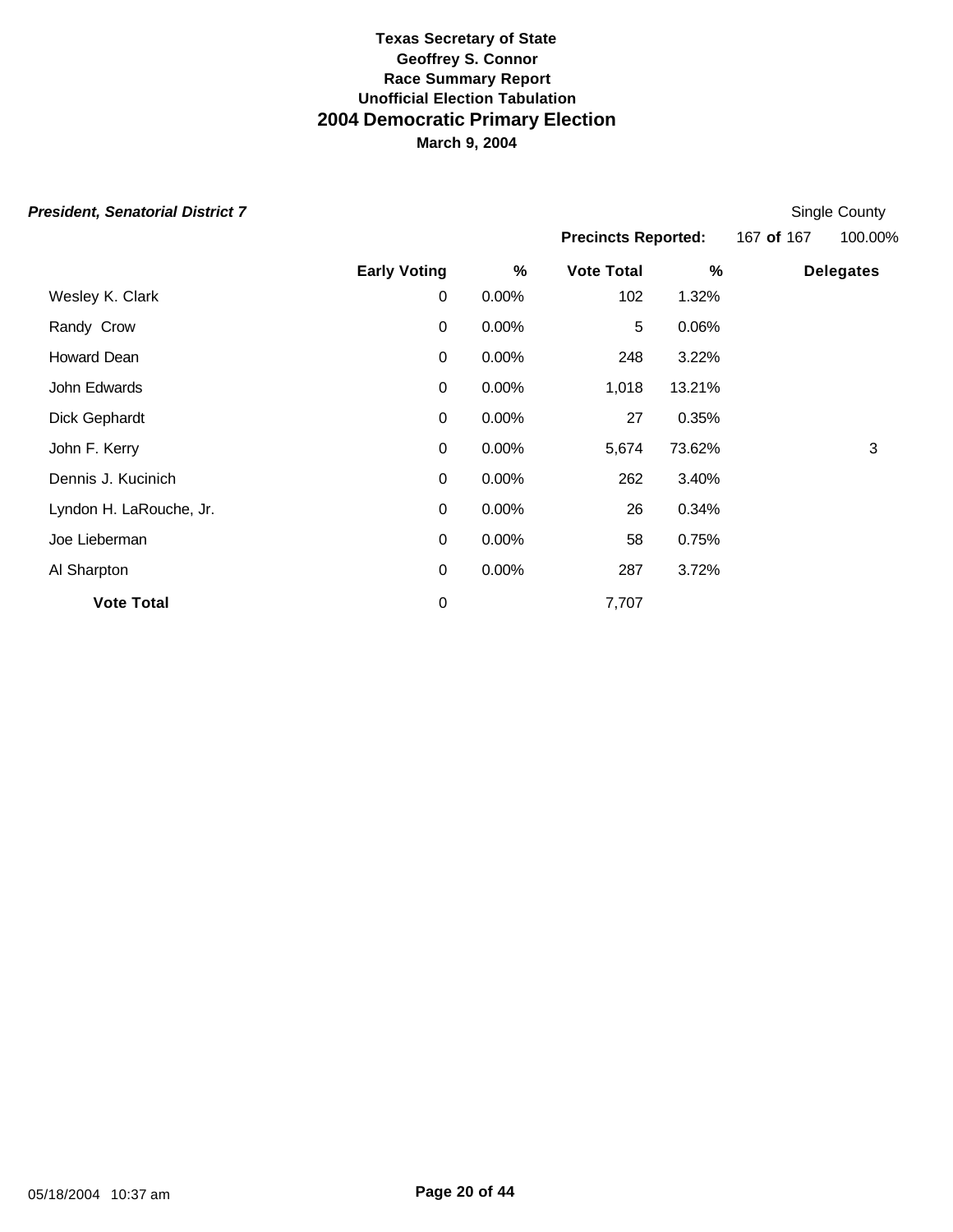Howard Dean 129 3.50% 398 4.19% John Edwards 821 22.27% 1,390 14.62%

Dick Gephardt 14 0.38% 45 0.47%

Dennis J. Kucinich 70 1.90% 213 2.24% Lyndon H. LaRouche, Jr. 2 0.05% 7 0.07% Joe Lieberman 54 1.46% 131 1.38% Al Sharpton 235 2.47%

**Vote Total** 3,687 9,505

| <b>President, Senatorial District 8</b> |                     |       |                            |       |            | <b>Multi County</b> |
|-----------------------------------------|---------------------|-------|----------------------------|-------|------------|---------------------|
|                                         |                     |       | <b>Precincts Reported:</b> |       | 213 of 213 | 100.00%             |
|                                         | <b>Early Voting</b> | %     | <b>Vote Total</b>          | %     |            | <b>Delegates</b>    |
| Wesley K. Clark                         | 52                  | 1.41% | 136                        | 1.43% |            |                     |
| Randy Crow                              |                     | 0.14% | 13                         | 0.14% |            |                     |

John F. Kerry 2,460 66.72% 6,937 72.98% 3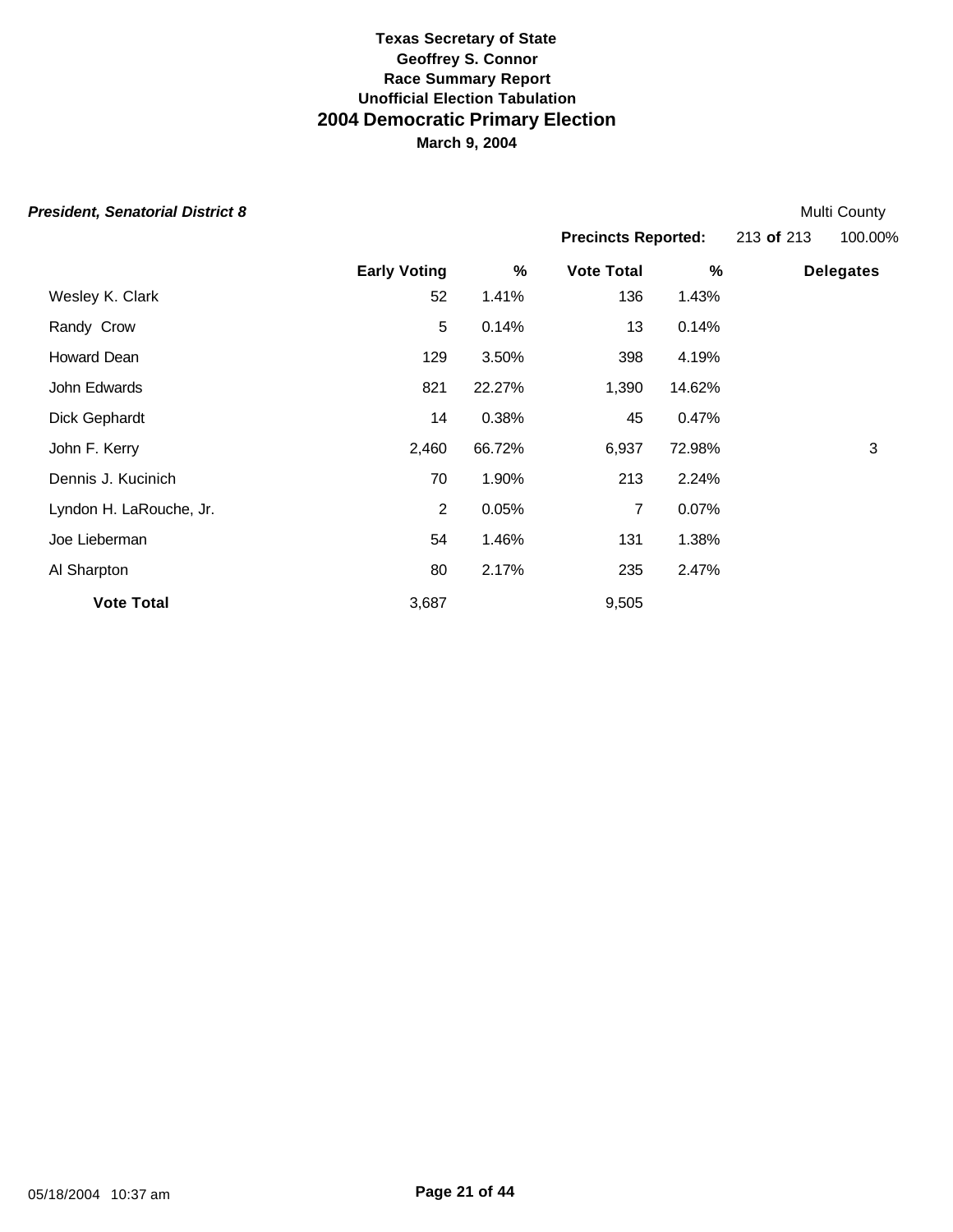|  | President, Senatorial District 9 |  |  |
|--|----------------------------------|--|--|
|--|----------------------------------|--|--|

**Early Voting % Vote Total % Delegates** Wesley K. Clark 39 1.99% 121 1.74% Randy Crow **1** 0.05% 7 0.10% Howard Dean 62 3.17% 285 4.10% John Edwards 368 18.82% 797 11.46% Dick Gephardt 19 0.97% 51 0.73% John F. Kerry 1,371 70.13% 5,223 75.13% 3 Dennis J. Kucinich 30 1.53% 153 2.20% Lyndon H. LaRouche, Jr. (2008) 15 0.22% Joe Lieberman 19 0.97% 52 0.75% Al Sharpton 248 2.20% 248 3.57% **Vote Total** 6,952 **President, Senatorial District 9** Multi County of the Multi County of the Multi County of the Multi County of the Multi County of the Multi County of the Multi County of the Multi County of the Multi County of the Multi C **Precincts Reported:** 205 **of** 205 100.00%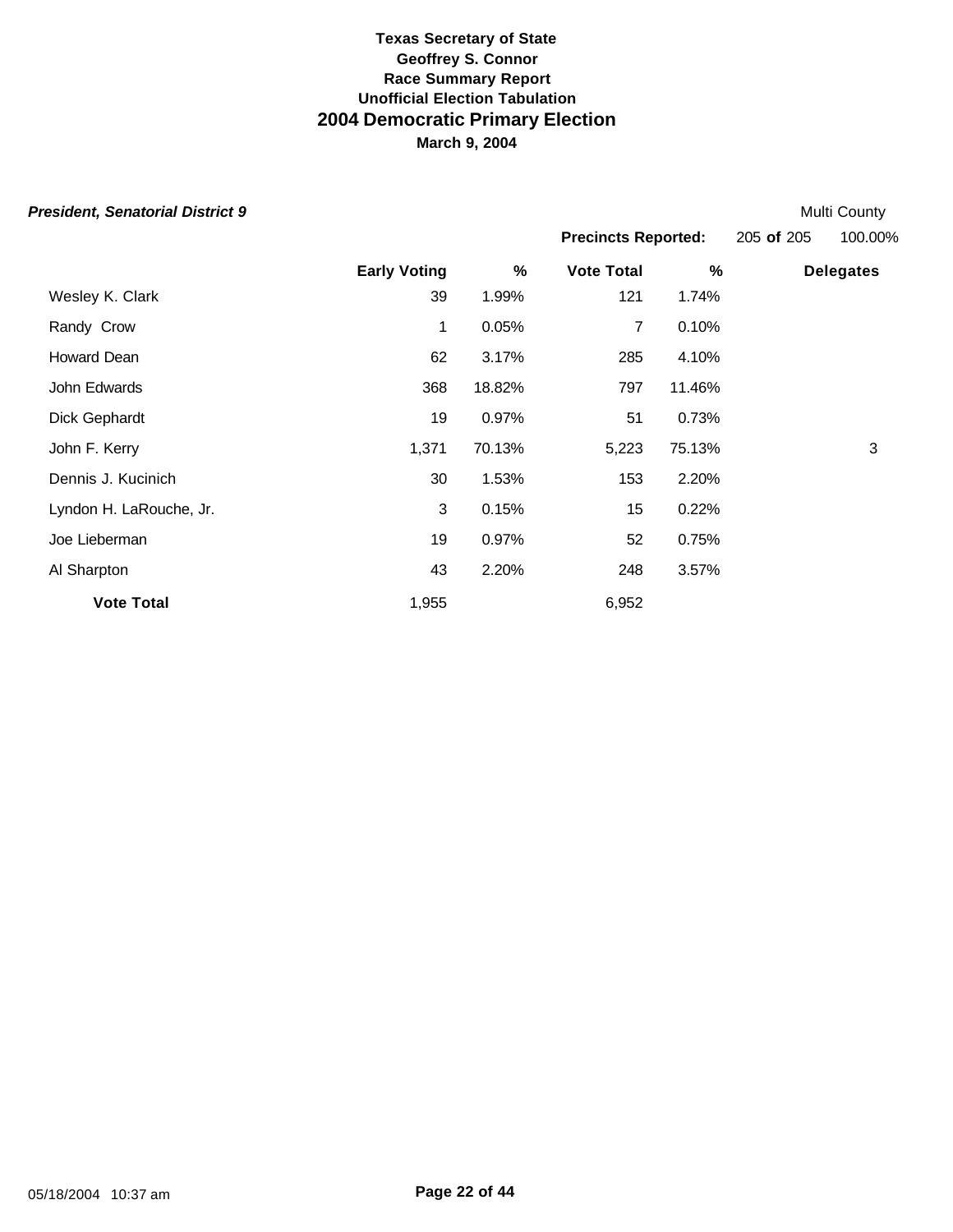|  | President, Senatorial District 10 |  |  |
|--|-----------------------------------|--|--|
|--|-----------------------------------|--|--|

**Multi County Precincts Reported:** 298 **of** 298 100.00%

|                         | <b>Early Voting</b> | %      | <b>Vote Total</b> | %      | <b>Delegates</b> |
|-------------------------|---------------------|--------|-------------------|--------|------------------|
| Wesley K. Clark         | 116                 | 1.67%  | 359               | 1.83%  |                  |
| Randy Crow              | 10                  | 0.14%  | 37                | 0.19%  |                  |
| Howard Dean             | 280                 | 4.03%  | 854               | 4.36%  |                  |
| John Edwards            | 886                 | 12.76% | 1,849             | 9.44%  |                  |
| Dick Gephardt           | 35                  | 0.50%  | 127               | 0.65%  |                  |
| John F. Kerry           | 5,194               | 74.78% | 14,875            | 75.96% | 5                |
| Dennis J. Kucinich      | 60                  | 0.86%  | 247               | 1.26%  |                  |
| Lyndon H. LaRouche, Jr. | 7                   | 0.10%  | 31                | 0.16%  |                  |
| Joe Lieberman           | 54                  | 0.78%  | 183               | 0.93%  |                  |
| Al Sharpton             | 304                 | 4.38%  | 1,020             | 5.21%  |                  |
| <b>Vote Total</b>       | 6,946               |        | 19,582            |        |                  |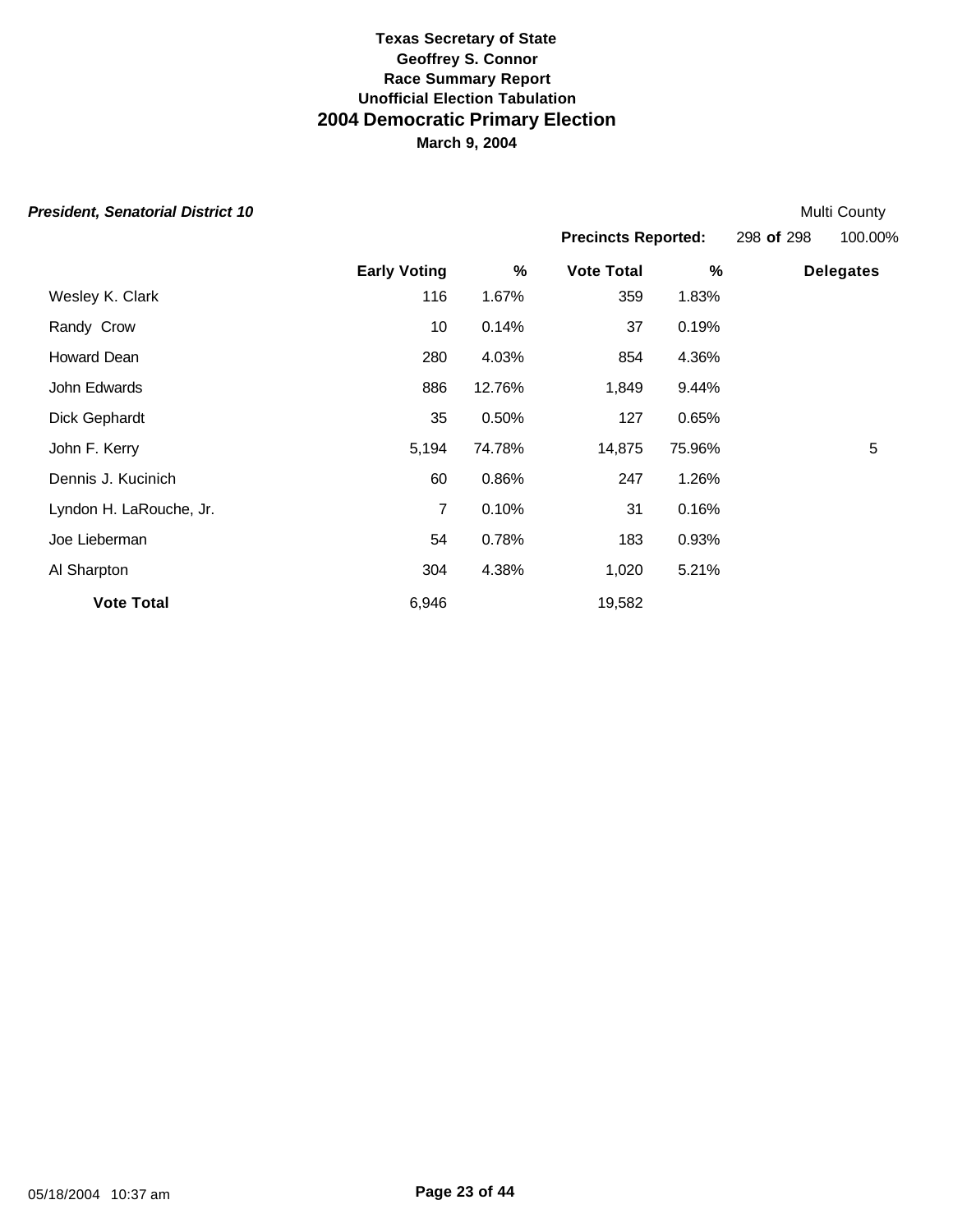| <b>President, Senatorial District 11</b> |                     |        |                            |        |            | Multi County     |
|------------------------------------------|---------------------|--------|----------------------------|--------|------------|------------------|
|                                          |                     |        | <b>Precincts Reported:</b> |        | 213 of 213 | 100.00%          |
|                                          | <b>Early Voting</b> | %      | <b>Vote Total</b>          | %      |            | <b>Delegates</b> |
| Wesley K. Clark                          | 78                  | 2.15%  | 246                        | 1.77%  |            |                  |
| Randy Crow                               | 11                  | 0.30%  | 50                         | 0.36%  |            |                  |
| Howard Dean                              | 134                 | 3.69%  | 494                        | 3.56%  |            |                  |
| John Edwards                             | 697                 | 19.17% | 1,804                      | 12.99% |            |                  |
| Dick Gephardt                            | 40                  | 1.10%  | 132                        | 0.95%  |            |                  |
| John F. Kerry                            | 2,420               | 66.56% | 10,097                     | 72.70% |            | 4                |
| Dennis J. Kucinich                       | 44                  | 1.21%  | 249                        | 1.79%  |            |                  |
| Lyndon H. LaRouche, Jr.                  | 19                  | 0.52%  | 59                         | 0.42%  |            |                  |
| Joe Lieberman                            | 83                  | 2.28%  | 252                        | 1.81%  |            |                  |
| Al Sharpton                              | 110                 | 3.03%  | 505                        | 3.64%  |            |                  |
| <b>Vote Total</b>                        | 3,636               |        | 13,888                     |        |            |                  |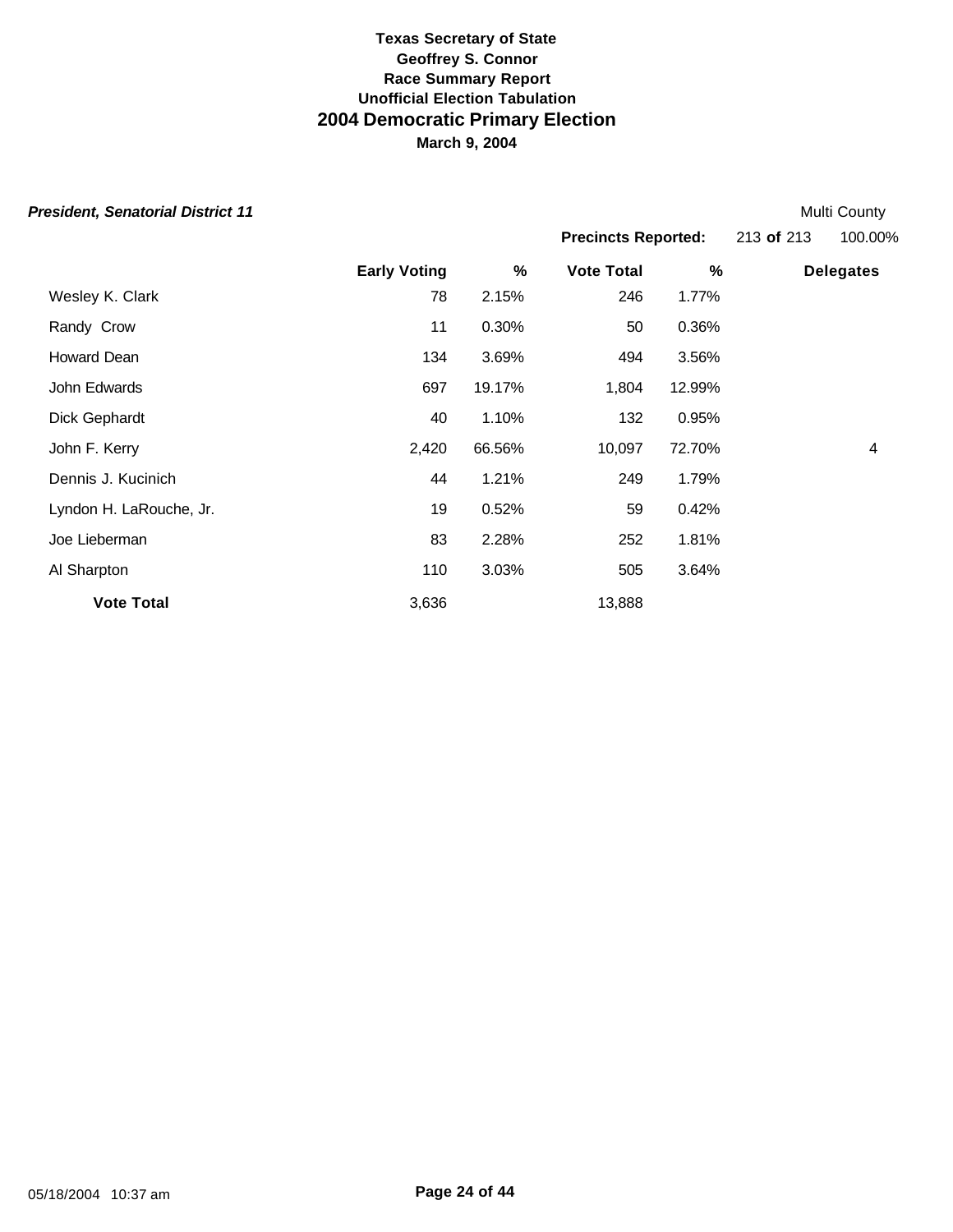|  | President, Senatorial District 12 |  |  |
|--|-----------------------------------|--|--|
|--|-----------------------------------|--|--|

**Multi County Precincts Reported:** 248 **of** 248 100.00%

|                         | <b>Early Voting</b> | $\%$   | <b>Vote Total</b> | $\%$   | <b>Delegates</b> |
|-------------------------|---------------------|--------|-------------------|--------|------------------|
| Wesley K. Clark         | 35                  | 1.03%  | 154               | 1.57%  |                  |
| Randy Crow              | 1                   | 0.03%  | 6                 | 0.06%  |                  |
| Howard Dean             | 127                 | 3.74%  | 427               | 4.36%  |                  |
| John Edwards            | 725                 | 21.36% | 1,369             | 13.99% |                  |
| Dick Gephardt           | 19                  | 0.56%  | 69                | 0.71%  |                  |
| John F. Kerry           | 2,332               | 68.71% | 7,273             | 74.31% | 4                |
| Dennis J. Kucinich      | 46                  | 1.36%  | 168               | 1.72%  |                  |
| Lyndon H. LaRouche, Jr. | 6                   | 0.18%  | 20                | 0.20%  |                  |
| Joe Lieberman           | 29                  | 0.85%  | 88                | 0.90%  |                  |
| Al Sharpton             | 74                  | 2.18%  | 213               | 2.18%  |                  |
| <b>Vote Total</b>       | 3,394               |        | 9,787             |        |                  |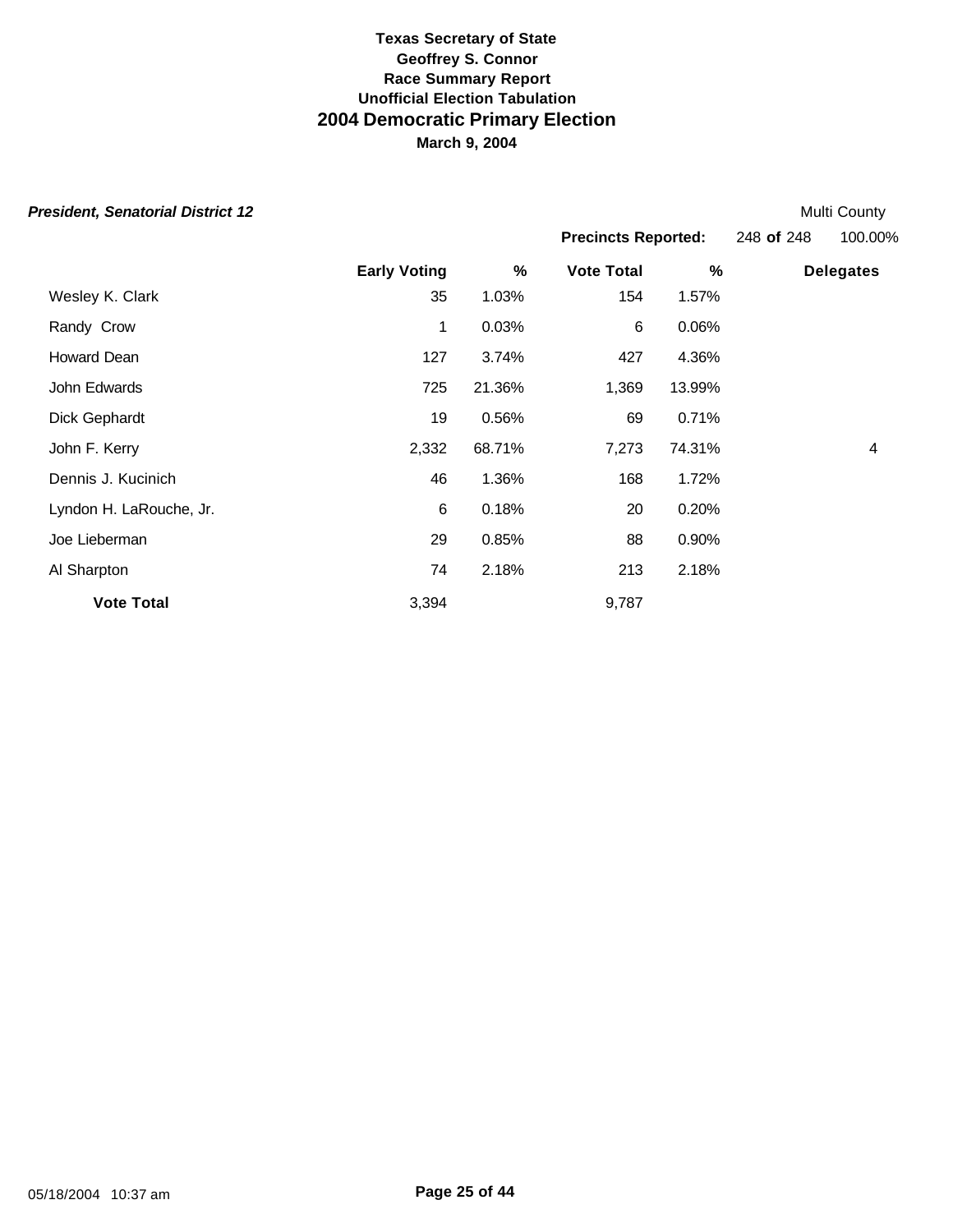|  | President, Senatorial District 13 |  |  |
|--|-----------------------------------|--|--|
|--|-----------------------------------|--|--|

| <b>President, Senatorial District 13</b> |                     |   |                            |   |            | Multi County     |
|------------------------------------------|---------------------|---|----------------------------|---|------------|------------------|
|                                          |                     |   | <b>Precincts Reported:</b> |   | 223 of 223 | 100.00%          |
|                                          | <b>Early Voting</b> | % | <b>Vote Total</b>          | % |            | <b>Delegates</b> |

| <b>Vote Total</b>       | 1,015          |        | 36,307 |        |   |
|-------------------------|----------------|--------|--------|--------|---|
| Al Sharpton             | 194            | 19.11% | 4,606  | 12.69% |   |
| Joe Lieberman           | 9              | 0.89%  | 380    | 1.05%  |   |
| Lyndon H. LaRouche, Jr. | 2              | 0.20%  | 208    | 0.57%  |   |
| Dennis J. Kucinich      | 6              | 0.59%  | 457    | 1.26%  |   |
| John F. Kerry           | 684            | 67.39% | 25,557 | 70.39% | 7 |
| Dick Gephardt           | 5              | 0.49%  | 175    | 0.48%  |   |
| John Edwards            | 79             | 7.78%  | 3,448  | 9.50%  |   |
| Howard Dean             | 29             | 2.86%  | 1,094  | 3.01%  |   |
| Randy Crow              | $\overline{2}$ | 0.20%  | 52     | 0.14%  |   |
| Wesley K. Clark         | 5              | 0.49%  | 330    | 0.91%  |   |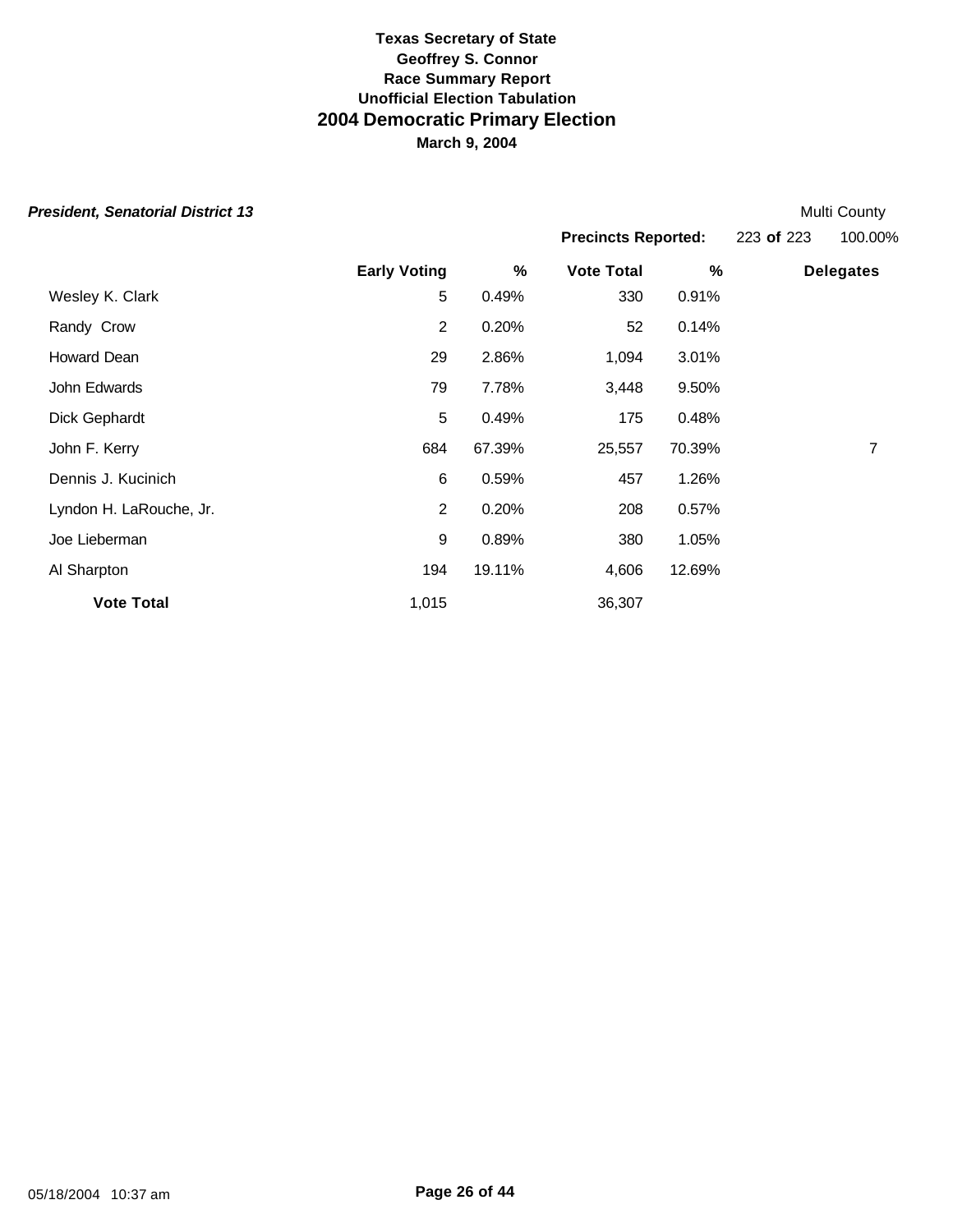|  |  | President, Senatorial District 14 |  |
|--|--|-----------------------------------|--|
|--|--|-----------------------------------|--|

**Multi County** 

|                         |                     |        |                   | <b>Precincts Reported:</b> |  | 100.00%          |
|-------------------------|---------------------|--------|-------------------|----------------------------|--|------------------|
|                         | <b>Early Voting</b> | %      | <b>Vote Total</b> | %                          |  | <b>Delegates</b> |
| Wesley K. Clark         | 262                 | 1.42%  | 881               | 1.68%                      |  |                  |
| Randy Crow              | 32                  | 0.17%  | 84                | 0.16%                      |  |                  |
| Howard Dean             | 1,125               | 6.09%  | 4,085             | 7.77%                      |  |                  |
| John Edwards            | 3,754               | 20.32% | 7,396             | 14.07%                     |  |                  |
| Dick Gephardt           | 106                 | 0.57%  | 271               | 0.52%                      |  |                  |
| John F. Kerry           | 11,566              | 62.59% | 34,413            | 65.46%                     |  | 6                |
| Dennis J. Kucinich      | 925                 | 5.01%  | 3,251             | 6.18%                      |  |                  |
| Lyndon H. LaRouche, Jr. | 46                  | 0.25%  | 202               | 0.38%                      |  |                  |
| Joe Lieberman           | 193                 | 1.04%  | 669               | 1.27%                      |  |                  |
| Al Sharpton             | 469                 | 2.54%  | 1,321             | 2.51%                      |  |                  |
| <b>Vote Total</b>       | 18,478              |        | 52,573            |                            |  |                  |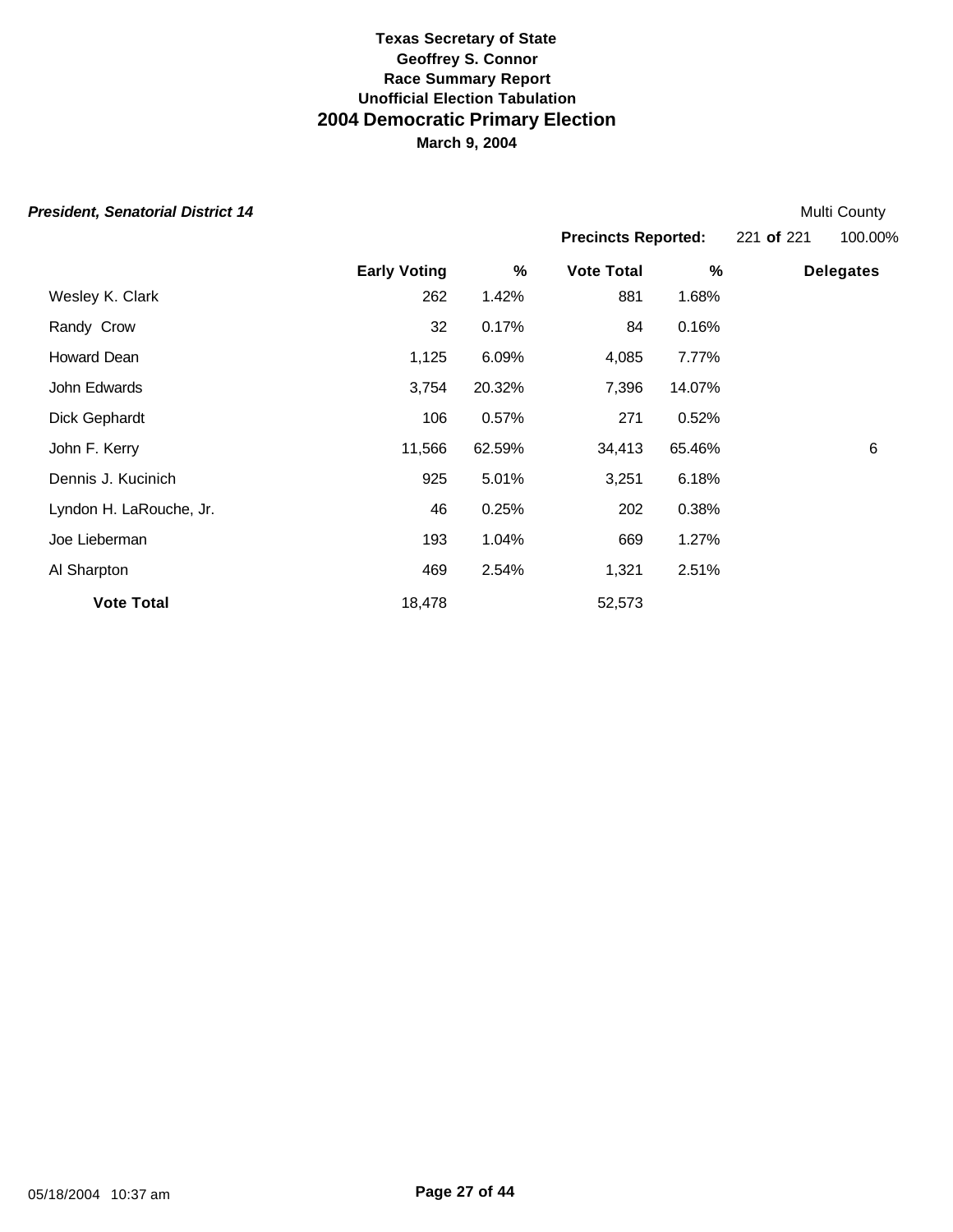| President, Senatorial District 15 |  |  |  |
|-----------------------------------|--|--|--|
|-----------------------------------|--|--|--|

**Early Voting % Vote Total % Delegates** Wesley K. Clark **120** 1.06% Randy Crow **25 0.22% 0 0.00%** 25 0.22% Howard Dean 0 0.00% 315 2.78% John Edwards 0 0.00% 1,286 11.33% Dick Gephardt 0 0.00% 63 0.56% John F. Kerry 0 0.00% 8,237 72.59% 4 Dennis J. Kucinich 0 0.00% 236 2.08% Lyndon H. LaRouche, Jr. 0 0.00% 63 0.56% Joe Lieberman 0 0.00% 104 0.92% Al Sharpton **898 1919** 10 0.00% 898 1.91% **Vote Total** 0 11,347 **Single County Precincts Reported:** 195 **of** 195 100.00%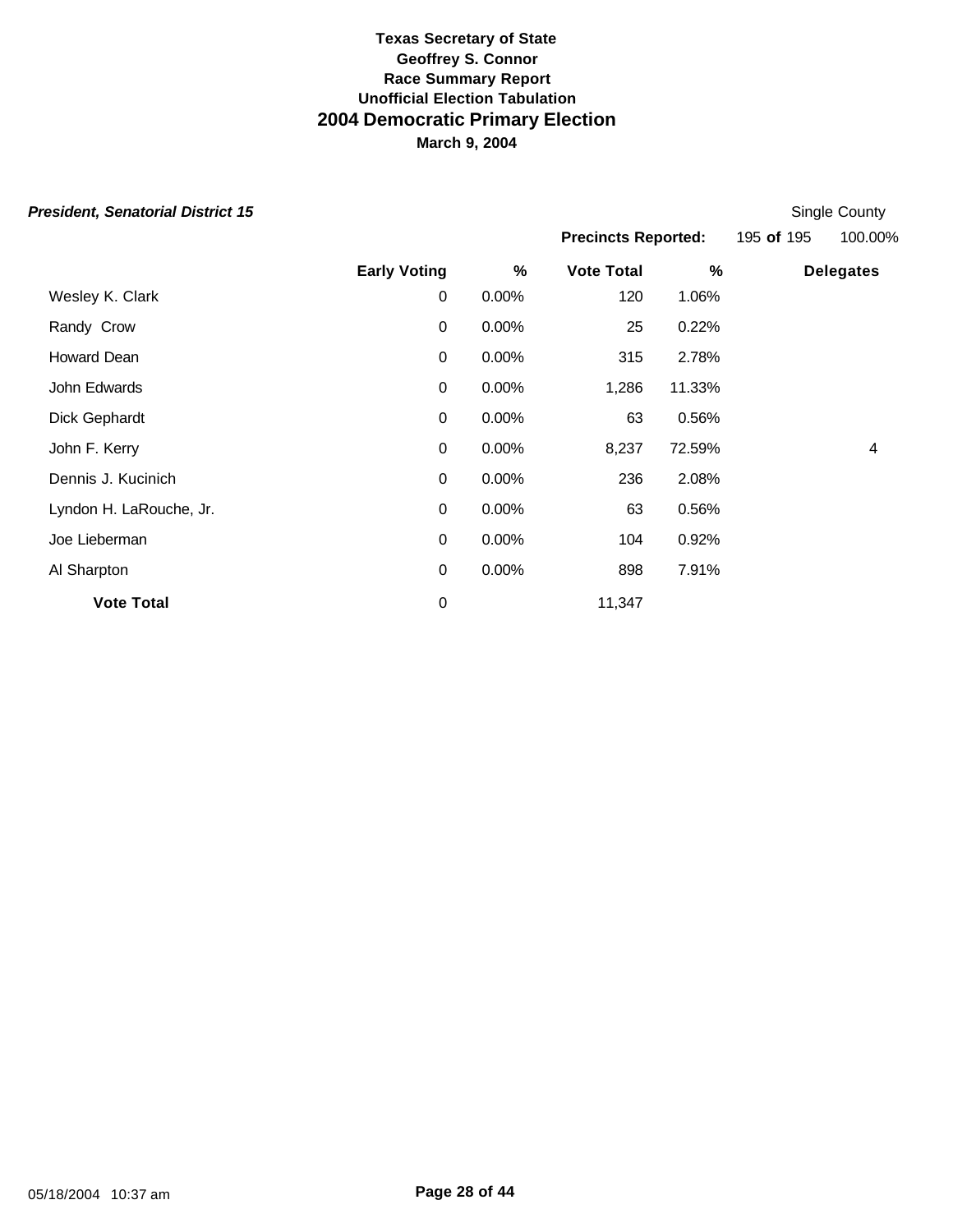| President, Senatorial District 16 |  |  |  |
|-----------------------------------|--|--|--|
|-----------------------------------|--|--|--|

**Single County Precincts Reported:** 203 **of** 203 100.00%

|                         | <b>Early Voting</b> | %      | <b>Vote Total</b> | %      | <b>Delegates</b> |
|-------------------------|---------------------|--------|-------------------|--------|------------------|
| Wesley K. Clark         | 55                  | 1.69%  | 169               | 1.28%  |                  |
| Randy Crow              | 3                   | 0.09%  | 11                | 0.08%  |                  |
| Howard Dean             | 142                 | 4.38%  | 624               | 4.74%  |                  |
| John Edwards            | 633                 | 19.51% | 1,479             | 11.24% |                  |
| Dick Gephardt           | 17                  | 0.52%  | 53                | 0.40%  |                  |
| John F. Kerry           | 2,235               | 68.88% | 9,973             | 75.78% | 4                |
| Dennis J. Kucinich      | 52                  | 1.60%  | 377               | 2.86%  |                  |
| Lyndon H. LaRouche, Jr. | $9\,$               | 0.28%  | 22                | 0.17%  |                  |
| Joe Lieberman           | 40                  | 1.23%  | 129               | 0.98%  |                  |
| Al Sharpton             | 59                  | 1.82%  | 323               | 2.45%  |                  |
| <b>Vote Total</b>       | 3,245               |        | 13,160            |        |                  |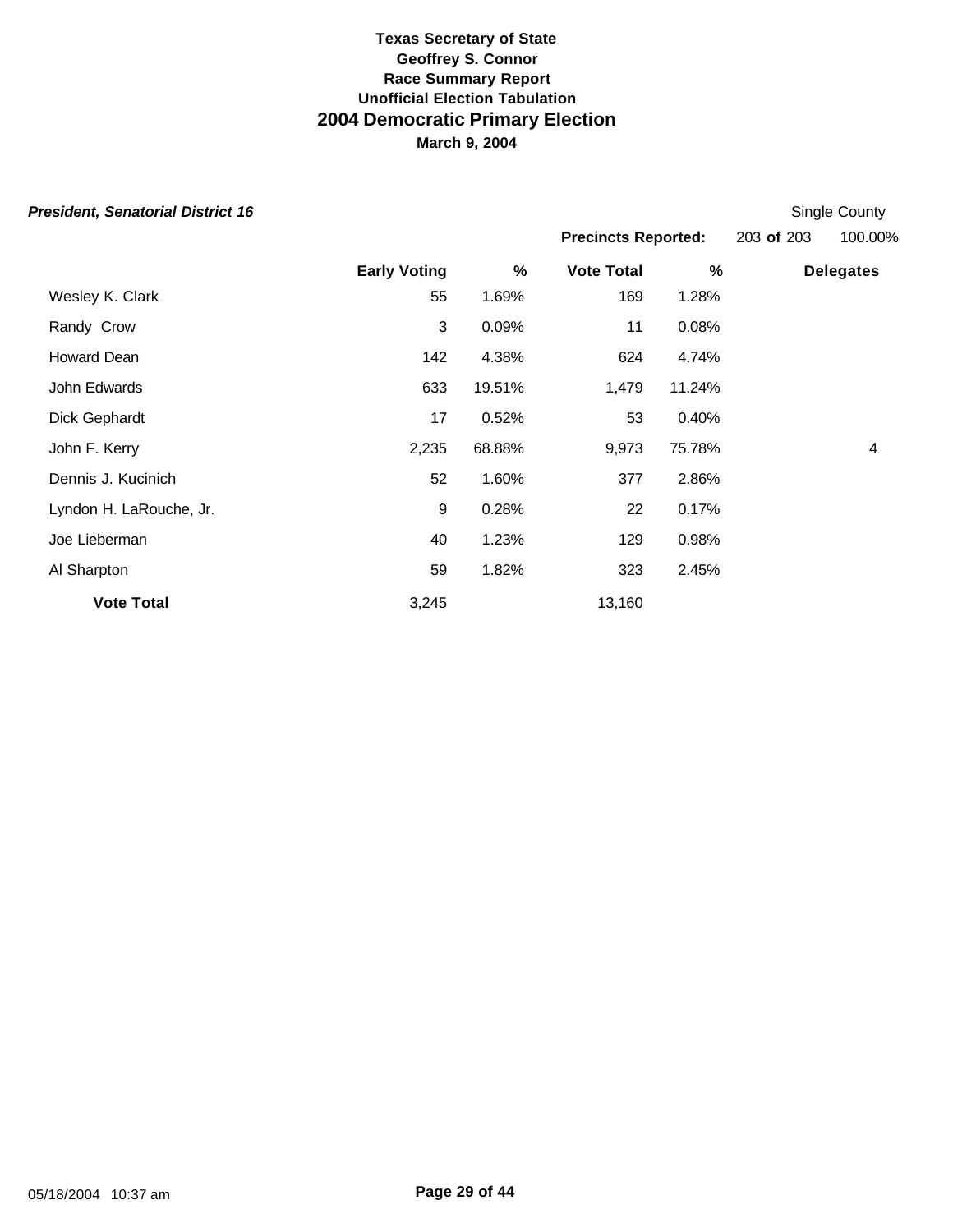|  |  | President, Senatorial District 17 |  |
|--|--|-----------------------------------|--|
|--|--|-----------------------------------|--|

**Multi County Precincts Reported:** 207 **of** 207 100.00%

|                         | <b>Early Voting</b> | $\%$   | <b>Vote Total</b> | %      | <b>Delegates</b> |
|-------------------------|---------------------|--------|-------------------|--------|------------------|
| Wesley K. Clark         | 43                  | 1.92%  | 327               | 1.75%  |                  |
| Randy Crow              | 7                   | 0.31%  | 80                | 0.43%  |                  |
| Howard Dean             | 70                  | 3.12%  | 654               | 3.49%  |                  |
| John Edwards            | 447                 | 19.94% | 2,111             | 11.28% |                  |
| Dick Gephardt           | 21                  | 0.94%  | 289               | 1.54%  |                  |
| John F. Kerry           | 1,509               | 67.31% | 13,249            | 70.77% | 4                |
| Dennis J. Kucinich      | 38                  | 1.69%  | 322               | 1.72%  |                  |
| Lyndon H. LaRouche, Jr. | 14                  | 0.62%  | 125               | 0.67%  |                  |
| Joe Lieberman           | 34                  | 1.52%  | 332               | 1.77%  |                  |
| Al Sharpton             | 59                  | 2.63%  | 1,232             | 6.58%  |                  |
| <b>Vote Total</b>       | 2,242               |        | 18,721            |        |                  |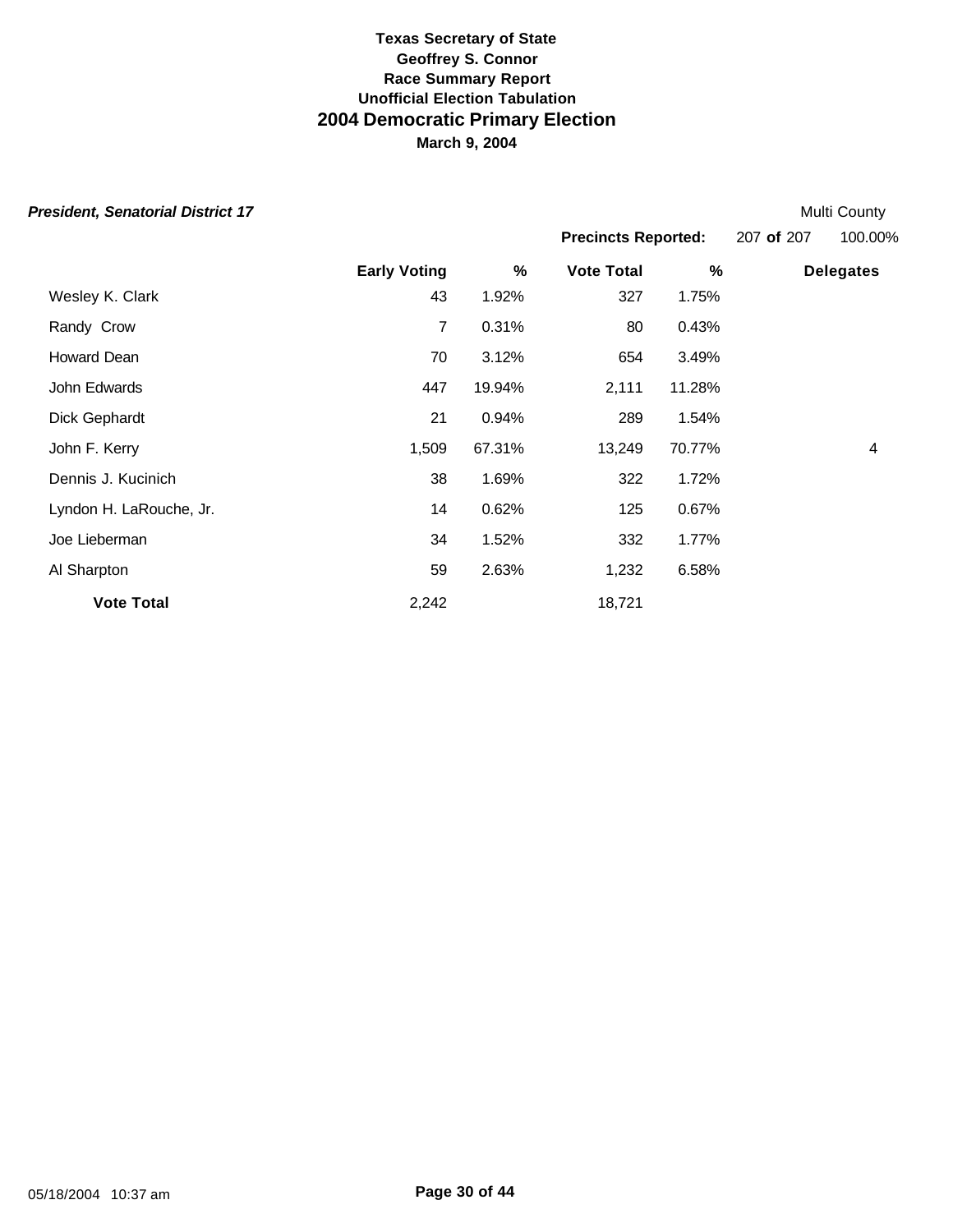|  | President, Senatorial District 18 |  |  |
|--|-----------------------------------|--|--|
|--|-----------------------------------|--|--|

**Multi County Precincts Reported:** 409 **of** 409 100.00%

|                         | <b>Early Voting</b> | $\%$   | <b>Vote Total</b> | %      | <b>Delegates</b> |
|-------------------------|---------------------|--------|-------------------|--------|------------------|
| Wesley K. Clark         | 224                 | 2.46%  | 752               | 2.23%  |                  |
| Randy Crow              | 94                  | 1.03%  | 344               | 1.02%  |                  |
| Howard Dean             | 481                 | 5.27%  | 1,881             | 5.58%  |                  |
| John Edwards            | 1,860               | 20.39% | 4,930             | 14.62% |                  |
| Dick Gephardt           | 157                 | 1.72%  | 629               | 1.86%  |                  |
| John F. Kerry           | 5,464               | 59.89% | 21,698            | 64.33% | 4                |
| Dennis J. Kucinich      | 117                 | 1.28%  | 662               | 1.96%  |                  |
| Lyndon H. LaRouche, Jr. | 80                  | 0.88%  | 357               | 1.06%  |                  |
| Joe Lieberman           | 306                 | 3.35%  | 1,249             | 3.70%  |                  |
| Al Sharpton             | 340                 | 3.73%  | 1,228             | 3.64%  |                  |
| <b>Vote Total</b>       | 9,123               |        | 33,730            |        |                  |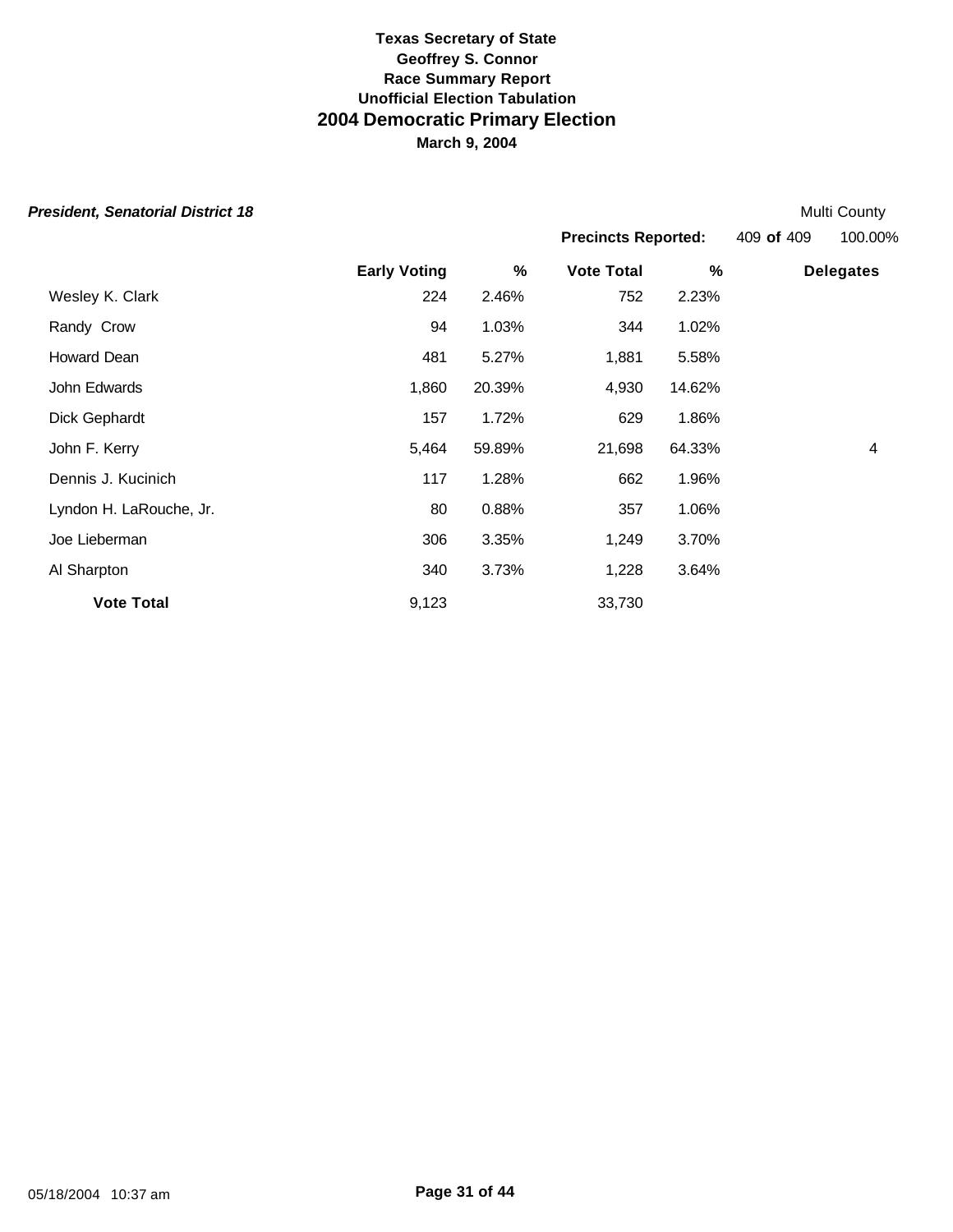| <b>President, Senatorial District 19</b> |                     |        |                            |        |            | Multi County     |
|------------------------------------------|---------------------|--------|----------------------------|--------|------------|------------------|
|                                          |                     |        | <b>Precincts Reported:</b> |        | 327 of 327 | 100.00%          |
|                                          | <b>Early Voting</b> | %      | <b>Vote Total</b>          | %      |            | <b>Delegates</b> |
| Wesley K. Clark                          | 525                 | 3.65%  | 1,261                      | 2.85%  |            |                  |
| Randy Crow                               | 292                 | 2.03%  | 701                        | 1.59%  |            |                  |
| Howard Dean                              | 802                 | 5.57%  | 2,134                      | 4.83%  |            |                  |
| John Edwards                             | 2,757               | 19.16% | 6,219                      | 14.07% |            |                  |
| Dick Gephardt                            | 296                 | 2.06%  | 856                        | 1.94%  |            |                  |
| John F. Kerry                            | 8,194               | 56.93% | 28,791                     | 65.16% |            | 4                |
| Dennis J. Kucinich                       | 270                 | 1.88%  | 616                        | 1.39%  |            |                  |
| Lyndon H. LaRouche, Jr.                  | 208                 | 1.45%  | 545                        | 1.23%  |            |                  |
| Joe Lieberman                            | 670                 | 4.66%  | 1,897                      | 4.29%  |            |                  |
| Al Sharpton                              | 379                 | 2.63%  | 1,167                      | 2.64%  |            |                  |
| <b>Vote Total</b>                        | 14,393              |        | 44,187                     |        |            |                  |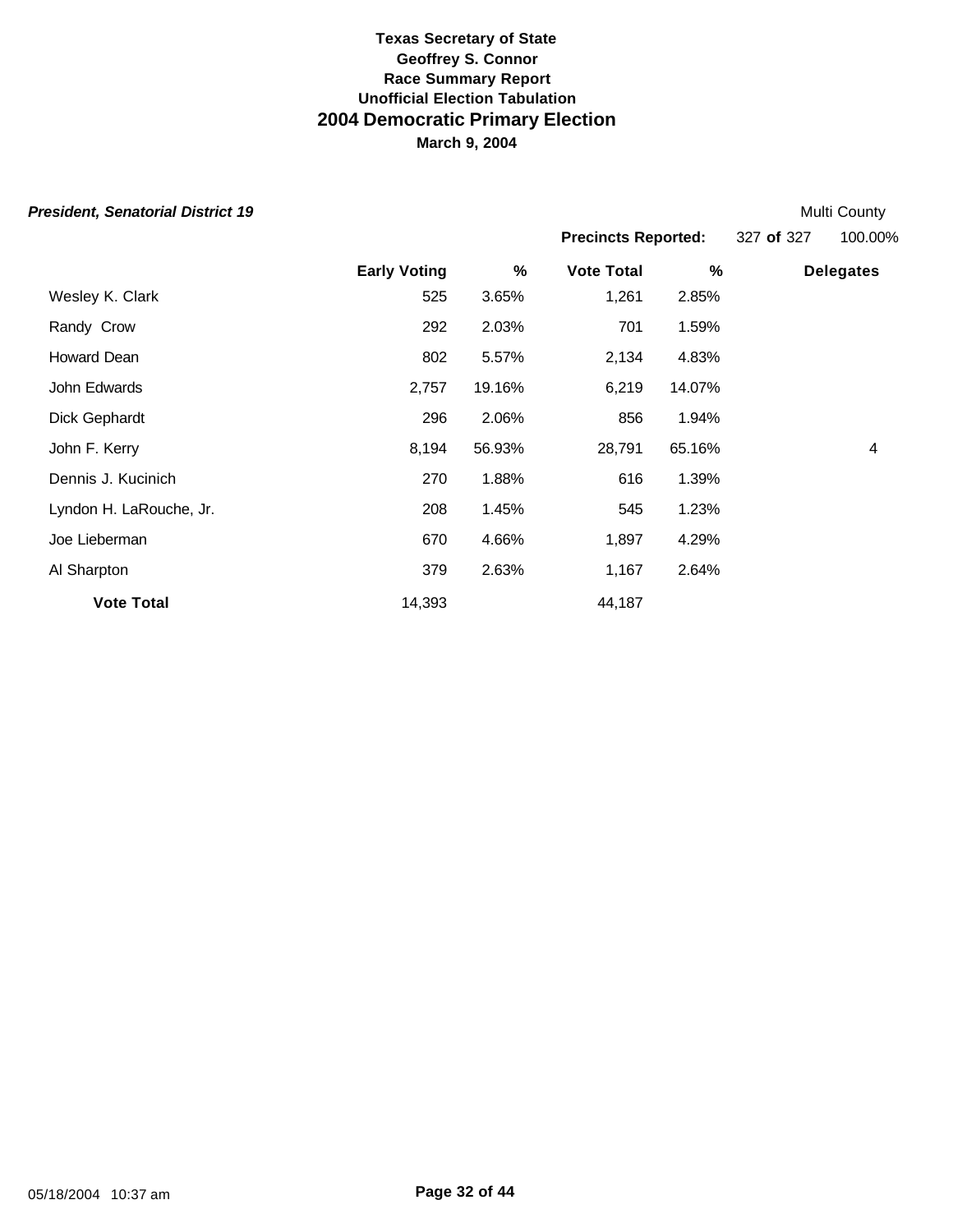|  | President, Senatorial District 20 |  |  |
|--|-----------------------------------|--|--|
|--|-----------------------------------|--|--|

| <b>President, Senatorial District 20</b> |                     |        |                            |        |            | Multi County     |
|------------------------------------------|---------------------|--------|----------------------------|--------|------------|------------------|
|                                          |                     |        | <b>Precincts Reported:</b> |        | 235 of 235 | 100.00%          |
|                                          | <b>Early Voting</b> | %      | <b>Vote Total</b>          | %      |            | <b>Delegates</b> |
| Wesley K. Clark                          | 479                 | 1.83%  | 1,537                      | 2.63%  |            |                  |
| Randy Crow                               | 240                 | 0.92%  | 649                        | 1.11%  |            |                  |
| Howard Dean                              | 1,141               | 4.36%  | 2,686                      | 4.59%  |            |                  |
| John Edwards                             | 3,861               | 14.75% | 6,809                      | 11.64% |            |                  |
| Dick Gephardt                            | 426                 | 1.63%  | 1,042                      | 1.78%  |            |                  |
| John F. Kerry                            | 17,539              | 66.99% | 38,746                     | 66.24% |            | 5                |
| Dennis J. Kucinich                       | 447                 | 1.71%  | 1,498                      | 2.56%  |            |                  |
| Lyndon H. LaRouche, Jr.                  | 202                 | 0.77%  | 619                        | 1.06%  |            |                  |
| Joe Lieberman                            | 1,279               | 4.89%  | 3,510                      | 6.00%  |            |                  |
| Al Sharpton                              | 568                 | 2.17%  | 1,400                      | 2.39%  |            |                  |
| <b>Vote Total</b>                        | 26,182              |        | 58,496                     |        |            |                  |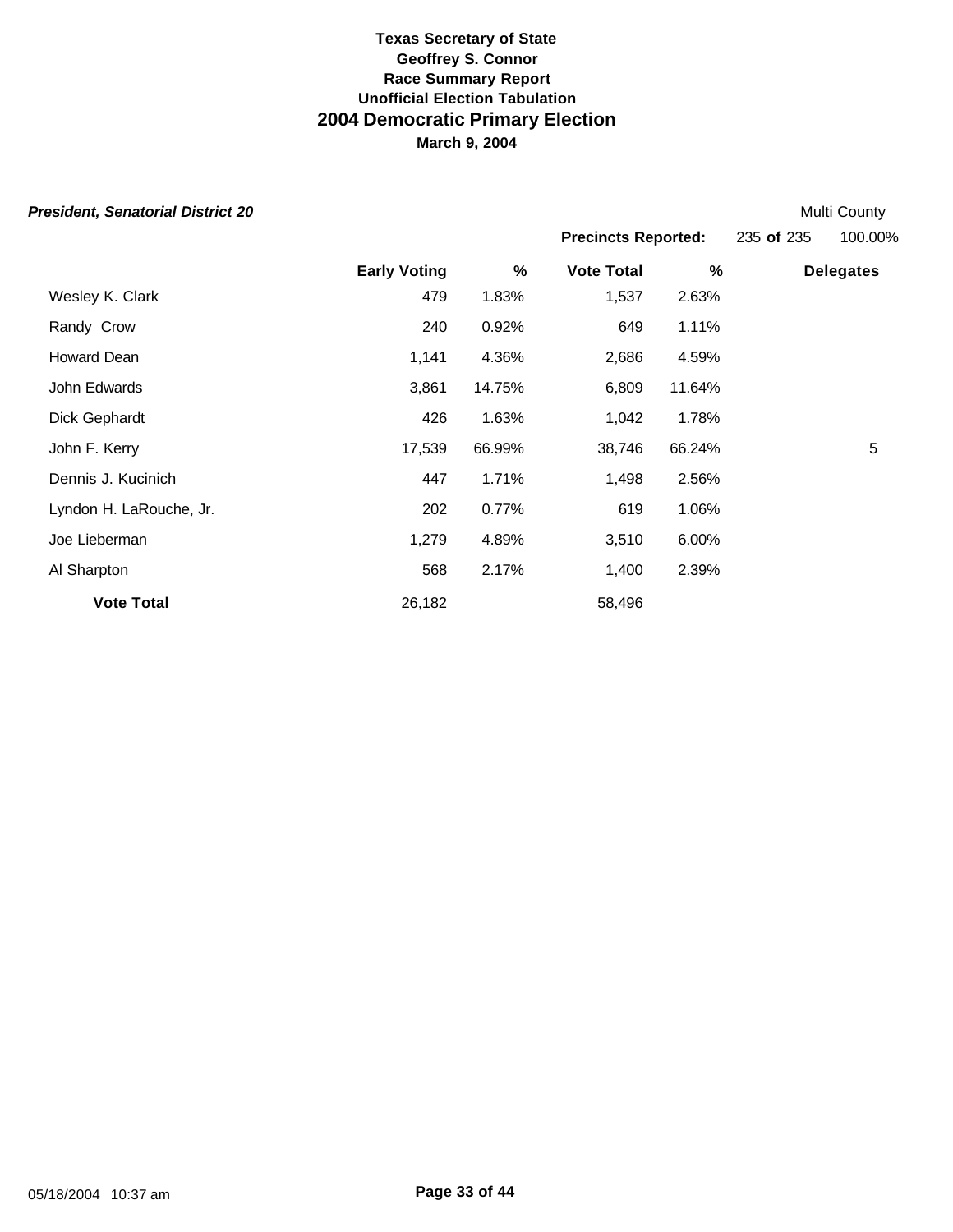**President, Senatorial District 21** Multi County

**Precincts Reported:** 345 **of** 345 100.00%

|                     |        | <b>Precincts Reported:</b> |        | 345 of 345 | 100.00           |  |
|---------------------|--------|----------------------------|--------|------------|------------------|--|
| <b>Early Voting</b> | %      | <b>Vote Total</b>          | %      |            | <b>Delegates</b> |  |
| 900                 | 2.52%  | 1,691                      | 2.40%  |            |                  |  |
| 569                 | 1.60%  | 1,023                      | 1.45%  |            |                  |  |
| 2,551               | 7.15%  | 4,529                      | 6.44%  |            |                  |  |
| 4,783               | 13.41% | 8,740                      | 12.42% |            |                  |  |
| 515                 | 1.44%  | 1,088                      | 1.55%  |            |                  |  |
| 23,441              | 65.74% | 47,236                     | 67.13% |            | 5                |  |
| 454                 | 1.27%  | 894                        | 1.27%  |            |                  |  |
| 466                 | 1.31%  | 937                        | 1.33%  |            |                  |  |
| 1,293               | 3.63%  | 2,721                      | 3.87%  |            |                  |  |
| 686                 | 1.92%  | 1,510                      | 2.15%  |            |                  |  |
| 35,658              |        | 70,369                     |        |            |                  |  |
|                     |        |                            |        |            |                  |  |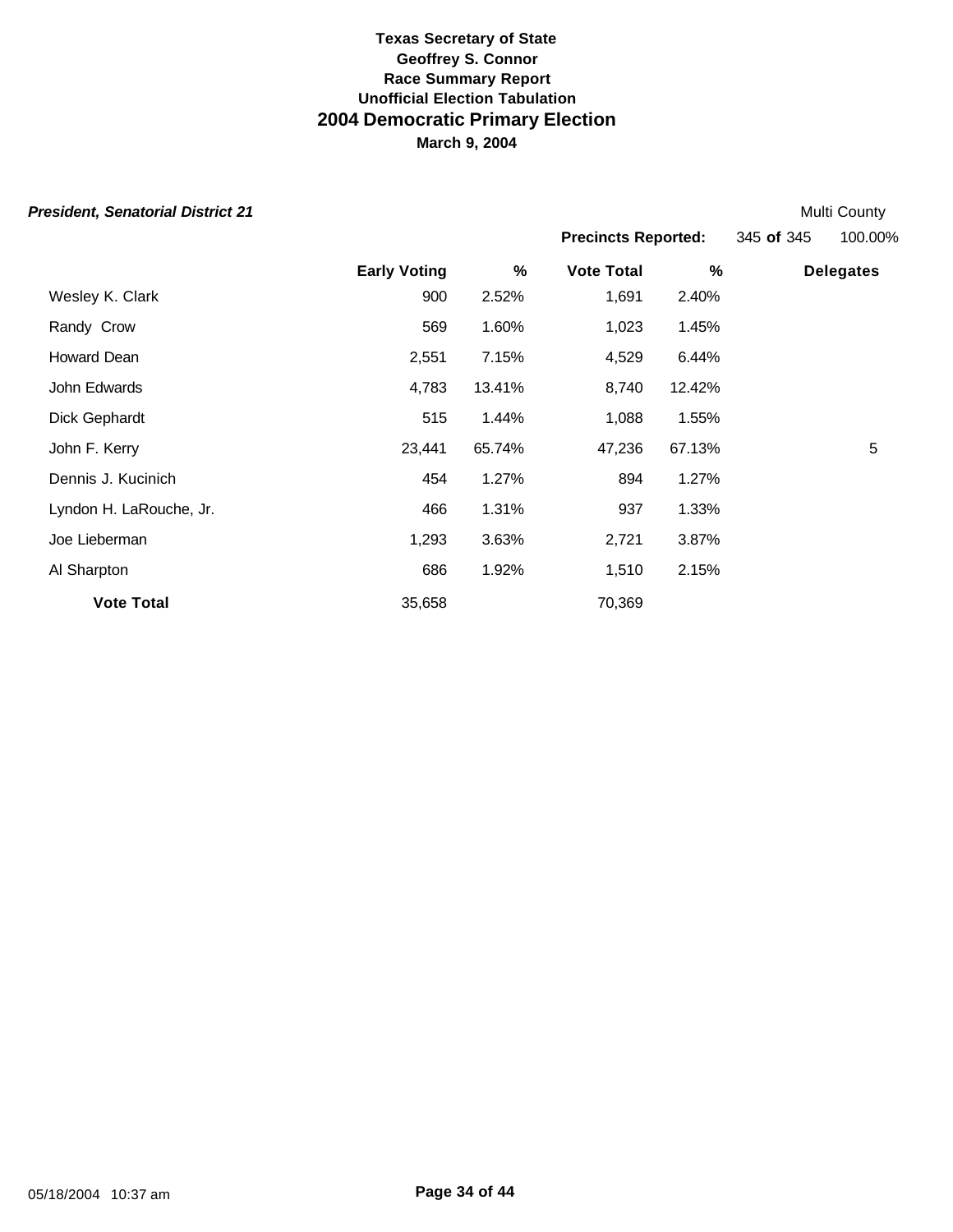| <b>President, Senatorial District 22</b> |                     |        |                            |        |            | Multi County     |
|------------------------------------------|---------------------|--------|----------------------------|--------|------------|------------------|
|                                          |                     |        | <b>Precincts Reported:</b> |        | 309 of 309 | 100.00%          |
|                                          | <b>Early Voting</b> | %      | <b>Vote Total</b>          | %      |            | <b>Delegates</b> |
| Wesley K. Clark                          | 51                  | 1.18%  | 240                        | 1.33%  |            |                  |
| Randy Crow                               | 14                  | 0.32%  | 90                         | 0.50%  |            |                  |
| Howard Dean                              | 140                 | 3.23%  | 628                        | 3.49%  |            |                  |
| John Edwards                             | 1,022               | 23.56% | 3,045                      | 16.90% |            | 1                |
| Dick Gephardt                            | 56                  | 1.29%  | 302                        | 1.68%  |            |                  |
| John F. Kerry                            | 2,846               | 65.61% | 12,737                     | 70.70% |            | 3                |
| Dennis J. Kucinich                       | 46                  | 1.06%  | 178                        | 0.99%  |            |                  |
| Lyndon H. LaRouche, Jr.                  | 16                  | 0.37%  | 76                         | 0.42%  |            |                  |
| Joe Lieberman                            | 70                  | 1.61%  | 344                        | 1.91%  |            |                  |
| Al Sharpton                              | 77                  | 1.78%  | 376                        | 2.09%  |            |                  |
| <b>Vote Total</b>                        | 4,338               |        | 18,016                     |        |            |                  |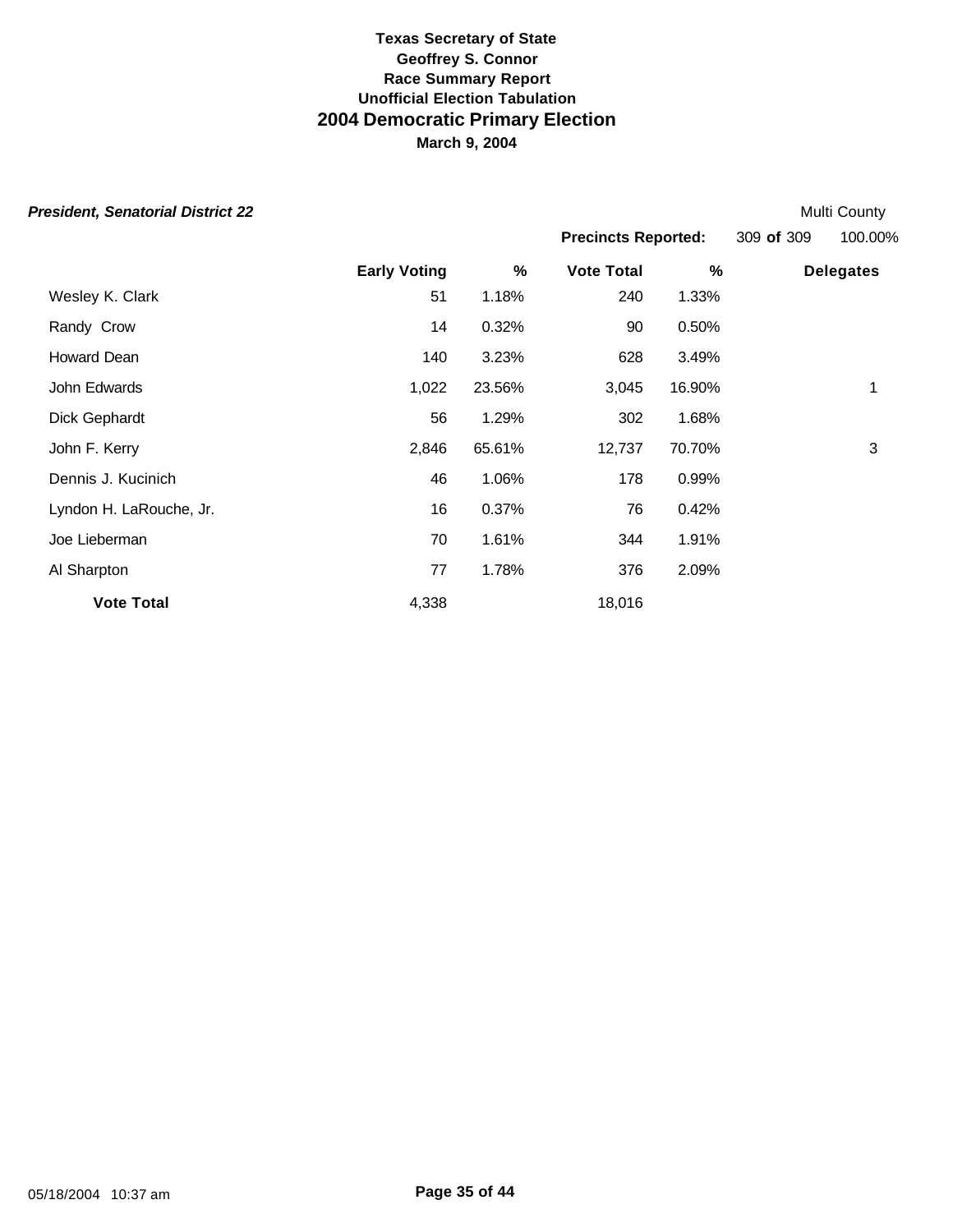| <b>President, Senatorial District 23</b> |                     |        |                            |        |            | Single County    |
|------------------------------------------|---------------------|--------|----------------------------|--------|------------|------------------|
|                                          |                     |        | <b>Precincts Reported:</b> |        | 228 of 228 | 100.00%          |
|                                          | <b>Early Voting</b> | $\%$   | <b>Vote Total</b>          | $\%$   |            | <b>Delegates</b> |
| Wesley K. Clark                          | 122                 | 1.71%  | 351                        | 1.26%  |            |                  |
| Randy Crow                               | 25                  | 0.35%  | 71                         | 0.26%  |            |                  |
| Howard Dean                              | 419                 | 5.87%  | 1,346                      | 4.84%  |            |                  |
| John Edwards                             | 658                 | 9.22%  | 1,598                      | 5.75%  |            |                  |
| Dick Gephardt                            | 56                  | 0.79%  | 163                        | 0.59%  |            |                  |
| John F. Kerry                            | 5,017               | 70.34% | 21,125                     | 76.00% |            | 6                |
| Dennis J. Kucinich                       | 58                  | 0.81%  | 225                        | 0.81%  |            |                  |
| Lyndon H. LaRouche, Jr.                  | 29                  | 0.41%  | 71                         | 0.26%  |            |                  |
| Joe Lieberman                            | 77                  | 1.08%  | 247                        | 0.89%  |            |                  |
| Al Sharpton                              | 672                 | 9.42%  | 2,600                      | 9.35%  |            |                  |
| <b>Vote Total</b>                        | 7,133               |        | 27,797                     |        |            |                  |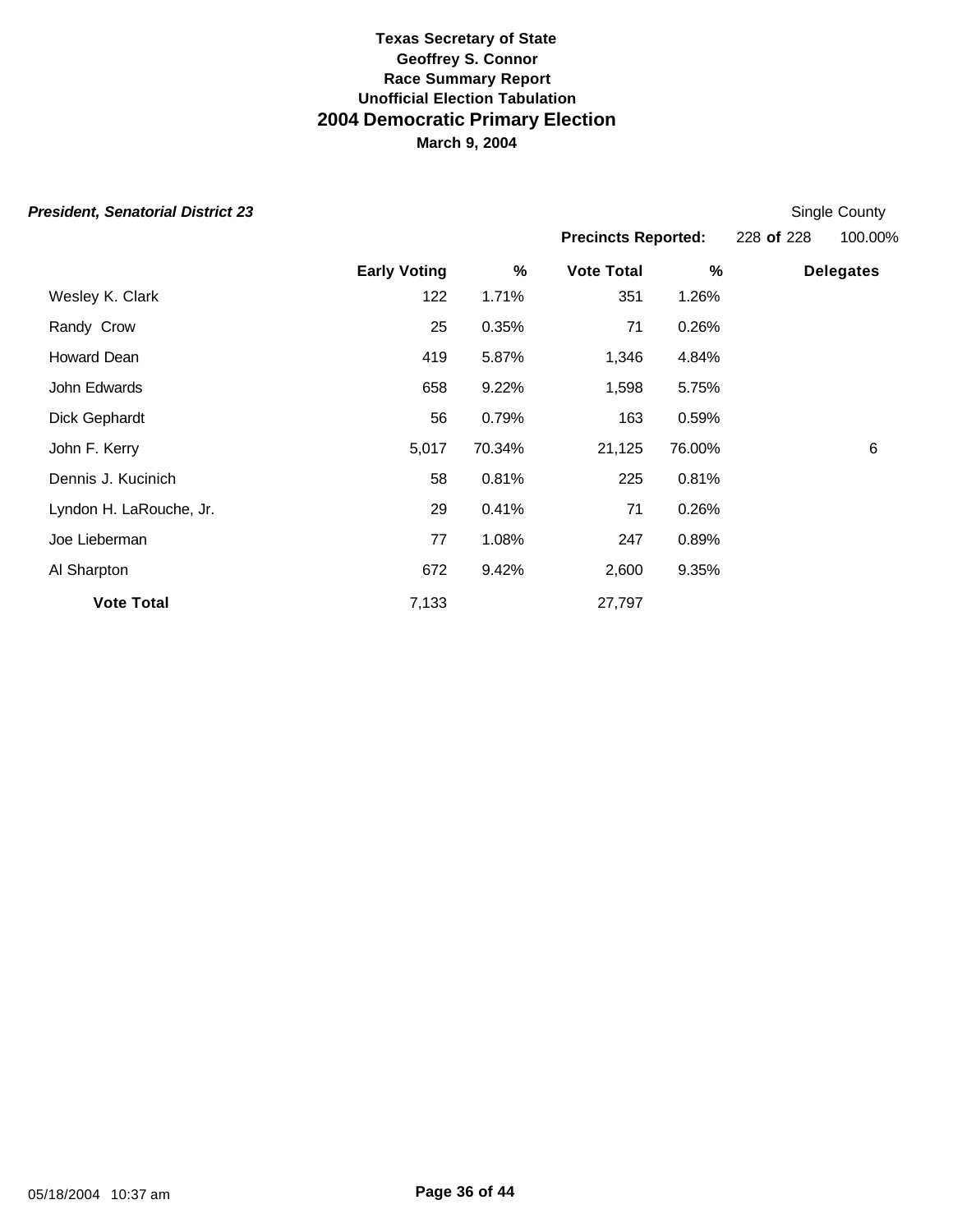| <b>President, Senatorial District 24</b> |                     |        |                   |                            |  | Multi County     |
|------------------------------------------|---------------------|--------|-------------------|----------------------------|--|------------------|
|                                          |                     |        |                   | <b>Precincts Reported:</b> |  | 100.00%          |
|                                          | <b>Early Voting</b> | %      | <b>Vote Total</b> | %                          |  | <b>Delegates</b> |
| Wesley K. Clark                          | 109                 | 2.21%  | 432               | 2.68%                      |  |                  |
| Randy Crow                               | 23                  | 0.47%  | 72                | 0.45%                      |  |                  |
| Howard Dean                              | 163                 | 3.31%  | 520               | 3.23%                      |  |                  |
| John Edwards                             | 1,178               | 23.92% | 2,703             | 16.77%                     |  | 1                |
| Dick Gephardt                            | 46                  | 0.93%  | 238               | 1.48%                      |  |                  |
| John F. Kerry                            | 3,215               | 65.28% | 11,272            | 69.95%                     |  | $\overline{2}$   |
| Dennis J. Kucinich                       | 48                  | 0.97%  | 209               | 1.30%                      |  |                  |
| Lyndon H. LaRouche, Jr.                  | 20                  | 0.41%  | 77                | 0.48%                      |  |                  |
| Joe Lieberman                            | 69                  | 1.40%  | 346               | 2.15%                      |  |                  |
| Al Sharpton                              | 54                  | 1.10%  | 246               | 1.53%                      |  |                  |
| <b>Vote Total</b>                        | 4,925               |        | 16,115            |                            |  |                  |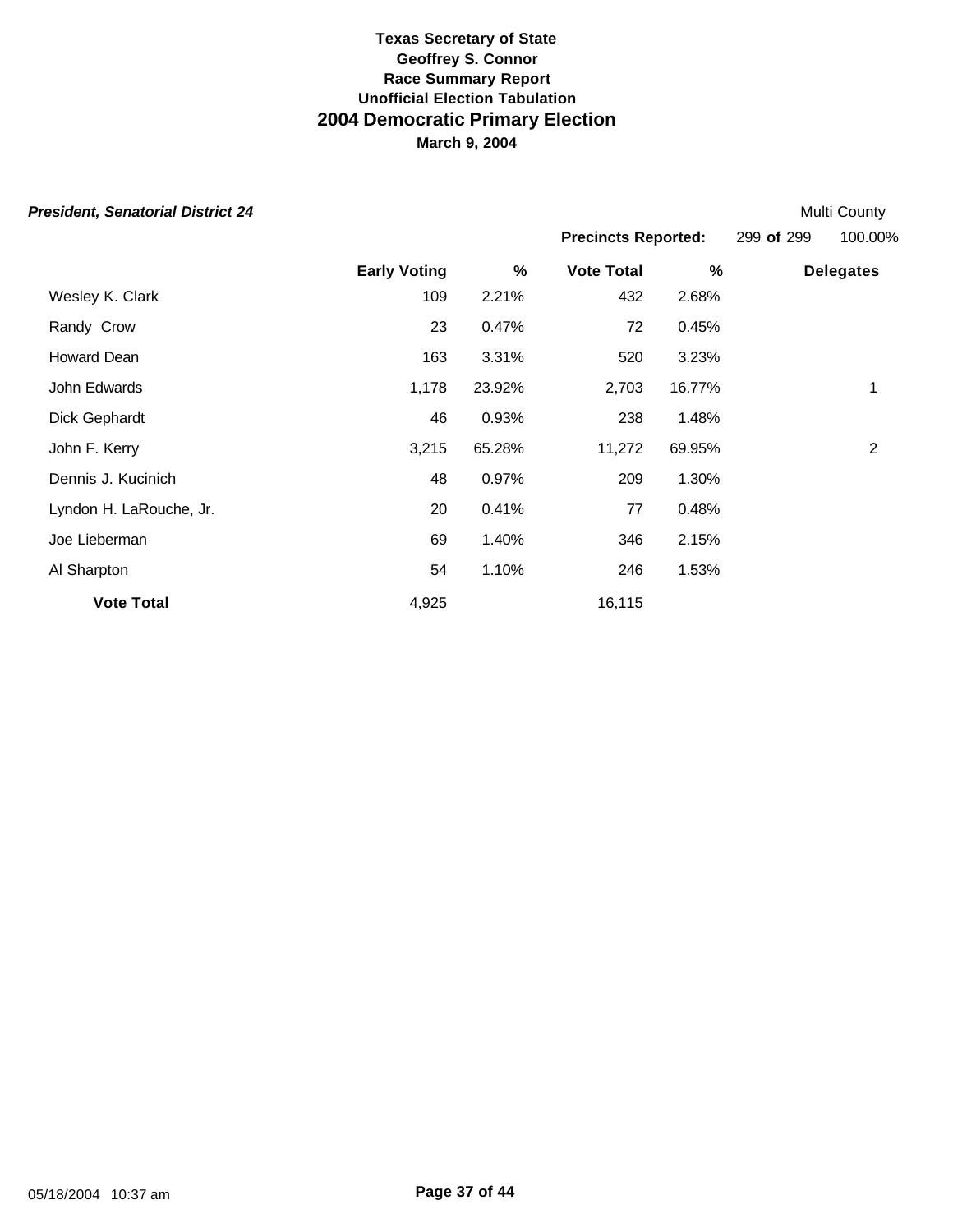| <b>President, Senatorial District 25</b> | <b>Multi County</b> |
|------------------------------------------|---------------------|
|------------------------------------------|---------------------|

|                            |            | <b>Multi County</b> |
|----------------------------|------------|---------------------|
| <b>Precincts Reported:</b> | 319 of 319 | 100.00%             |

|                         | <b>Early Voting</b> | %      | <b>Vote Total</b> | %      | <b>Delegates</b> |
|-------------------------|---------------------|--------|-------------------|--------|------------------|
| Wesley K. Clark         | 115                 | 1.79%  | 452               | 1.58%  |                  |
| Randy Crow              | 19                  | 0.30%  | 55                | 0.19%  |                  |
| Howard Dean             | 330                 | 5.15%  | 1,679             | 5.86%  |                  |
| John Edwards            | 1,398               | 21.82% | 3,913             | 13.65% |                  |
| Dick Gephardt           | 33                  | 0.52%  | 173               | 0.60%  |                  |
| John F. Kerry           | 4,121               | 64.32% | 20,289            | 70.80% | 4                |
| Dennis J. Kucinich      | 227                 | 3.54%  | 1,250             | 4.36%  |                  |
| Lyndon H. LaRouche, Jr. | 18                  | 0.28%  | 105               | 0.37%  |                  |
| Joe Lieberman           | 55                  | 0.86%  | 337               | 1.18%  |                  |
| Al Sharpton             | 91                  | 1.42%  | 404               | 1.41%  |                  |
| <b>Vote Total</b>       | 6,407               |        | 28,657            |        |                  |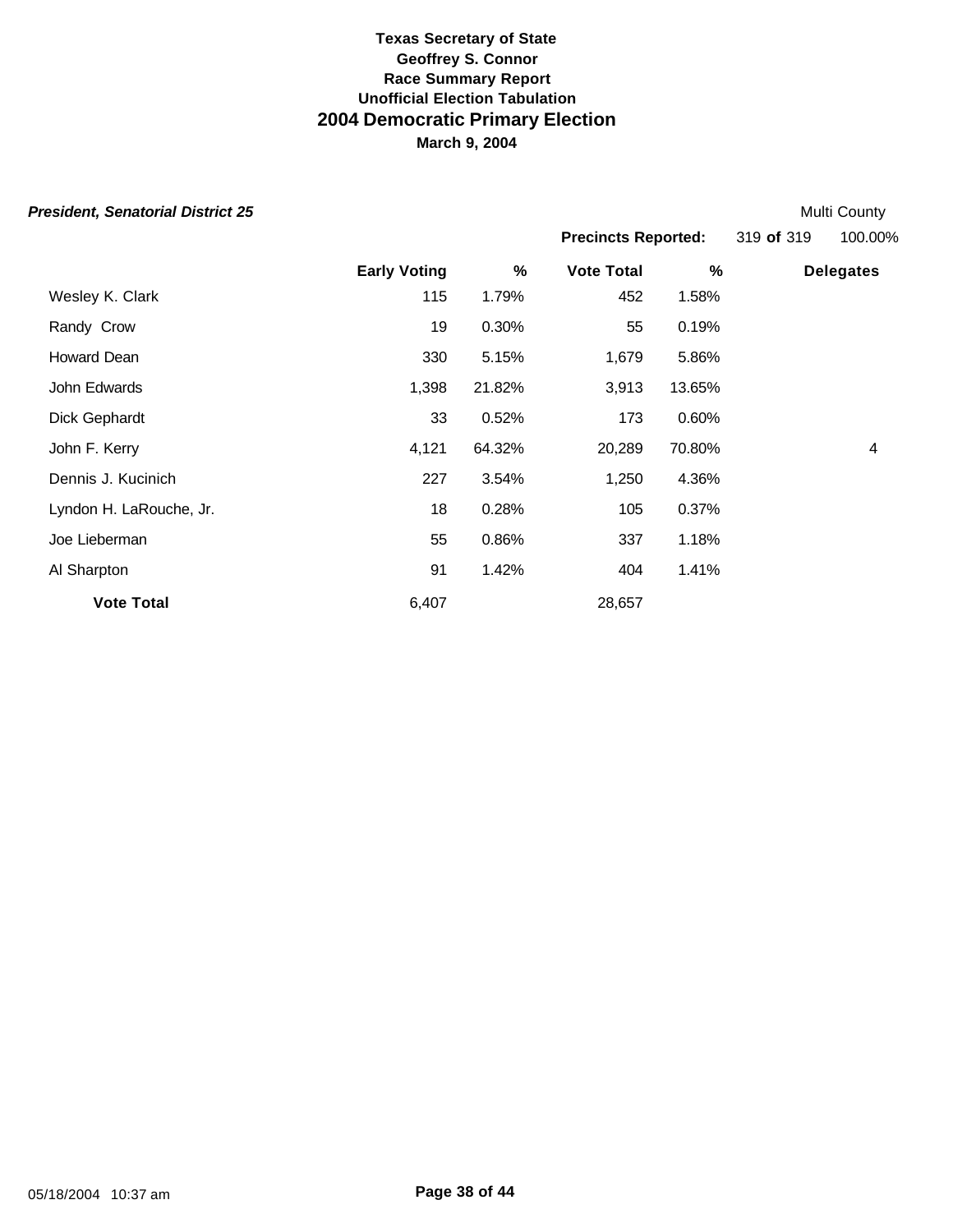**Early Voting % Vote Total % Delegates** Wesley K. Clark 1 10.00% 273 1.25% Randy Crow **1 10.00%** 124 0.57% Howard Dean 1 10.00% 839 3.84% John Edwards 1 10.00% 1,829 8.36% Dick Gephardt 1 10.00% 233 1.07% John F. Kerry 1 10.00% 17,189 78.57% 5 Dennis J. Kucinich 1 10.00% 416 1.90% Lyndon H. LaRouche, Jr. 1 10.00% 118 0.54% Joe Lieberman 1 10.00% 542 2.48% Al Sharpton 1 10.00% 314 1.44% **Vote Total** 21,877 **President, Senatorial District 26** Multi County **County Act 26** Multi County **Multi County Multi County Precincts Reported:** 294 **of** 294 100.00%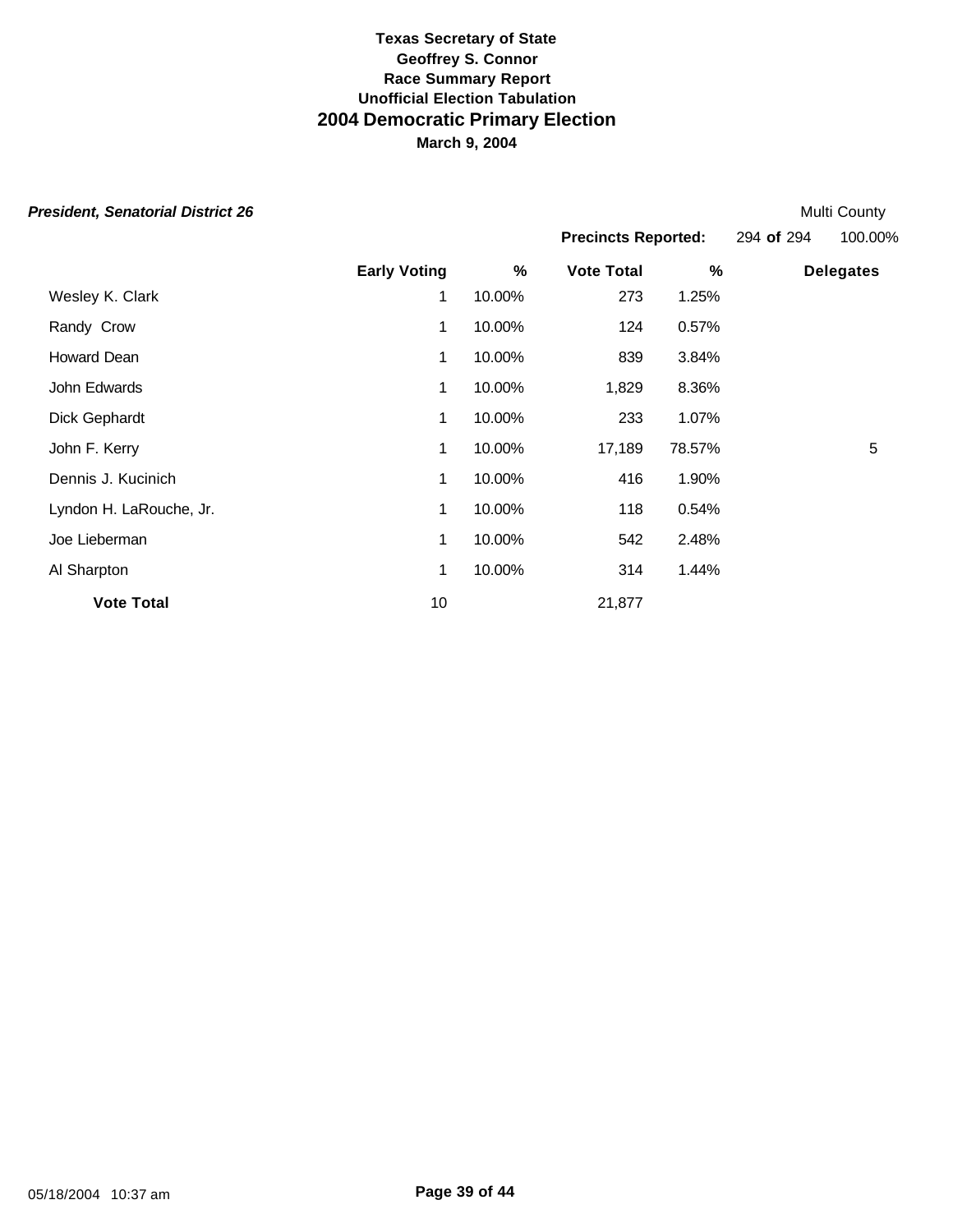|  |  | President, Senatorial District 27 |
|--|--|-----------------------------------|
|--|--|-----------------------------------|

**Multi County Precincts Reported:** 210 **of** 210 100.00%

|                         | <b>Early Voting</b> | $\frac{9}{6}$ | <b>Vote Total</b> | $\%$   | <b>Delegates</b> |
|-------------------------|---------------------|---------------|-------------------|--------|------------------|
| Wesley K. Clark         | 498                 | 2.21%         | 1,641             | 2.65%  |                  |
| Randy Crow              | 319                 | 1.42%         | 795               | 1.29%  |                  |
| Howard Dean             | 1,035               | 4.60%         | 2,772             | 4.48%  |                  |
| John Edwards            | 3,334               | 14.81%        | 8,540             | 13.80% |                  |
| Dick Gephardt           | 360                 | 1.60%         | 1,069             | 1.73%  |                  |
| John F. Kerry           | 14,729              | 65.42%        | 40,068            | 64.76% | 4                |
| Dennis J. Kucinich      | 271                 | 1.20%         | 877               | 1.42%  |                  |
| Lyndon H. LaRouche, Jr. | 359                 | 1.59%         | 965               | 1.56%  |                  |
| Joe Lieberman           | 1,222               | 5.43%         | 3,864             | 6.25%  |                  |
| Al Sharpton             | 389                 | 1.73%         | 1,276             | 2.06%  |                  |
| <b>Vote Total</b>       | 22,516              |               | 61,867            |        |                  |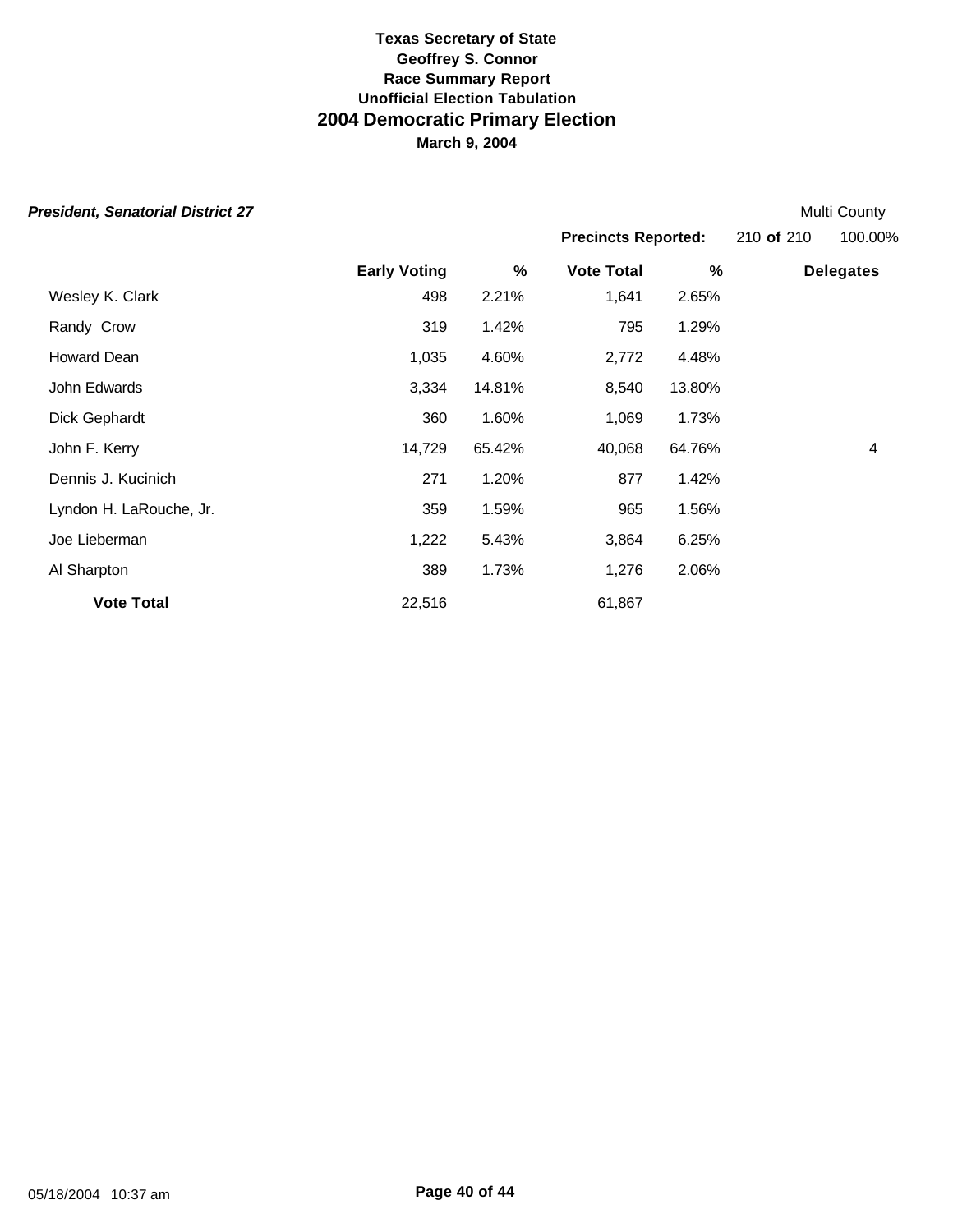| <b>President, Senatorial District 28</b> |                     |        |                   |                            |  | Multi County     |
|------------------------------------------|---------------------|--------|-------------------|----------------------------|--|------------------|
|                                          |                     |        |                   | <b>Precincts Reported:</b> |  | 100.00%          |
|                                          | <b>Early Voting</b> | %      | <b>Vote Total</b> | %                          |  | <b>Delegates</b> |
| Wesley K. Clark                          | 226                 | 2.81%  | 799               | 3.17%                      |  |                  |
| Randy Crow                               | 81                  | 1.01%  | 301               | 1.20%                      |  |                  |
| Howard Dean                              | 391                 | 4.86%  | 1,258             | 5.00%                      |  |                  |
| John Edwards                             | 2,020               | 25.09% | 5,110             | 20.30%                     |  | 1                |
| Dick Gephardt                            | 172                 | 2.14%  | 631               | 2.51%                      |  |                  |
| John F. Kerry                            | 4,552               | 56.54% | 14,967            | 59.46%                     |  | $\overline{2}$   |
| Dennis J. Kucinich                       | 59                  | 0.73%  | 252               | 1.00%                      |  |                  |
| Lyndon H. LaRouche, Jr.                  | 70                  | 0.87%  | 220               | 0.87%                      |  |                  |
| Joe Lieberman                            | 259                 | 3.22%  | 955               | 3.79%                      |  |                  |
| Al Sharpton                              | 221                 | 2.75%  | 680               | 2.70%                      |  |                  |
| <b>Vote Total</b>                        | 8,051               |        | 25,173            |                            |  |                  |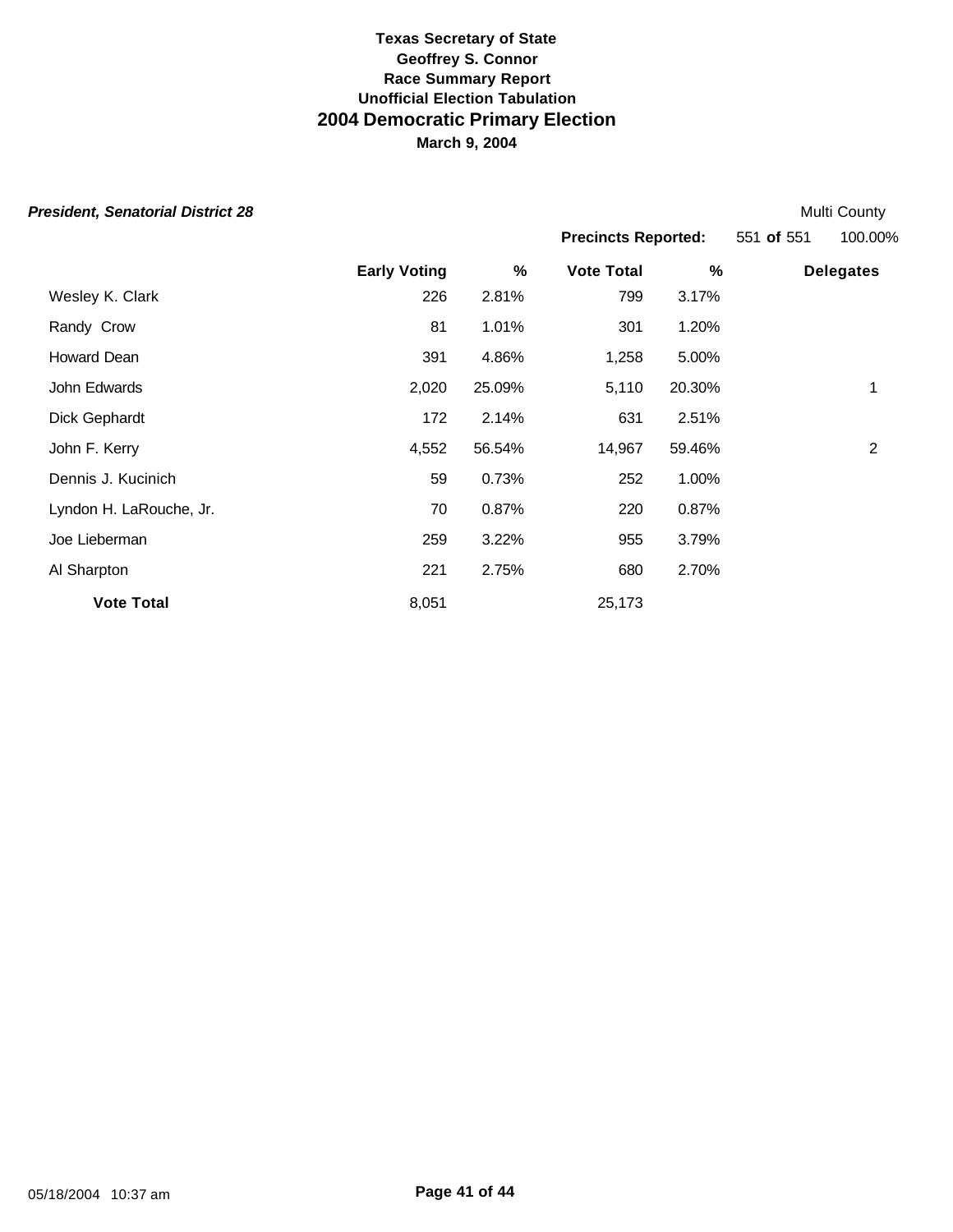| President, Senatorial District 29 |  |  |  |
|-----------------------------------|--|--|--|
|-----------------------------------|--|--|--|

**Early Voting % Vote Total % Delegates** Wesley K. Clark 245 1.91% 603 1.91% **Single County Precincts Reported:** 162 **of** 162 100.00%

| <b>Vote Total</b>       | 12,832 |        | 31,582 |        |   |
|-------------------------|--------|--------|--------|--------|---|
| Al Sharpton             | 210    | 1.64%  | 564    | 1.79%  |   |
| Joe Lieberman           | 449    | 3.50%  | 1,107  | 3.51%  |   |
| Lyndon H. LaRouche, Jr. | 238    | 1.85%  | 548    | 1.74%  |   |
| Dennis J. Kucinich      | 232    | 1.81%  | 608    | 1.93%  |   |
| John F. Kerry           | 8,286  | 64.57% | 21,863 | 69.23% | 4 |
| Dick Gephardt           | 182    | 1.42%  | 468    | 1.48%  |   |
| John Edwards            | 2,236  | 17.43% | 4,125  | 13.06% |   |
| Howard Dean             | 693    | 5.40%  | 1,554  | 4.92%  |   |
| Randy Crow              | 61     | 0.48%  | 142    | 0.45%  |   |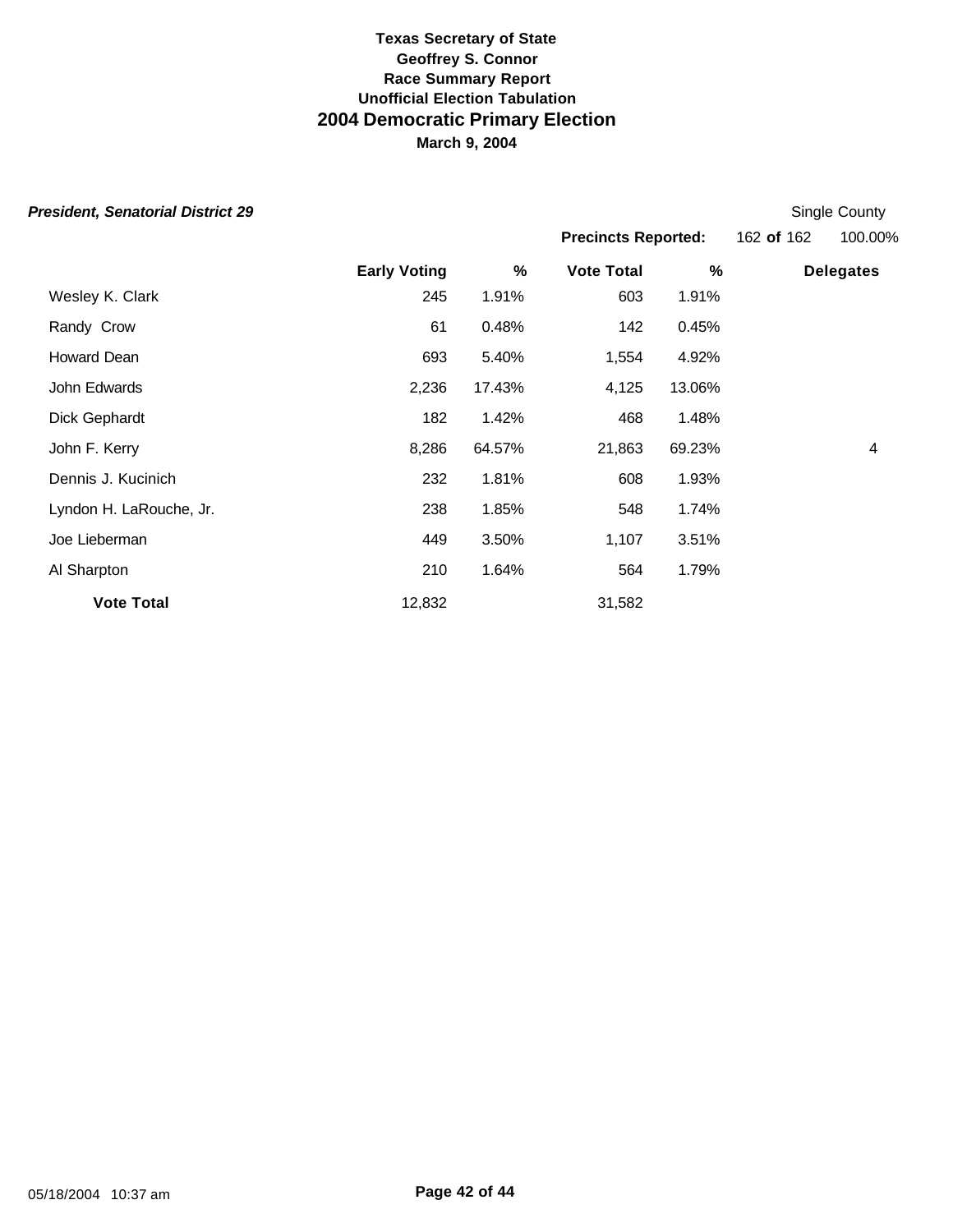| <b>President, Senatorial District 30</b> |                     |        |                            |        |            | Multi County     |
|------------------------------------------|---------------------|--------|----------------------------|--------|------------|------------------|
|                                          |                     |        | <b>Precincts Reported:</b> |        | 366 of 366 | 100.00%          |
|                                          | <b>Early Voting</b> | %      | <b>Vote Total</b>          | %      |            | <b>Delegates</b> |
| Wesley K. Clark                          | 199                 | 3.52%  | 880                        | 4.09%  |            |                  |
| Randy Crow                               | 31                  | 0.55%  | 142                        | 0.66%  |            |                  |
| Howard Dean                              | 218                 | 3.86%  | 824                        | 3.83%  |            |                  |
| John Edwards                             | 1,421               | 25.13% | 3,841                      | 17.83% |            | 1                |
| Dick Gephardt                            | 81                  | 1.43%  | 444                        | 2.06%  |            |                  |
| John F. Kerry                            | 3,367               | 59.55% | 13,961                     | 64.82% |            | 3                |
| Dennis J. Kucinich                       | 76                  | 1.34%  | 270                        | 1.25%  |            |                  |
| Lyndon H. LaRouche, Jr.                  | 30                  | 0.53%  | 123                        | 0.57%  |            |                  |
| Joe Lieberman                            | 157                 | 2.78%  | 638                        | 2.96%  |            |                  |
| Al Sharpton                              | 74                  | 1.31%  | 414                        | 1.92%  |            |                  |
| <b>Vote Total</b>                        | 5,654               |        | 21,537                     |        |            |                  |